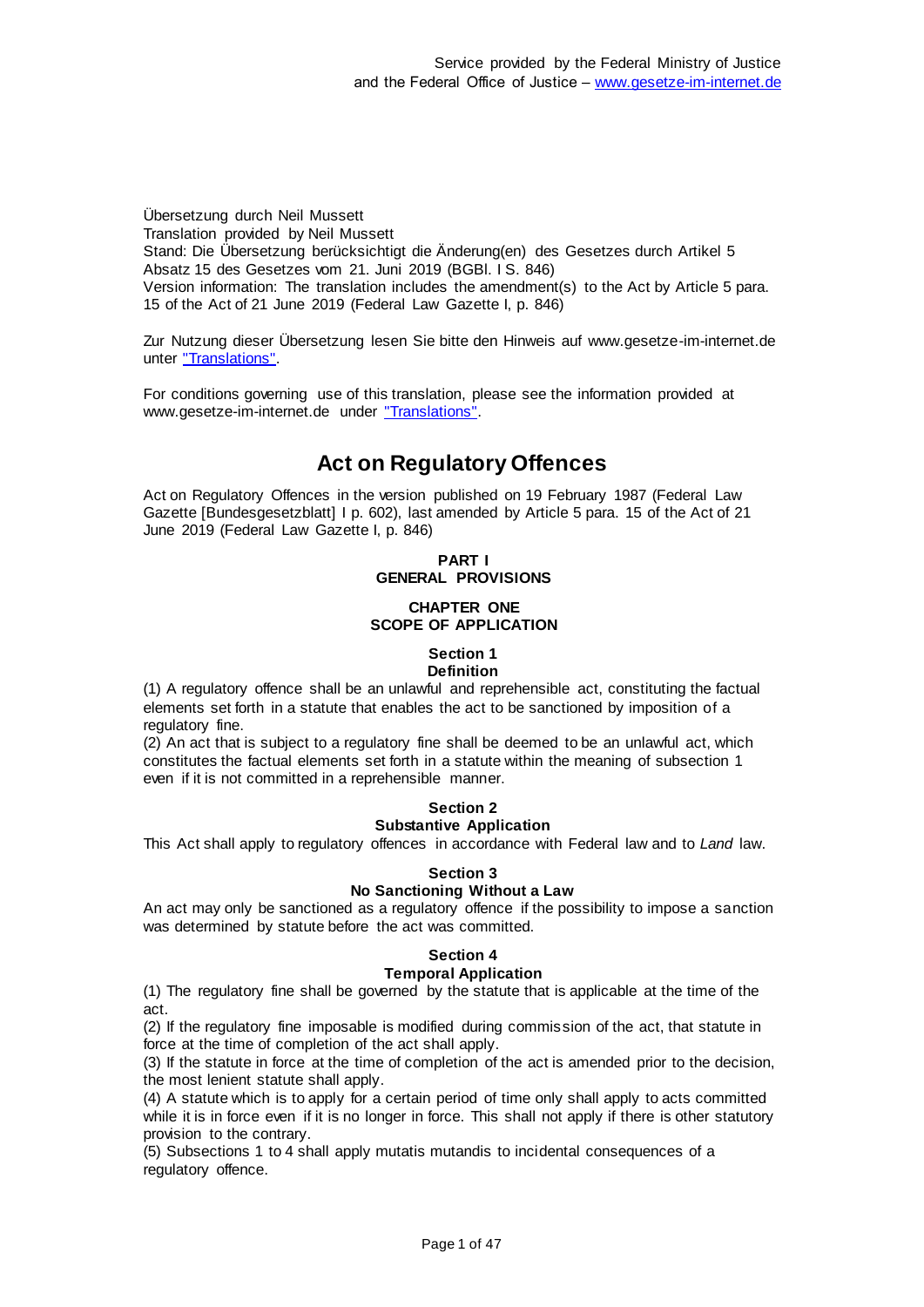#### **Section 5 Territorial Application**

Unless otherwise provided by statute, only those regulatory offences may be sanctioned that are committed within the territorial scope of this Act or outside thereof on board a vessel or aircraft authorised to fly the Federal flag or to bear the nationality sign of the Federal Republic of Germany.

### **Section 6 Time of the Act**

An act shall be deemed to have been committed at the time at which the perpetrator acted or, in the event of an omission, ought to have acted. The time when the result occurs shall not be decisive.

#### **Section 7 Place of the Act**

### (1) An act shall be deemed to have been committed at any place where the perpetrator acted or, in the event of an omission, ought to have acted, or where the success as part of the factual elements of the offence has occurred or should have occurred as foreseen by the perpetrator.

(2) The act of a participant shall also be deemed to have been committed at the place where the factual elements have been fulfilled, being the elements set forth in the statute that enables the act to be sanctioned by imposition of a regulatory fine, or ought to have been fulfilled as foreseen by that participant.

### **CHAPTER TWO BASIS FOR SANCTIONING**

# **Section 8 Commission of an Act by Omission**

Whoever omits to avert a result, being part of the factual elements of a regulatory fining provision, shall be deemed to have committed a regulatory offence in accordance with this provision only if he is legally responsible for averting the result and if the omission is tantamount to fulfilment of the factual elements by an act.

# **Section 9 Acting for Another**

(1) If someone acts

- 1. as an entity authorised to represent a legal person or as a member of such an entity,
- 2. as a partner authorised to represent a commercial partnership, or
- 3. as a statutory representative of another,

then a statute, in accordance with which special personal attributes, relationships or circumstances (special personal characteristics) form the basis of sanctioning, shall also be applicable to the representative if these characteristics do not indeed pertain to him, but to the person represented.

(2) If the owner of a business or someone otherwise so authorised

1. commissions a person to manage a business, in whole or in part, or

2. expressly commissions a person to perform on his own responsibility duties which are incumbent on the owner of the business,

and if this person acts on the basis of this commission, then a statute in accordance with which special personal characteristics are the basis of sanctioning shall also be applicable to the person commissioned if these characteristics do not indeed pertain to him, but to the owner of the business. Within the meaning of the first sentence, an enterprise shall be the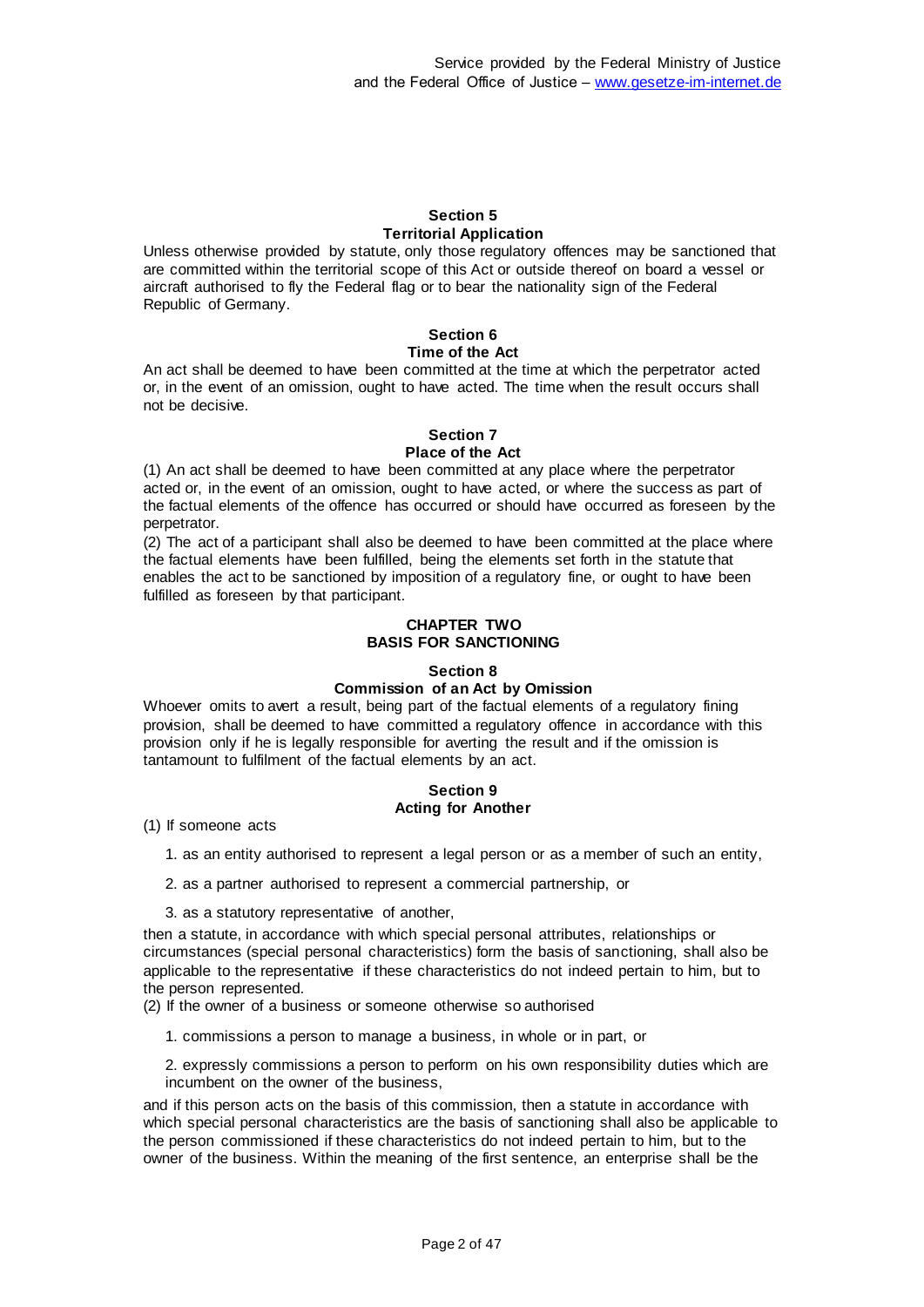equivalent of a business. If someone acts on the basis of a corresponding commission for an agency which performs duties of public administration, then the first sentence shall apply mutatis mutandis.

(3) Subsections 1 and 2 shall also apply if the legal act which was intended to form the basis of the power of representation or the agency is void.

# **Section 10**

# **Intent and Negligence**

If the law does not expressly impose a regulatory fine on negligent acts, then only intentional acts may be sanctioned as regulatory offences.

#### **Section 11 Error**

(1) Whoever, at the time the act is committed, is ignorant of a circumstance that is a factual element of the act, shall not be deemed to have acted with intent. The possibility of sanctioning for negligent acts shall remain unaffected.

(2) If the perpetrator, at the time the act is committed, is incapable of understanding its wrongfulness because he is ignorant of the existence or applicability of a legal provision, he shall not be deemed to have acted reprehensibly if he could not avoid this error.

### **Section 12 Responsibility**

(1) Whoever upon commission of the act is under fourteen years of age shall not be deemed to have acted reprehensibly. A juvenile shall be deemed to have acted reprehensibly only under the prerequisites of section 3 first sentence of the Youth Court Act.

(2) Whoever upon commission of the act is incapable of appreciating the fact that the act was unauthorised or of acting in accordance with such appreciation due to a pathological emotional disorder, profound consciousness disorder, mental defect or any other serious emotional abnormality, shall not be considered to have acted reprehensibly.

#### **Section 13 Attempt**

(1) Whoever, in accordance with his understanding of the act, takes a direct step towards the realisation of the factual elements of the offence, shall be deemed to have attempted a regulatory offence.

(2) The attempt may be sanctioned only if expressly provided by law.

(3) If the perpetrator voluntarily renounces further execution of the act or prevents its completion, he shall not be sanctioned for attempt. If the act will not be completed without the contribution of the abandoning party, his voluntary and earnest efforts to prevent its completion shall be sufficient.

(4) If more than one person participates in the act, the one who voluntarily prevents its completion shall not be sanctioned for an attempt. However, his voluntary and earnest efforts to prevent the completion of the act shall suffice if the act is not completed without his contribution or is committed independently of his earlier participation.

#### **Section 14 Participation**

(1) If several persons participate in a regulatory offence, each of them shall be deemed to have committed a regulatory offence. This shall also apply if special personal characteristics (section 9 subsection 1) giving rise to the possibility to impose a sanction pertain only to one participant.

(2) Participation may be sanctioned only if the factual elements of an act set forth in a statute enabling imposition of a regulatory fine are unlawfully fulfilled, or if in cases where an attempt may also be sanctioned, the attempt has at least been made.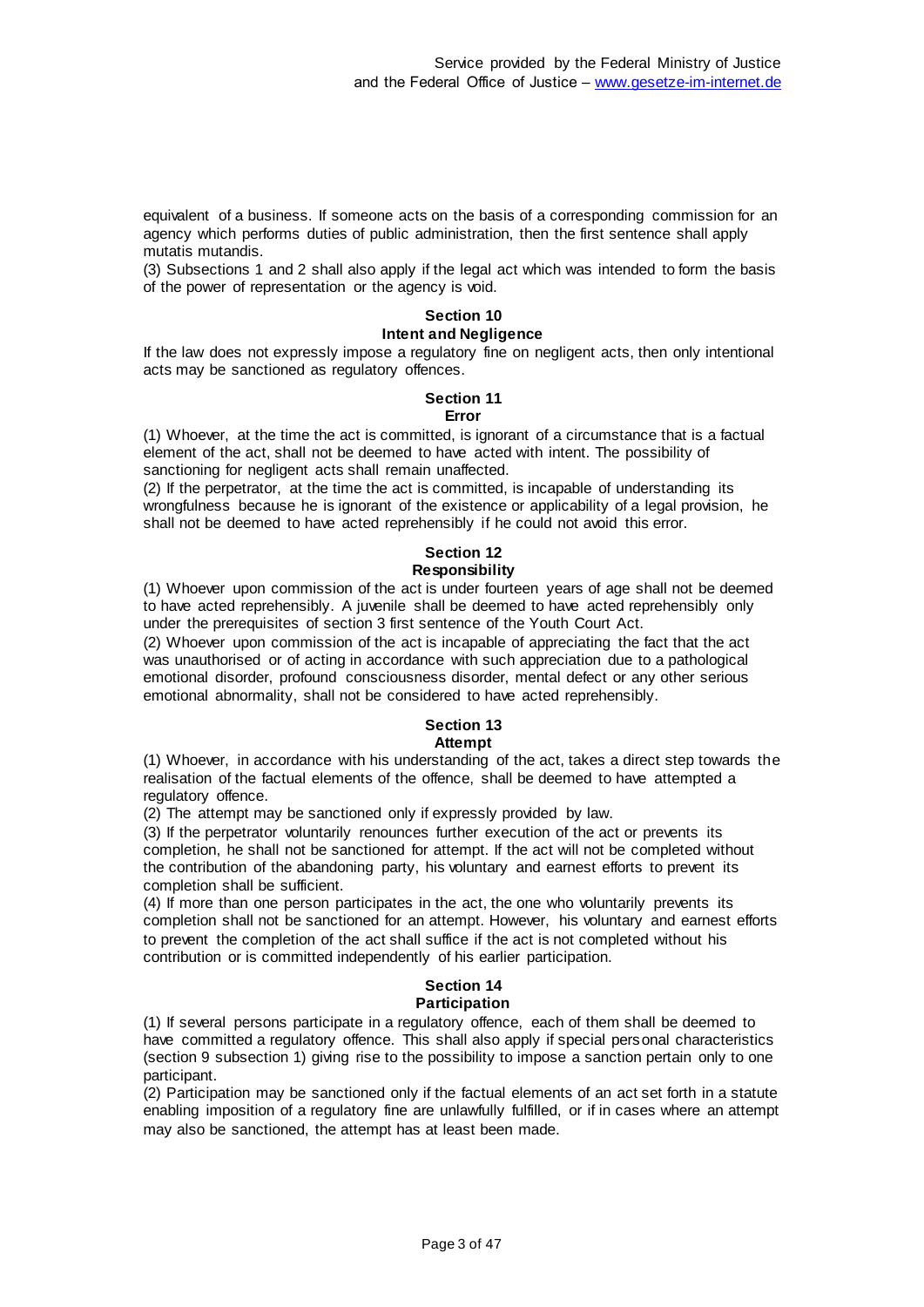(3) If one of the participants does not act reprehensibly, this shall not mean that sanctioning of the others is precluded. If the statute provides that special personal characteristics preclude sanctioning, this shall apply only to a participant who displays such characteristics. (4) If the statute provides that an act which would otherwise be a regulatory offence is a criminal offence in view of special personal characteristics of the perpetrator, this shall apply only to a participant who displays such characteristics.

#### **Section 15 Necessary Defence**

(1) Whoever commits an act, required as necessary defence, shall not be deemed to have acted unlawfully.

(2) Necessary defence shall be the defence which is required to avert an imminent unlawful assault from oneself or another.

(3) If the perpetrator exceeds the limits of necessary defence due to confusion, fear or fright, then the act shall not be sanctioned.

#### **Section 16 Necessity as Justification**

Whoever, faced with an imminent danger to life, limb, freedom, honour, property or another legal interest which cannot otherwise be averted, commits an act to avert the danger from himself or another, shall not be deemed to have acted unlawfully if, upon weighing the conflicting interests, in particular the affected legal interests and the degree of danger threatening them, the protected interest substantially outweighs the one that has been placed at a disadvantage. This shall apply, however, only to the extent that the act is an appropriate means to avert the danger.

# **CHAPTER THREE REGULATORY FINE**

# **Section 17**

### **Amount of Regulatory Fine**

(1) The amount of the regulatory fine shall not be less than five Euros and unless otherwise provided by statute shall not exceed one thousand Euros.

(2) If the law threatens to impose a regulatory fine for intentional and negligent action without distinction as to the maximum regulatory fine, the maximum sanction for a negligent action shall not exceed half of the maximum regulatory fine imposable.

(3) The significance of the regulatory offence and the charge faced by the perpetrator shall form the basis for the assessment of the regulatory fine. The perpetrator's financial circumstances shall also be taken into account; however, they shall, as a rule, be disregarded in cases involving negligible regulatory offences.

(4) The regulatory fine shall exceed the financial benefit that the perpetrator has obtained from commission of the regulatory offence. If the statutory maximum does not suffice for that purpose, it may be exceeded.

# **Section 18**

# **Easier Means of Payment**

If the person concerned, due to financial circumstances, cannot be expected to pay the regulatory fine immediately, he shall be granted a payment deadline or be allowed to pay in specified instalments. It may also be ordered in doing so that the privilege of paying the fine in fixed instalments be withdrawn if the person concerned fails to pay an instalment in time.

### **CHAPTER FOUR CONCURRENCE OF STATUTORY VIOLATIONS**

**Section 19 Act Constituting More than One Violation**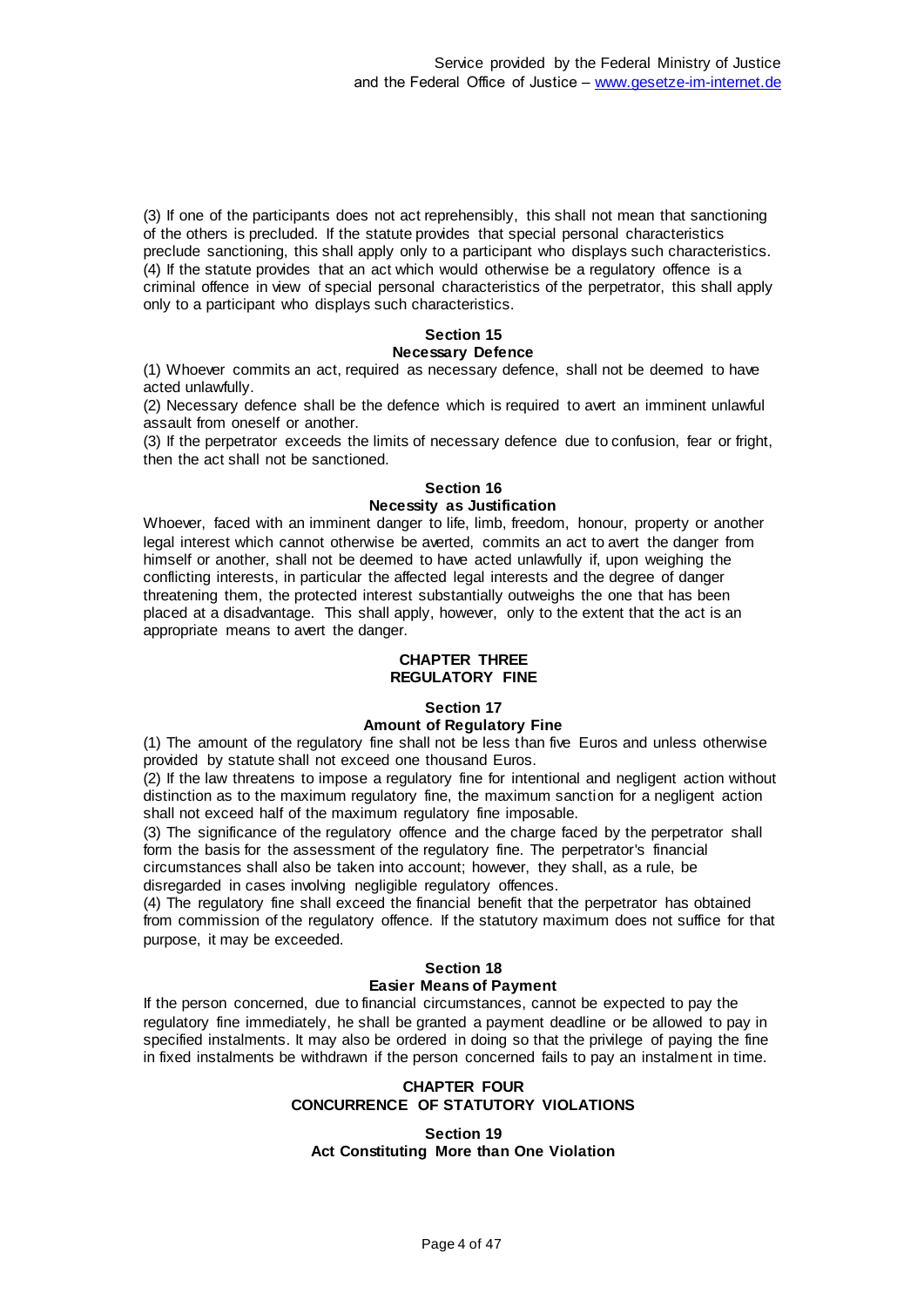(1) If the same act violates more than one statute according to which it may be sanctioned as a regulatory offence, or such a legal provision repeatedly, then only one regulatory fine shall be assessed.

(2) If more than one statute has been violated, then the regulatory fine shall be assessed according to the statute that provides for the highest regulatory fine. Incidental consequences provided for in the other statute may be imposed.

# **Section 20**

#### **Commission of More than One Violation**

If more than one regulatory fine has been imposed, each one shall be assessed separately.

### **Section 21**

# **Concurrence of Criminal Offence and Regulatory Offence**

(1) If an act is at the same time a criminal offence and a regulatory offence, only the criminal law shall be applied. The incidental consequences provided for in the other statute may be imposed.

(2) In cases arising under subsection 1 however, the act may be sanctioned as a regulatory offence if no criminal penalty is imposed.

# **CHAPTER FIVE CONFISCATION OF OBJECTS**

# **Section 22**

### **Confiscation of Objects**

(1) As an incidental consequence of a regulatory offence, objects may be confiscated only if expressly permitted by statute.

(2) Confiscation shall be permissible only if

1. at the time of the decision the objects belong to the perpetrator or he is entitled to them, or

2. the objects, due to their nature and the circumstances, constitute a danger to the public, or if there is a risk that they will serve the commission of acts subject to a criminal penalty or a regulatory fine.

(3) Under the prerequisites of subsection 2 number 2 the confiscation of the objects shall also be permitted if the perpetrator has not acted reprehensibly.

### **Section 23**

## **Extended Prerequisites for Confiscation**

If the law refers to this provision, then the objects may also be confiscated, in derogation from section 22 subsection 2 number 1 if at the time of the decision t the person owning or entitled to them

1. has at least recklessly contributed to the fact that the object or the right thereto has been the object or instrumentality of the act or its preparation, or

2. has acquired the objects in a reprehensible manner with knowledge of the circumstances which would have permitted their confiscation.

#### **Section 24 Principle of Proportionality**

(1) Confiscation may not be ordered in cases falling under sections 22 subsection 2 numbers 1 and 23 if it is disproportionate to the significance of the act committed or the reproach attaching to the perpetrator or the third party in cases falling under section 23 affected by the confiscation.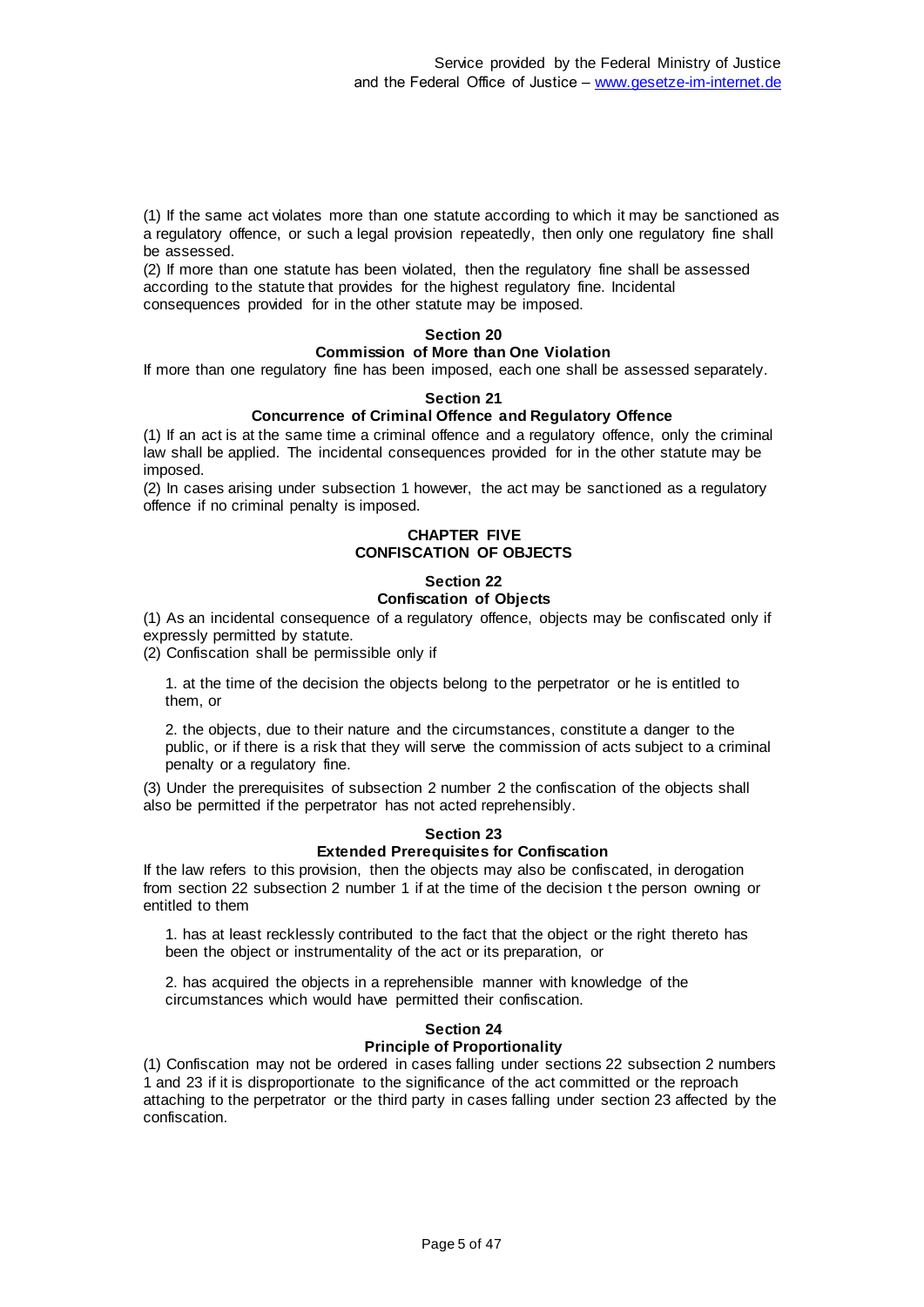(2) In cases under sections 22 and 23, it shall be ordered that the confiscation be reserved and a less incisive measure shall be imposed if the objective of the confiscation can also be thereby attained. Particular consideration shall be given to instructions

- 1. to render the objects unusable,
- 2. to remove particular fittings or distinguishing marks or otherwise modify the objects , or
- 3. to deal with the objects in a specified manner.

If the instructions are followed, the reservation on confiscation shall be lifted; otherwise the court shall subsequently order the confiscation.

(3) Confiscation may be limited to a part of the objects.

#### **Section 25**

### **Confiscation of Replacement Value**

(1) If prior to the ordering of confiscation the perpetrator has used, particularly through alienation or consumption, the object which he owned or to which he was entitled at the time of the act and in respect of which confiscation could have been ordered, or if he has otherwise obstructed the confiscation of the object, then the confiscation from the perpetrator of a sum of money may be ordered no greater than an amount equivalent to the value of the object.

(2) Collateral to the confiscation of an object or in place thereof, such an order may also be issued if the perpetrator has, prior to the ordering of confiscation, encumbered it with the right of a third party, the extinguishment of which cannot be ordered without compensation or could not be ordered in the case of confiscation (sections 26 subsection 2 and 28); if the order is issued collateral to the confiscation, then the amount of the replacement value shall be measured according to the value of the encumbrance on the object.

(3) The value of the object and the encumbrance may be estimated.

(4) If the order to confiscate an object cannot be executed or is insufficient because subsequent to issuance of the order one of the prerequisites designated in subsection 1 or 2 has occurred or become known, confiscation of the substitute value may be subsequently ordered.

(5) Section 18 shall apply to approval of facilitation of payment.

### **Section 26**

### **Effect of Confiscation**

(1) If an object is confiscated, then ownership of the property or the right confiscated shall pass to the state when the decision becomes final or as far as provided by law it is conferred to the corporation or institution under public law whose agency or office has ordered the confiscation.

(2) Rights of third persons in the object shall remain unaffected. However, the forfeiture of these rights shall be ordered if the confiscation is based on the fact that the prerequisites of section 22 subsection 2 number 2 are met. The forfeiture of the right of a third person may also be ordered if this person cannot be granted compensation in accordance with section 28 subsection 2 number 1 or 2.

(3) Prior to its validity, the order of confiscation shall have the effect of a prohibition to alienate within the meaning of section 136 of the Civil Code; the prohibition shall also comprise orders other than alienation. The order reserving confiscation shall have the same effect even if it has no current legal force.

### **Section 27**

### **Order in its own Right**

(1) If no particular person can be prosecuted for the regulatory offence on factual grounds, nor a regulatory fine be imposed on a particular person, the confiscation of the object or of its substitute value may be ordered in its own right if the prerequisites permitting such measure are fulfilled in other respects.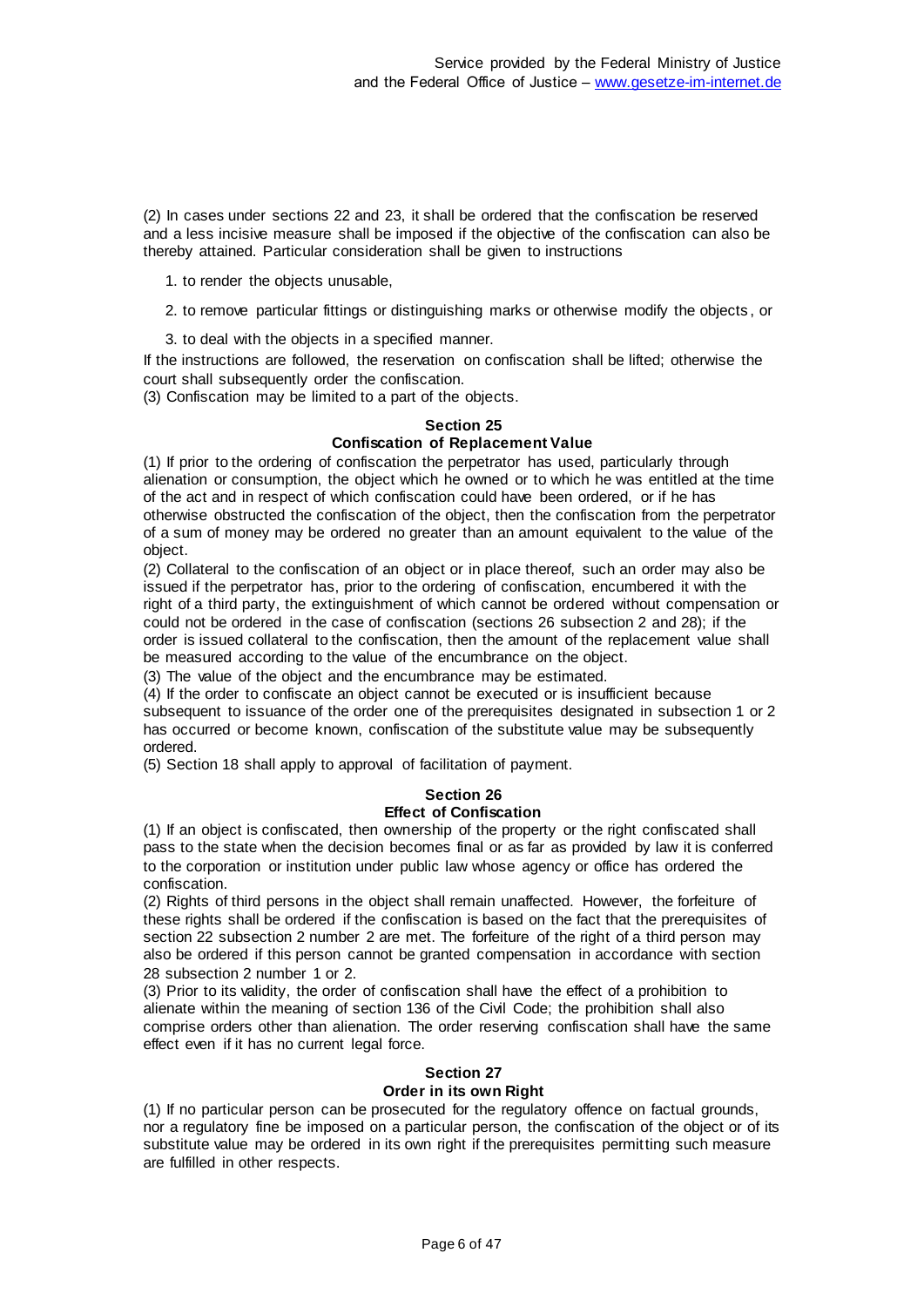(2) Subsection 1 shall also be applicable subject to section 22 subsection 2 number 2, or subsection 3 if

- 1. prosecution of the regulatory offence is barred by the period of limitation, or
- 2. otherwise for legal reasons no particular person can be prosecuted

and no statute provides otherwise.

However, confiscation may not be ordered in the absence of a request or authorisation. (3) Subsection 1 shall also be applicable if in accordance with section 47, the prosecuting authority refrains from prosecuting the regulatory offence, or if the court stays the proceedings.

#### **Section 28 Compensation**

(1) If a third party had a claim of ownership in the property or the confiscated right at the time the decision on confiscation became final or if the object was encumbered by a right of a third party which was extinguished or placed at a detriment by the decision, then the third party shall be appropriately compensated in money, taking into consideration the fair market value. The State or corporation, or institution under public law to which ownership of the object or the forfeited right has been transferred, shall be obligated to pay such compensation.

(2) Compensation shall not be granted if

1. the third party has at least recklessly contributed to the fact that the property or the right thereto has been the object or instrumentality of the act or of its preparation,

2. the third party has acquired the object or the right in the object in a reprehensible manner with knowledge of the circumstances which permit its confiscation, or

3. it would be permissible, under the circumstances which justified the confiscation, to confiscate the object from the third party permanently and without compensation on the basis of legal provisions outside of the law concerning regulatory offences.

(3) In cases under subsection 2 compensation may be granted to the extent that it would constitute an undue hardship to refuse it.

#### **Section 29 Special Provision for Entities and Representatives**

(1) If someone has committed an act:

1. as an entity authorised to represent a legal person or as a member of such an entity,

2. as chairman of the executive committee of an association without legal capacity or as a member of such committee,

3. as a partner authorised to represent a commercial partnership, or

4. as authorised representative with full power of attorney or in a managerial position as procura-holder or authorised representative with a commercial power of attorney of a legal person or an association of persons named in numbers 2 or 3, or

5. as another person acting with responsibility for managing the operation or enterprise of a legal person or of an association of persons named in numbers 2 or 3, also including the monitoring of the management or the other exercise of monitoring activities in a managerial position

which in relation to him and under the other prerequisites of sections 22 to 25 and 28 would permit the confiscation of an object or of its replacement value or justify the exclusion of compensation, then his act shall be attributed by application of these provisions to the person represented.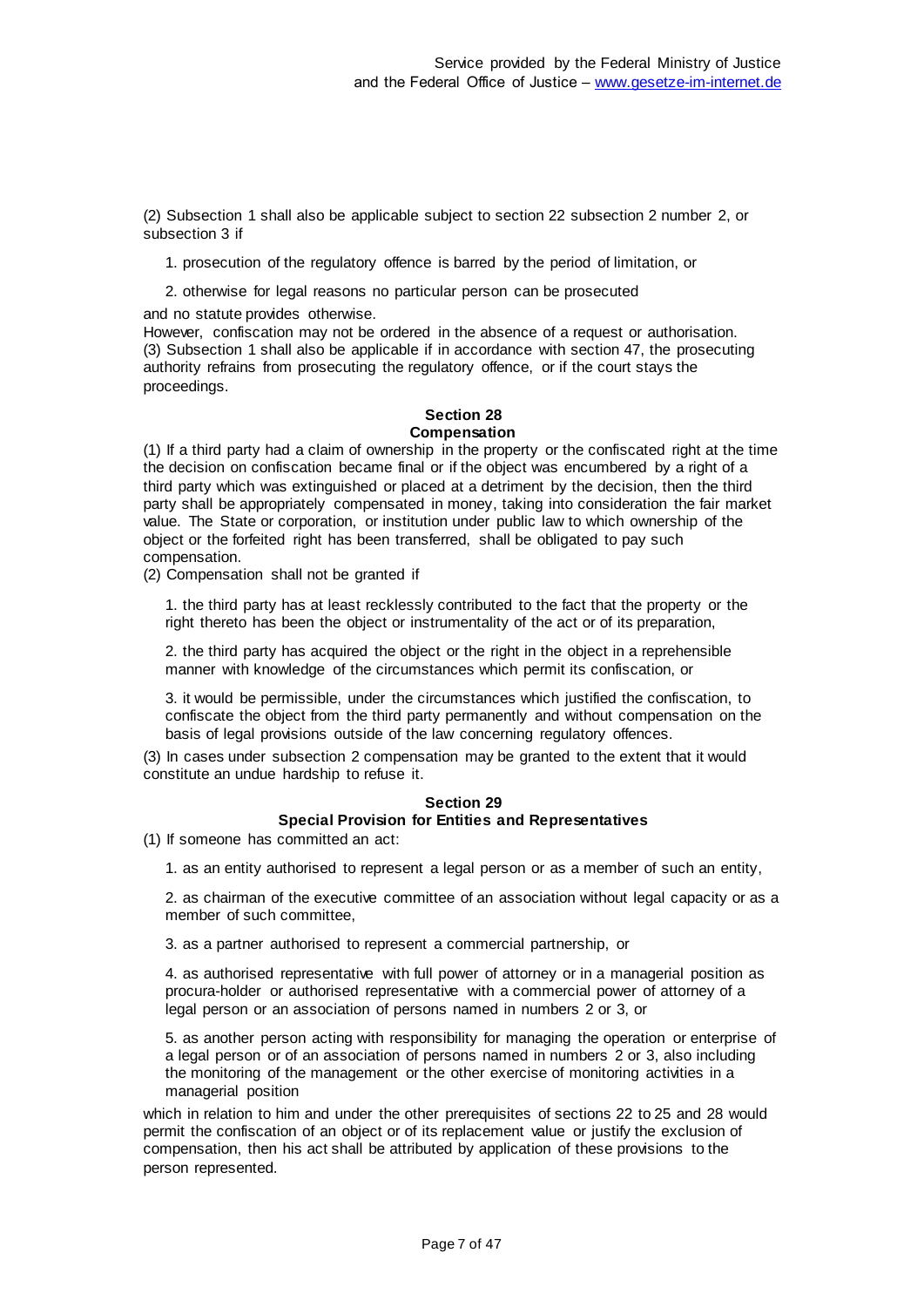(2) Section 9 subsection 3 shall apply mutatis mutandis.

#### **CHAPTER SIX**

### **CONFISCATION OF THE VALUE OF THE PROCEEDS OF AN OFFENCE; REGULATORY FINE IMPOSED ON LEGAL PERSONS AND ASSOCIATIONS OF PERSONS**

#### **Section 29a**

#### **Confiscation of the Value of the Proceeds of an Offence**

(1) If the perpetrator has gained something by means of or for an act which may be sanctioned by a regulatory fine, and if a regulatory fine has not been assessed against him for the act, the confiscation of a sum up to the amount of the pecuniary advantage gained may be ordered.

(2) The ordering of the confiscation of a sum up to the amount stated in subsection 1 may be directed against another party who is not the offender if

1. he has obtained something by means of an act which may be sanctioned by a regulatory fine and the offender acted for him,

2. what has been acquired

a) was transferred to him free of charge or without lawful reason, or

b) was transferred, and he recognised or should have recognised that what has been acquired originates from an act which may be sanctioned by a regulatory fine, or

3. what has been acquired

a) has passed to him as an inheritance, or

b) was transferred to him as a person entitled to a compulsory portion or a legatee.

The first sentence numbers 2 and 3 shall not apply if what has been acquired was previously transferred to a third party who did not recognise or could not be expected to recognise that what has been acquired originates from an act which may be sanctioned by a regulatory fine, for a fee and with a lawful reason.

(3) The expenditure of the offender or of the third party shall be deducted when determining the value of what has been acquired. What was expended or used for the commission of the offence or its preparation shall however not be allowed.

(4) The extent and value of what has been acquired, including the deductible expenditure, may be estimated. Section 18 shall apply mutatis mutandis.

(5) If no regulatory fining proceedings are initiated against the perpetrator, or if they are discontinued, confiscation may be ordered in its own right.

#### **Section 30**

#### **Regulatory Fine Imposed on Legal Persons and on Associations of Persons** (1) Where someone acting

1. as an entity authorised to represent a legal person or as a member of such an entity,

2. as chairman of the executive committee of an association without legal capacity or as a member of such committee,

3. as a partner authorised to represent a partnership with legal capacity, or

4. as the authorised representative with full power of attorney or in a managerial position as procura-holder or the authorised representative with a commercial power of attorney of a legal person or of an association of persons referred to in numbers 2 or 3,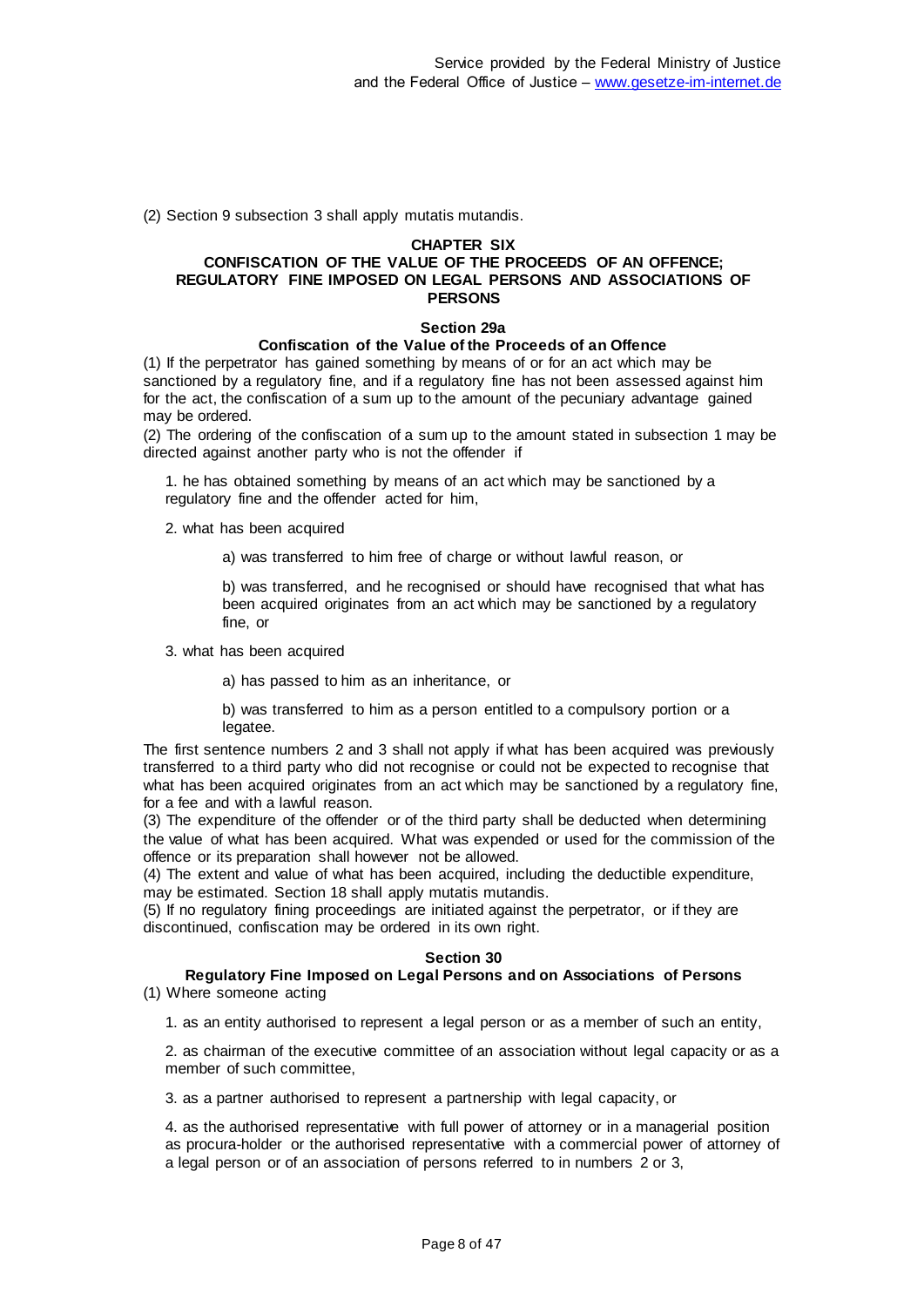5. as another person responsible on behalf of the management of the operation or enterprise forming part of a legal person, or of an association of persons referred to in numbers 2 or 3, also covering supervision of the conduct of business or other exercise of controlling powers in a managerial position,

has committed a criminal offence or a regulatory offence as a result of which duties incumbent on the legal person or on the association of persons have been violated, or where the legal person or the association of persons has been enriched or was intended to be enriched, a regulatory fine may be imposed on such person or association. (2) The regulatory fine shall amount

1. in the case of a criminal offence committed with intent, to not more than ten million Euros,

2. in the case of a criminal offence committed negligently, to not more than five million Euros.

Where there has been commission of a regulatory offence, the maximum regulatory fine that can be imposed shall be determined by the maximum regulatory fine imposable for the regulatory offence concerned. If the Act refers to this provision, the maximum amount of the regulatory fine in accordance with the second sentence shall be multiplied by ten for the offences referred to in the Act. The second sentence shall also apply where there has been commission of an act simultaneously constituting a criminal offence and a regulatory offence, provided that the maximum regulatory fine imposable for the regulatory offence exceeds the maximum in accordance with the first sentence.

(2a) In the event of a universal succession or of a partial universal succession by means of splitting (section 123 subsection 1 of the Reorganisation Act [Umwandlungsgesetz]), the regulatory fine in accordance with subsections 1 and 2 may be imposed on the legal successor(s). In such cases, the regulatory fine may not exceed the value of the assets which have been assumed, as well as the amount of the regulatory fine which is suitable against the legal successor. The legal successor(s) shall take up the procedural position in the regulatory fine proceedings in which the legal predecessor was at the time when the legal succession became effective.

(3) Section 17 subsection 4 and section 18 shall apply mutatis mutandis.

(4) If criminal proceedings or regulatory fining proceedings are not commenced on account of the criminal offence or of the regulatory offence, or if such proceedings are discontinued, or if imposition of a criminal penalty is dispensed with, the regulatory fine may be assessed independently. Statutory provision may be made to the effect that a regulatory fine may be imposed in its own right in further cases as well. Independent assessment of a regulatory fine against the legal person or association of persons shall however be precluded where the criminal offence or the regulatory offence cannot be prosecuted for legal reasons; section 33 subsection 1 second sentence shall remain unaffected.

(5) Assessment of a regulatory fine incurred by the legal person or association of persons shall, in respect of one and the same offence, preclude a confiscation order, in accordance with sections 73 or 73c of the Penal Code or in accordance with section 29a, against such person or association of persons.

(6) On issuance of a regulatory fining notice, in order to secure the regulatory fine, section 111e subsection 2 of the Code of Criminal Procedure shall be applied on proviso that the judgment is substituted by the regulatory fining notice.

### **CHAPTER SEVEN STATUTE OF LIMITATION**

#### **Section 31 Prosecution Barred by the Statute of Limitation**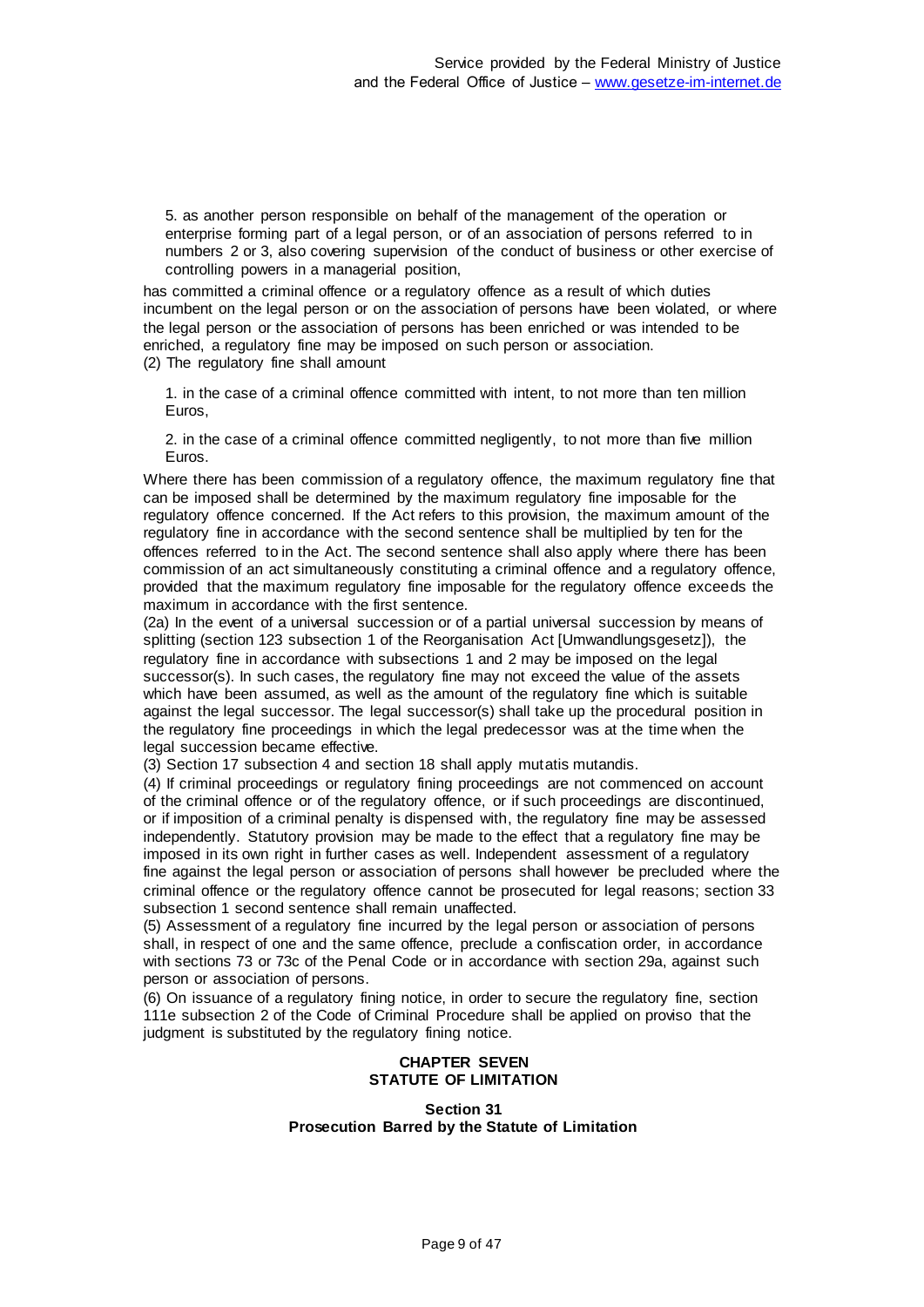(1) Prosecution of regulatory offences and the ordering of incidental consequences shall be barred after the period of limitation has expired. Section 27 subsection 2 first sentence number 1 shall remain unaffected.

(2) If not otherwise provided by statute, the period of limitation for the prosecution of regulatory offences shall expire:

1. after three years in the case of regulatory offences for which a maximum regulatory fine of more than fifteen thousand Euros may be imposed,

2. after two years in the case of regulatory offences for which a maximum regulatory fine is imposable ranging from more than two thousand five hundred to fifteen thousand Euros,

3. after one year in the case of regulatory offences for which a maximum regulatory fine is imposable ranging from more than one thousand Euros to two thousand five hundred Euros,

4. after six months in all other cases involving regulatory offences.

(3) The statute of limitation shall begin to run as soon as the act is completed. If a result constituting a factual element of the offence occurs only later, the period of limitation shall begin to run at that time.

# **Section 32**

#### **Period of Limitation Tolled by Statute**

(1) The period of limitation shall be tolled for as long as prosecution cannot be commenced or continued by operation of the statute. This shall not apply if the act cannot be prosecuted due to the absence of a request or authorisation.

(2) If prior to the expiry of the period of limitation a judgment of the court of first instance or a decision in accordance with section 72 has been rendered, the period of limitation shall not expire prior to the date on which the proceedings were concluded with final and binding effect.

#### **Section 33 Period of Limitation Interrupted**

(1) The period of limitation shall be interrupted by

1. the initial examination of the person concerned, the notification that investigation proceedings have been initiated against him, or by the order requiring such examination or notification,

2. any judicial examination of the person concerned or of a witness, or by the order requiring such examination,

3. any appointment of an expert by the prosecuting authority or the judge, if the person concerned has previously been examined or was informed of the initiation of the investigation proceedings,

4. any order by the prosecuting authority or by the judge for seizure or search, and by judicial decisions by which such order is upheld,

5. the temporary discontinuation of the proceedings by the prosecuting authority or the judge because of absence of the person concerned, as well as by any order of the prosecuting authority or the judge issued after such discontinuation of the proceedings to establish the whereabouts of the person concerned or to secure evidence,

6. any request by the prosecuting authority or the judge to undertake an investigatory act in a foreign country,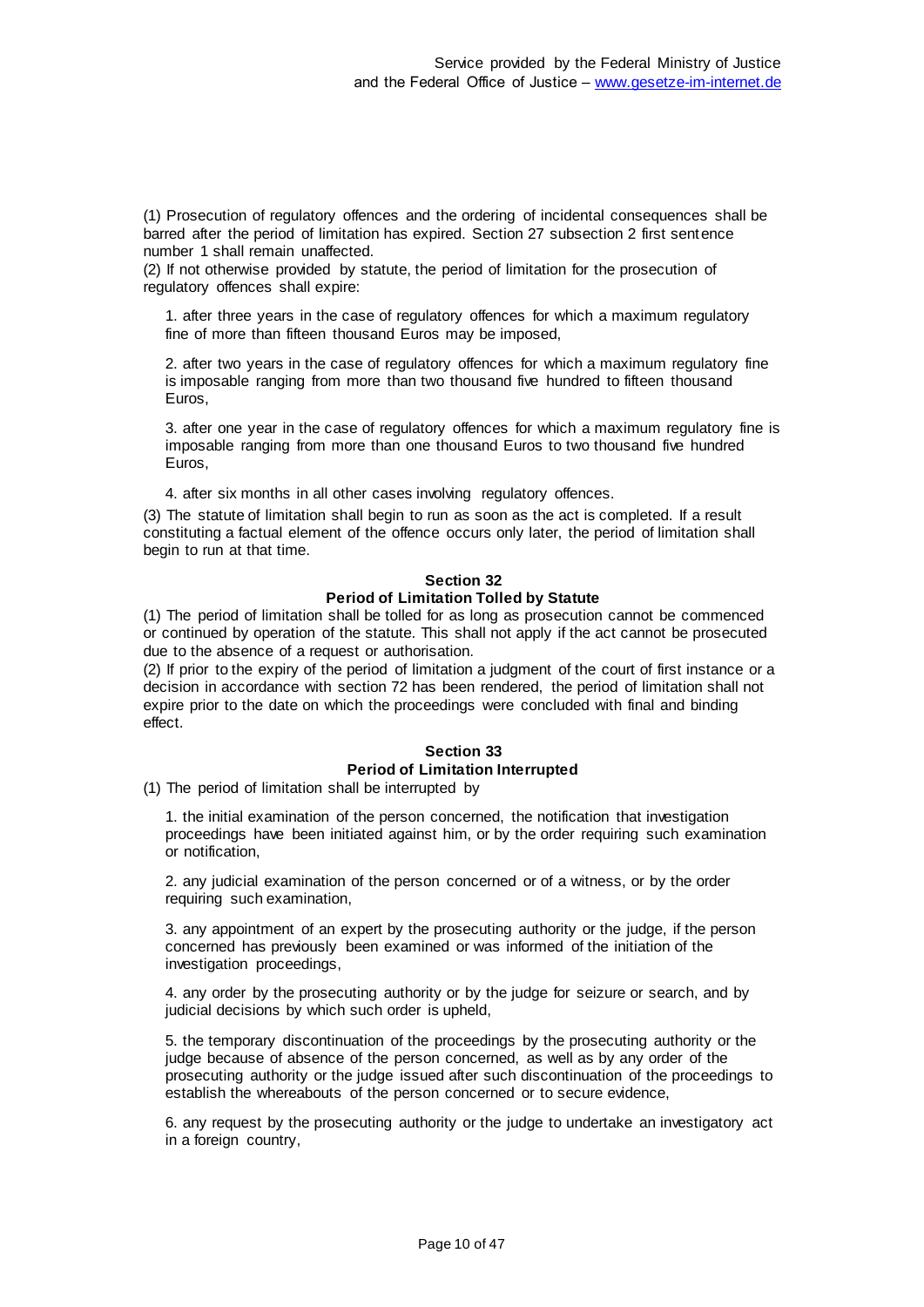7. the statutory hearing of another authority by the prosecuting authority prior to conclusion of the investigations,

8. the transfer of the case to the administrative authority by the public prosecution office in accordance with section 43,

9. issuance of a regulatory fining notice, so far as such notice is served within two weeks, otherwise by service thereof,

10. receipt of the files at the Local Court in accordance with section 69 subsection 3 first sentence and subsection 5 second sentence and referral of the case to the administrative authority in accordance with section 69 subsection 5 first sentence,

11. any fixing of a date for a main hearing,

12. reference to the possibility of giving a decision without a main hearing (section 72 subsection 1 second sentence),

13. preferring public charges,

14. the opening of main proceedings,

15. a penal order or any other decision equivalent to a judgment.

In independent proceedings involving an order imposing an incidental consequence or a regulatory fine against a legal person or an association of persons, the period of limitation shall be interrupted by the acts referred to in the first sentence for the purpose of carrying out independent proceedings.

(2) The running of the statute of limitations shall be interrupted by a written order or decision at the time at which the order or decision is signed. If the document has not immediately commenced processing after signing, then the time it is actually submitted for processing shall be decisive.

(3) After each interruption, the statute of limitations shall commence to run anew. However, prosecution shall be barred by the statute of limitations at the latest either when, since the time indicated in section 31 subsection 3 twice the statutory period of limitations has elapsed, or when at least two years have elapsed. If a person is charged with an act in proceedings pending at a court, which at the same time constitutes a criminal offence and a regulatory offence, then the period ensuing from the criminal penalty imposable shall be deemed to be the statutory period of limitations within the meaning of the second sentenc e. Section 32 shall remain unaffected.

(4) The interruption shall be effective only in respect of the person to whom the act relates. In cases falling under subsection 1 first sentence numbers 1 to 7, 11, and 13 to 15, the interruption shall also occur if the act is aimed at prosecution of the offence as a criminal offence.

# **Section 34**

# **Execution Subject to the Statute of Limitations**

(1) A regulatory fine imposed with final and binding effect may no longer be executed after expiry of the period of limitation.

(2) The period of limitation shall amount to

1. five years in the case of a regulatory fine exceeding one thousand Euros;

2. three years in the case of a regulatory fine not exceeding one thousand Euros.

(3) The period of limitation shall begin on the day on which the decision enters into final and binding effect.

(4) The statute of limitation shall be tolled for as long as

1. execution may not be commenced or continued by operation of statute,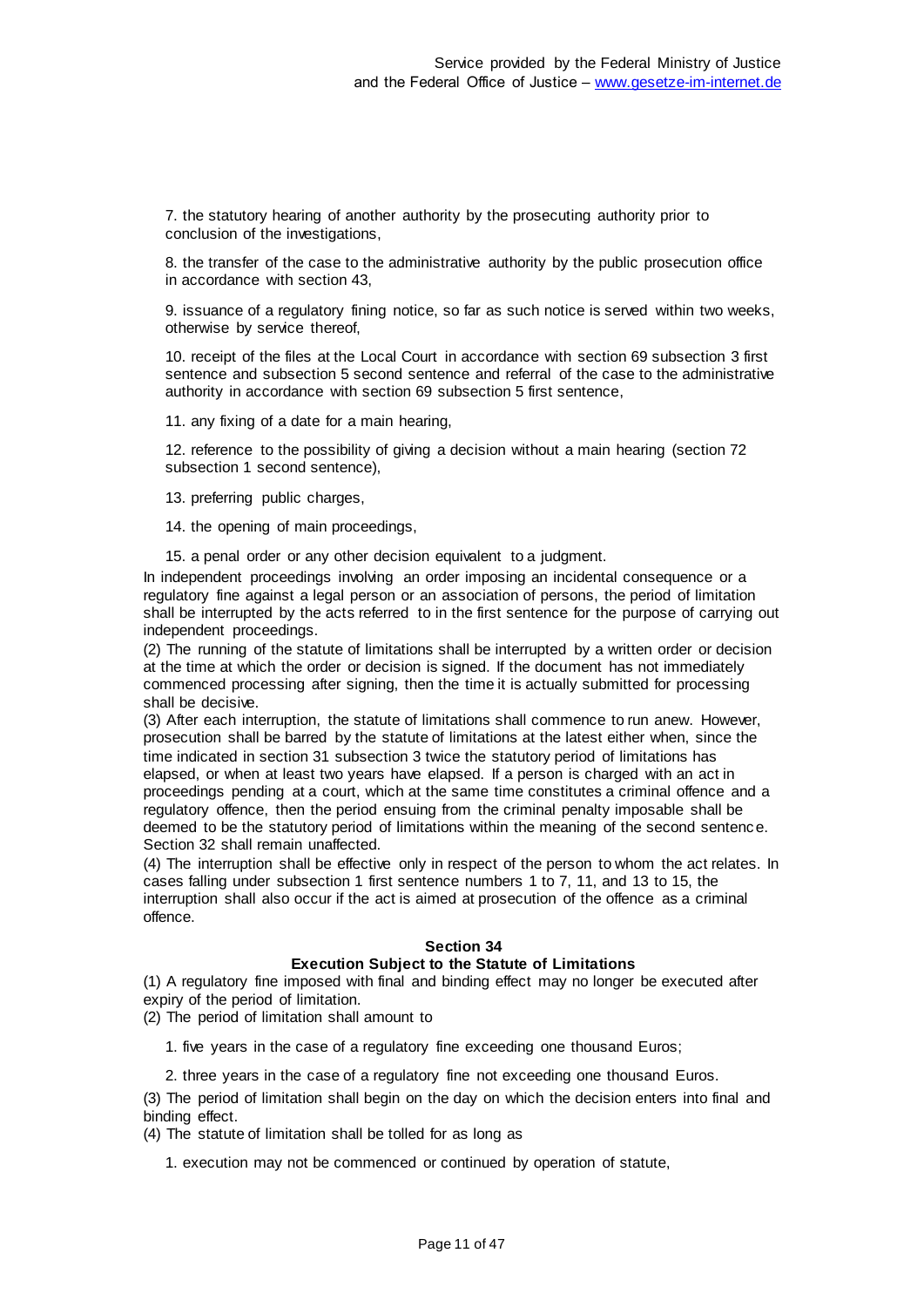2. execution is suspended, or

3. easier means of payment have been granted.

(5) Subsections 1 to 4 shall apply mutatis mutandis to incidental consequences resulting in an obligation to pay. If such incidental consequences have been ordered in addition to a regulatory fine, execution of one legal consequence shall not fall under the statute of limitation earlier than that of the others.

### **PART II REGULATORY FINING PROCEEDINGS**

#### **CHAPTER ONE JURISDICTION CONCERNING PROSECUTION AND SANCTIONING OF REGULATORY OFFENCES**

#### **Section 35**

#### **Prosecution and Sanctioning by the Administrative Authority**

(1) The administrative authority shall have jurisdiction over the prosecution of regulatory offences unless, in accordance with this Act, the public prosecution office has such jurisdiction or, in its place, the judge in respect of specific acts of prosecution. (2) The administrative authority shall also have jurisdiction to sanction regulatory offences unless, in accordance with this Act, the court has such jurisdiction.

#### **Section 36**

### **Substantive Jurisdiction of the Administrative Authority**

(1) Substantive jurisdiction shall lie with

1. the administrative authority designated by statute,

2. in the absence of such designation

a) the highest substantively competent *Land* authority, or

b) the substantively competent Federal Ministry as far as the law is implemented by Federal authorities.

(2) The *Land* government may, by means of a statutory instrument, delegate jurisdiction in accordance with subsection 1 number 2a, to another authority or agency. The *Land* government may delegate the authorisation to the highest *Land* authority.

(3) The Federal Ministry competent in accordance with subsection 1 number 2b may, by means of a statutory instrument that shall not require the approval of the Bundesrat, delegate its jurisdiction to another authority or agency.

### **Section 37**

# **Local Jurisdiction of the Administrative Authority**

(1) Local jurisdiction shall lie with the administrative authority in whose district

1. the regulatory offence was committed or discovered, or

2. the person concerned has his domicile at the time the regulatory fining proceedings are initiated.

(2) If the domicile of the person concerned changes after the regulatory fining proceedings have been initiated, the administrative authority in whose district the new domicile is located shall also have local jurisdiction.

(3) If the person concerned has no domicile within the territorial scope of this Act, jurisdiction shall also be determined by the habitual place of residence.

(4) If the regulatory offence was committed outside the territorial scope of this Act, on board a vessel authorised to fly the Federal flag, the administrative authority shall also have local jurisdiction in whose district the home port is located, or the port within the territorial scope of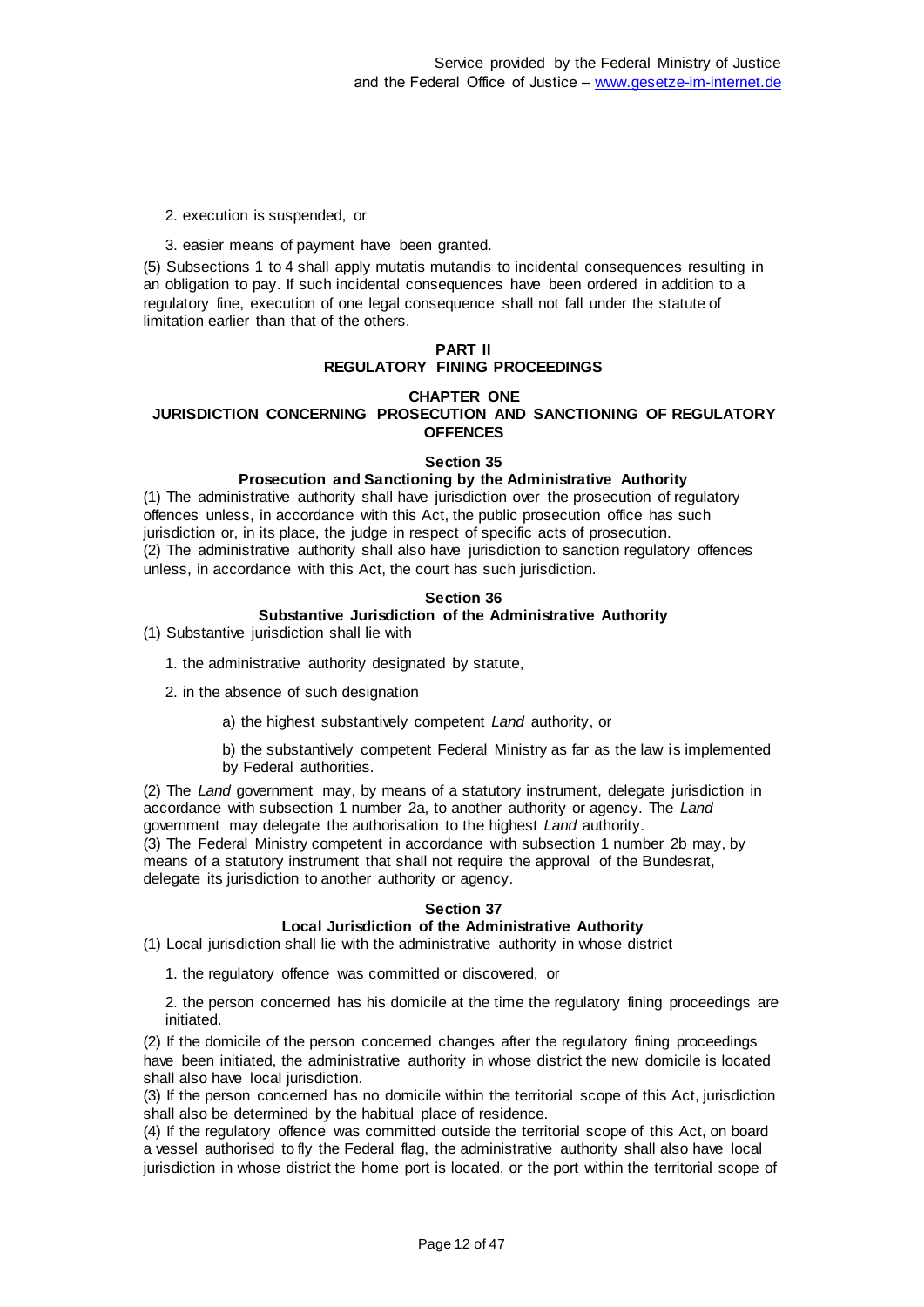this Act first reached by the vessel after commission of the offence. The first sentence shall apply mutatis mutandis to aircraft authorised to bear the nationality sign of the Federal Republic of Germany.

# **Section 38**

# **Connected Regulatory Offences**

Connected regulatory offences which, in accordance with section 37, individually would be under the jurisdiction of different administrative authorities, shall fall under the jurisdiction of each of these administrative authorities. A connection between several regulatory offences shall be deemed to exist if a person is charged with more than one regulatory offence or if, with regard to the same offence, more than one person is accused of a regulatory offence.

### **Section 39**

# **Jurisdiction of More than One Authority**

(1) If in accordance with sections 36 to 38 more than one administrative authority has jurisdiction, preference shall be given to the administrative authority which first examined the person concerned on account of the offence or which first caused the police to examine him, or which first received the files from the police after examination of the person concerned. This administrative authority may, in the cases under section 38, sever the proceedings again in respect of the connected offence.

(2) In the cases under subsection 1 first sentence, however, prosecution and sanctioning may be transferred to one of the other competent administrative authorities by virtue of an agreement between these administrative authorities, if this appears to be expedient in order to accelerate or simplify the proceedings or for other reasons. If more than one administrative authority has substantive jurisdiction, the administrative authority which is to be given preference in accordance with subsection 1 first sentence shall hear the other administrative authorities that have substantive jurisdiction, at the latest prior to conclusion of the investigations.

(3) In the absence of agreement in accordance with subsection 2 first sentence a decision shall, at the request of one of the administrative authorities involved, be given by

1. the common directly superior administrative authority,

2. the common court having jurisdiction in accordance with section 68 in the absence of a common superior administrative authority, and

3. the common superior court for the different courts that would be competent in accordance with section 68.

(4) In cases falling under subsections 2 and 3 the transfer may be revoked in the same way.

#### **Section 40**

# **Prosecution by the Public Prosecution Office**

In criminal proceedings the public prosecution office shall be competent to prosecute the offence also within the legal dimension of a regulatory offence, unless otherwise provided by statute.

#### **Section 41**

# **Transfer of the Case to the Public Prosecution Office**

(1) The administrative authority shall transfer the case to the public prosecution office if there are indications to the effect that the offence constitutes a criminal offence.

(2) If the public prosecution dispenses with initiating criminal proceedings they shall send the case back to the administrative authority.

#### **Section 42**

### **The Public Prosecution Office Taking Over the Case**

(1) If the public prosecution office prosecutes a criminal offence connected with the regulatory offence, it may take over prosecution of the regulatory offence until the regulatory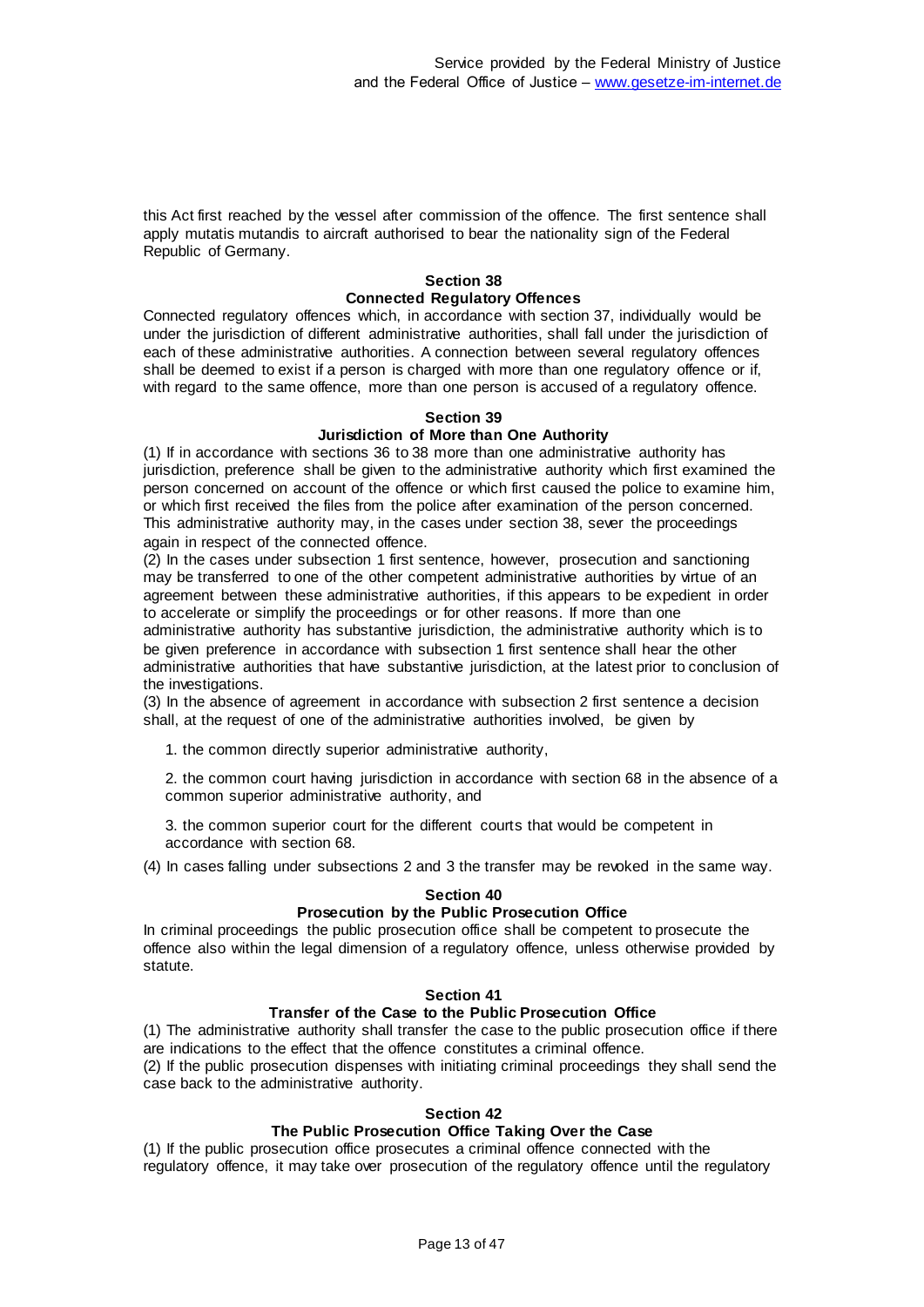fining notice is issued. There shall be a connection between a criminal offence and a regulatory offence if a person is accused of a criminal offence as well as of a regulatory offence, or if with regard to the same offence one person is accused of a criminal offence and another person of a regulatory offence.

(2) The public prosecution office shall take over prosecution only for the purpose of accelerating the proceedings or on account of the factual connection or if for other reasons it is deemed appropriate for the investigations or for the decision.

#### **Section 43**

### **Transfer of the Case to the Administrative Authority**

(1) In cases under section 40, if the public prosecution office discontinues the proceedings only in respect of the criminal offence, or in the cases under section 42, if prosecution is not taken over but there are indications to the effect that the offence may be prosecuted as a regulatory offence, it shall transfer the case to the administrative authority.

(2) If the public prosecution office has taken over prosecution, it may transfer the case to the administrative authority as long as the proceedings are not yet pending before the court; it must transfer the case if the proceedings are terminated only in respect of the criminal offence.

#### **Section 44**

### **Binding Effect for the Administrative Authority**

The administrative authority shall be bound by the decision of the public prosecution office as to whether or not an offence is to be prosecuted as a criminal offence.

#### **Section 45**

#### **Jurisdiction of the Court**

If the public prosecution office prosecutes the regulatory offence together with a connected criminal offence, the court which has jurisdiction over the criminal case shall be competent for sanctioning the regulatory offence.

### **CHAPTER TWO GENERAL PROCEDURAL PROVISIONS**

#### **Section 46**

# **Application of the Provisions Regarding Criminal Proceedings**

(1) Unless otherwise provided by this Act, the provisions of general statutes concerning criminal proceedings, particularly those of the Code of Criminal Procedure, of the Courts Constitution Act and of the Youth Court Act, shall apply mutatis mutandis to the regulatory fining proceedings.

(2) Unless otherwise provided by this Act, the prosecuting authority shall have the same rights and obligations in the regulatory fining proceedings as the public prosecution office when prosecuting criminal offences.

(3) Committal to an institution, apprehension, and provisional detention, confiscation of postal items and telegrams, as well as requests for information regarding matters that are subject to post and telecommunications secrecy shall be inadmissible. Section 160 subsection 3 second sentence of the Code of Criminal Procedure concerning the court assistance agency shall not be applicable. Proceedings to compel public charges shall not take place. The provisions concerning participation of the aggrieved person in the proceedings and on the national register of proceedings conducted by the public prosecution offices shall not be applicable; this shall not apply to section 406e of the Code of Criminal Procedure.

(4) Section 81a subsection 1 second sentence of the Code of Criminal Procedure shall be applied with the restriction that only the taking of blood samples and other minor interventions are permissible. In derogation from section 81a subsection 2 first sentence of the Code of Criminal Procedure, the taking of a blood sample shall not require a court order if specific facts justify the suspicion that a regulatory offence in accordance with sections 24a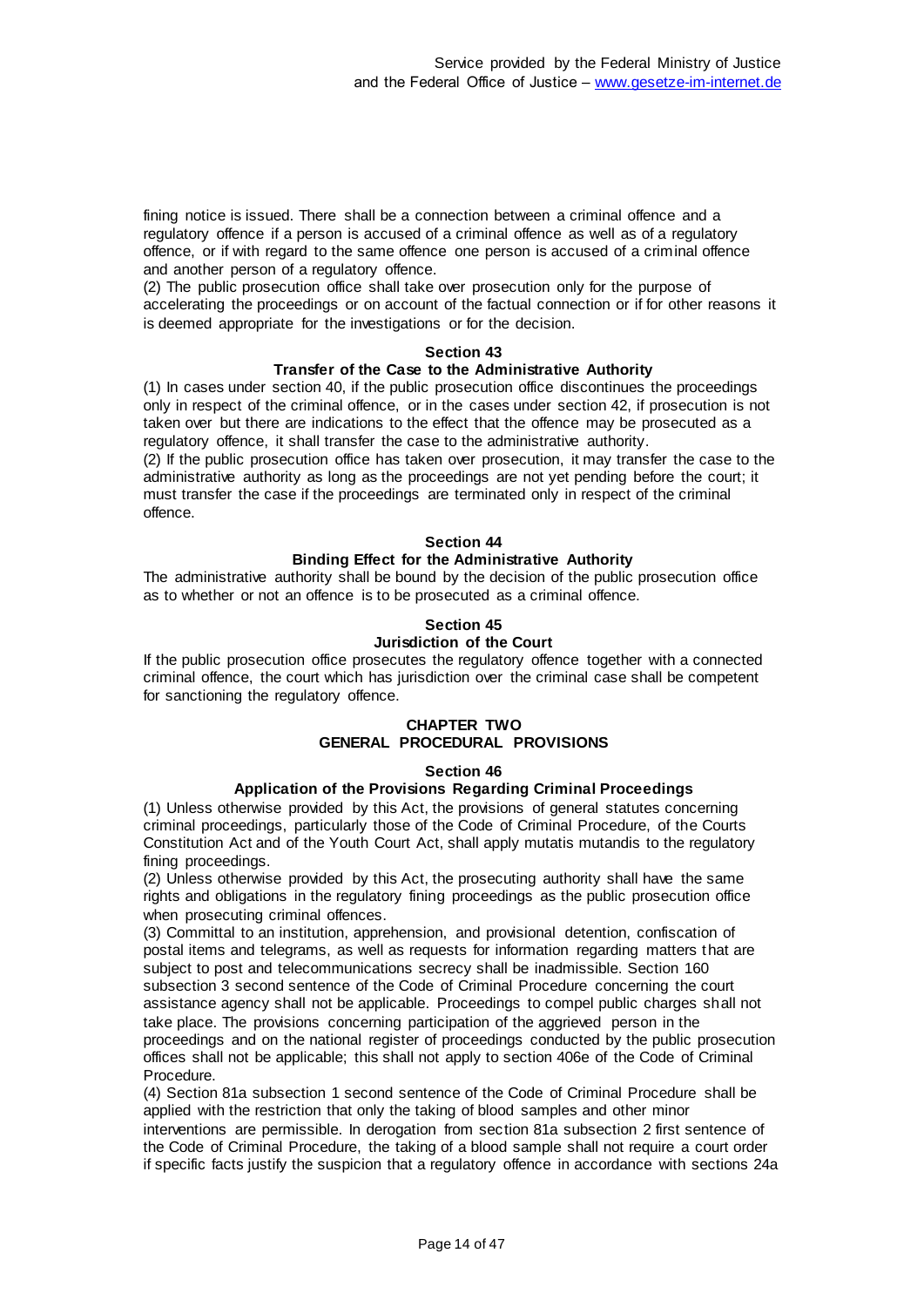and 24c of the Road Traffic Act (*Straßenverkehrsgesetz*) has been committed. Blood samples and other body cells taken in criminal proceedings, the taking of which would have been admissible in regulatory fining proceedings in accordance with the first sentence, may be used. Use of blood samples and other body cells for the purpose of conducting an examination within the meaning of section 81e of the Code of Criminal Procedure shall be inadmissible.

(5) The order to bring the person concerned and any witness who fails to comply with a summons before the prosecuting authority shall only be made by the judge. Detention ordered to force the witness to testify (section 70 subsection 2 of the Code of Criminal Procedure) may not exceed six weeks.

(6) In proceedings against juveniles and adolescents, recourse to the services of the youth court assistance agency (section 38 of the Youth Court Act) may be dispensed with if their participation is not necessary for the proper conduct of the proceedings.

(7) In court proceedings, the decision shall be given by divisions for regulatory fining matters at the Local Court, by chambers for regulatory fining matters at the Regional Court, and by panels for regulatory fining matters at the Higher Regional Court, as well as at the Federal Court of Justice.

(8) The provisions relating to the implementation of section 191a subsection 1 first to fourth sentences of the Courts Constitution Act in the regulatory fining proceedings shall be determined in the statutory instrument in accordance with section 191a subsection 2 of the Courts Constitution Act.

# **Section 47**

# **Prosecution of Regulatory Offences**

(1) The prosecution of regulatory offences shall be within the duty-bound discretion of the prosecuting authority. As long as the proceedings are pending before the prosecuting authority, they may be terminated by such authority.

(2) If proceedings are pending before the court, and if sanctioning is not deemed appropriate by the court, it may, with the consent of the public prosecution office, discontinue the proceedings at any stage. Such consent shall not be required where a regulatory fine of up to one hundred Euros has been imposed in a regulatory fining notice and the public prosecution office has declared that it will not attend the main hearing. The decision shal l be incontestable.

(3) Discontinuation of the proceedings shall not be made to depend on, or relate to, payment of a sum of money to a non-profit-making institution or other agency.

# **Section 48 Deleted**

### **Section 49**

#### **Inspection of the Files by the Person Concerned and by the Administrative Authority**

(1) The administrative authority shall grant the person concerned on request inspection of the files insofar as the purpose of the investigation, including in a different set of criminal or regulatory fining proceedings, cannot be endangered and no third persons have opposing and overriding interests that are worthy of protection. In the event that the files are not kept in electronic form, copies from the files may be provided in place of the inspection of the files.

(2) Where the public prosecution office is the prosecuting authority, the administrative authority that would otherwise have jurisdiction shall be entitled to inspect the files which have been submitted to the court or which would have to be submitted in court proceedings, as well as to inspect secured and seized items. Upon application, files which are kept in paper form shall be sent to the administrative authority for inspection.

#### **Section 49a**

### **Ex officio Transmission Encompassing Several Sets of Proceedings**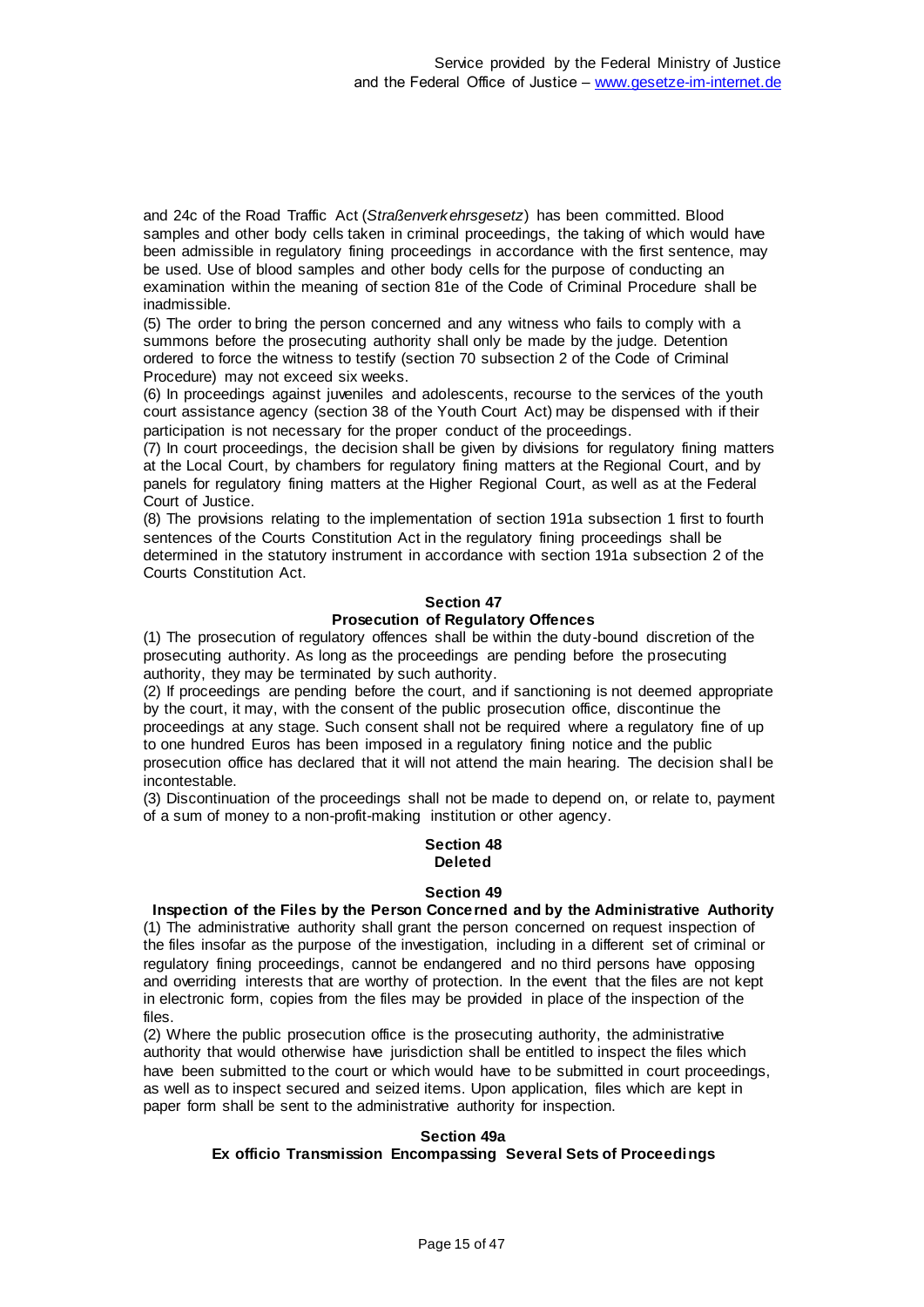(1) Courts, public prosecution offices and administrative authorities may transmit personal data from regulatory fining matters ex officio to the competent authorities and courts if in the view of the transmitting agency this is required for

1. the prosecution of criminal offences or of other regulatory offences,

2. decisions in other regulatory fining matters, including decisions relating to the execution of regulatory fining decisions or in pardoning matters, or

3. other decisions or measures in accordance with section 479 subsection 2 of the Code of Criminal Procedure;

the same shall apply to the authorities of the police service where this is permitted by mutatis mutandis application of section 478 subsection 1 of the Code of Criminal Procedure. Sec tion 479 subsection 3 of the Code of Criminal Procedure shall apply mutatis mutandis.

(2) Transmission shall also be admissible if there are special circumstances in an individual case requiring transmission for the purposes referred to in section 14 subsection 1 numbers 4 to 9 of the Introductory Act to the Courts Constitution Act in conjunction with mutatis mutandis application of subsection 2 second and fourth sentences of that provision. (3) There shall be no transmission in accordance with subsections 1 and 2 so far as it is apparent to the transmitting agency that the person concerned has overriding interests, worthy of protection, in excluding transmission.

(4) The following additional provisions shall apply mutatis mutandis to transmission by administrative authorities:

1. sections 12, 13, 16, 17 numbers 2 to 5 and 18 to 21 of the Introductory Act to the Courts Constitution Act, and

2. section 22 of the Introductory Act to the Courts Constitution Act, provided that the procedure in accordance with section 62 subsection 1 first sentence and subsection 2 shall take the place of the procedure in accordance with sections 23 to 30 of that Act, and that the court referred to in section 68 shall take the place of the court referred to in section 25 of the Introductory Act to the Courts Constitution Act.

In addition, the authority with jurisdiction over the regulatory fining proceedings may transmit the decision concluding such proceedings to the administrative authority that initiated the regulatory fining proceedings or otherwise participated in such proceedings, if in the view of the transmitting agency such transmission is necessary for the purpose of exercising a function within the responsibility of the recipient and relating to the subject-matter of the proceedings; where the decision has dismissed an appellate remedy, the contested decision may also be transmitted. The Federal Ministry responsible for regulatory fining provisions under Federal law may in this respect and with the consent of the Federal Council issue general administrative regulations within the meaning of section 12 subsection 5 of the Introductory Act to the Courts Constitution Act.

(5) Furthermore, sections 480 and 481 of the Code of Criminal Procedure shall apply mutatis mutandis to transmissions ex officio, where special provisions on the transmission or use of personal information from criminal proceedings shall be replaced by those on the transmission or use of personal data from regulatory fining proceedings. Transmission in accordance with sections 481 subsection 1 second sentence of the Code of Criminal Procedure shall be dispensed with subject to subsection 3. Of section 482 of the Code of Criminal Procedure, only subsection 1 shall apply mutatis mutandis, whereby the transmission of the file reference also to another administrative authority which has given rise to the regulatory fining proceedings or otherwise participated in the proceedings shall be effected.

#### **Section 49b**

### **Transmission Encompassing Several Sets of Proceedings in Response to Requests; Other Use of Data for Purposes Encompassing Several Sets of Proceedings**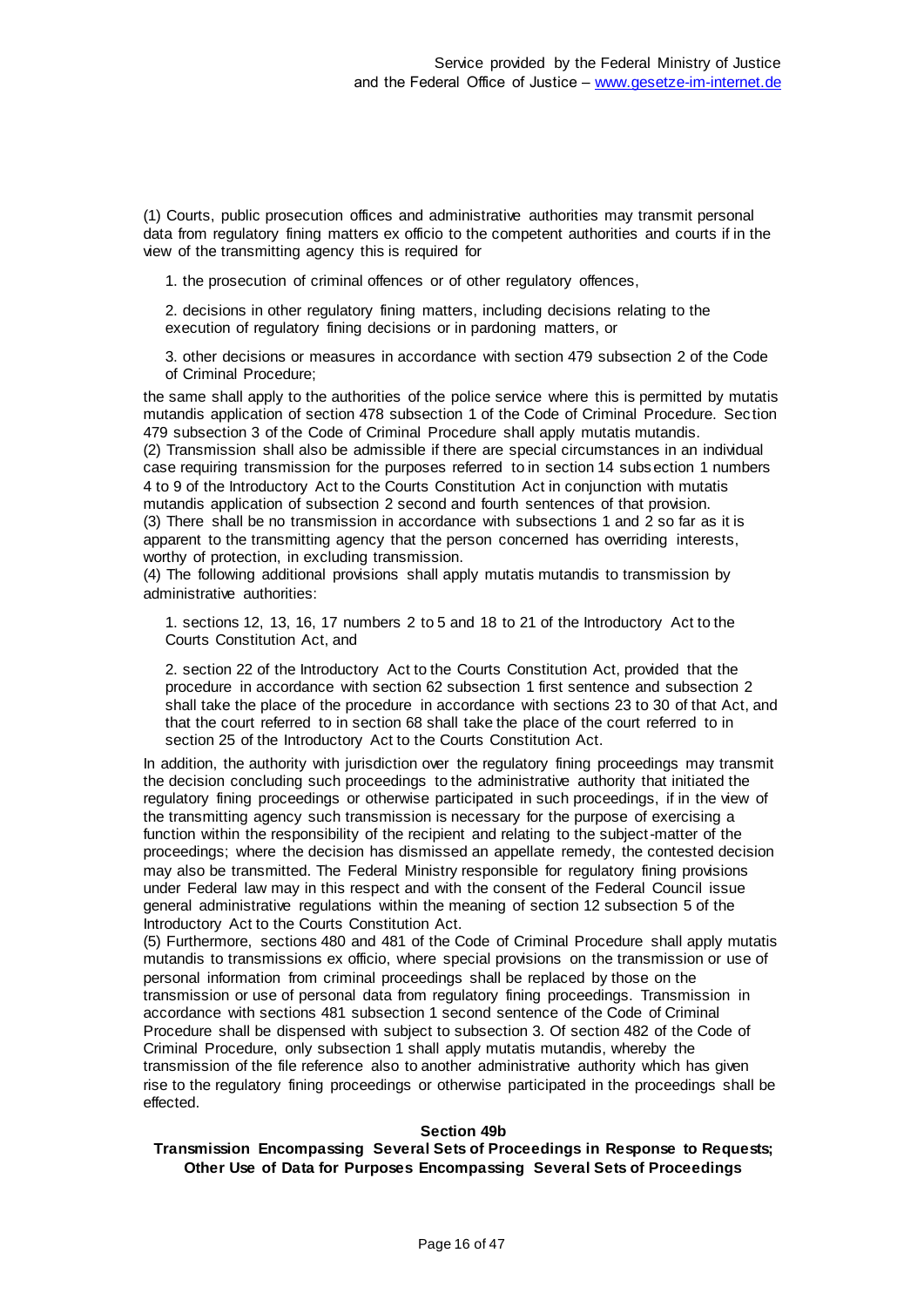Sections 474 to 478, 480, 481 and 498 subsection 2 of the Code of Criminal Procedure shall apply mutatis mutandis to the issuance of information and granting of inspection of files in response to requests, as well as to other use of data from regulatory fining proceedings for purposes encompassing several sets of proceedings, where

1. in section 474 subsection 2 first sentence number 1 of the Code of Criminal Procedure the criminal offence is replaced by the regulatory offence,

2. in section 474 subsection 2 first sentence numbers 2 and 3, section 480 and section 481 of the Code of Criminal Procedure, special provisions relating to the transmission or use of personal information from criminal proceedings are replaced by those on the transmission or use of personal data from regulatory fining proceedings,

3. in section 477 subsection 2 first sentence of the Code of Criminal Procedure, the purposes of the criminal proceedings are replaced by the purposes of the regulatory fining proceedings,

4. in section 477 subsection 3 number 2 of the Code of Criminal Procedure the period of two years is replaced by a period of one year, and

5. section 478 subsection 3 sentence 1 of the Code of Criminal Procedure is to be applied on proviso that, for the transmission by administrative authorities, the court designated in section 68 rules on the application for a court ruling in proceedings in accordance with section 62 subsection 1 sentence 1 and subsection 2.

# **Section 49c Arrangements Relating to Files**

(1) For the processing and use of personal data in files, subject to section 496 subsection 3 of the Code of Criminal Procedure and to special provisions in other statues, the provisions of the Second Chapter of the Eighth Book of the Code of Criminal Procedure shall apply mutatis mutandis subject to the following provisions.

(2) Subject to subsection 3 storage, alteration and use may only be effected by courts, public prosecution offices and administrative authorities, including execution authorities, as well as the authorities of the police service, where this is admissible in accordance with sections 483, 484 subsection 1 and section 485 of the Code of Criminal Procedure; here, the purposes of the criminal proceedings shall be replaced by the purposes of the regulatory fining proceedings. Personal data from regulatory fining proceedings may also be used where they are required for purposes of criminal proceedings, pardoning proceedings or international mutual legal and administrative assistance in criminal and regulatory fining matters. The storage of personal data of persons who were not of criminally responsible age at the time of the offence shall be inadmissible for purposes of future regulatory fining proceedings.

(3) The creation of a joint automated file in accordance with section 486 of the Code of Criminal Procedure for the agencies named in subsection 2 belonging to the subordinate authorities of various Federal or *Land* Ministries shall only be admissible if it is required for properly carrying out tasks and taking account of the interests of the persons concerned that are worthy of protection.

(4) Section 487 subsection 1 first sentence of the Code of Criminal Procedure shall apply subject to the proviso that the data stored in accordance with subsections 1 to 3 may be transmitted to the competent agencies only for the purposes named in subsection 2; section 49a subsection 3 shall apply mutatis mutandis to ex officio transmission. Section 487 subsection 2 of the Code of Criminal Procedure shall apply subject to the proviso that transmission may take place where it could be effected from the files in accordance with this Act.

(5) Where personal data are stored for purposes of the future prosecution of regulatory offences, the period within the meaning of section 489 subsection 4 second sentence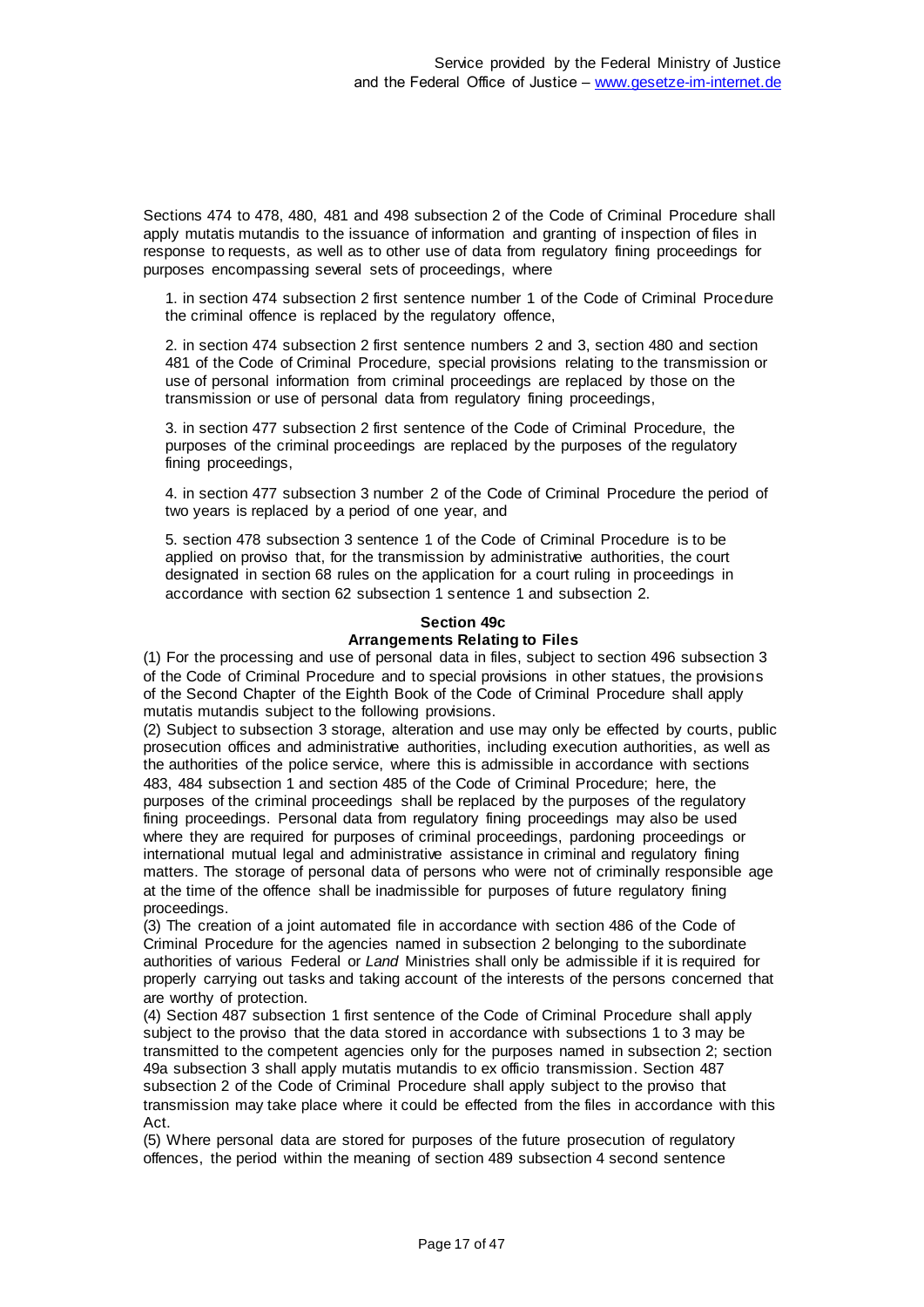number 1 of the Code of Criminal Procedure may not exceed five years for a regulatory fine of more than Euro 250, two years in all other cases falling under section 489 subsection 4 second sentence numbers 1 to 3 of the Code of Criminal Procedure.

#### **Section 49d**

# **Protection of Personal Data in an Electronic File**

Section 496 subsections 1 and 2, as well as sections 497 and 498 subsection 1, of the Code of Criminal Procedure shall apply mutatis mutandis, whereby the respective regulatory fining proceedings shall replace the respective criminal proceedings in section 496 subsection 1 and section 498 subsection 1 of the Code of Criminal Procedure.

#### **Section 50**

#### **Information as to Measures Taken by the Administrative Authority**

(1) Orders, directives and other measures of the administrative authority shall be brought to the attention of the person to whom the measure refers without formal service thereof. If a legal remedy subject to a time limit is admissible in respect of the measure, it shall be brought to such person's attention in a notice to be served.

(2) On issuance of such notice by the administrative authority as may be contested by legal remedy subject to a time limit, the person to whom the measure refers shall be informed of the possibility of contesting the notice, as well as of the time-limit and the form stipulated therefor.

#### **Section 51**

#### **Procedure for Service Effected by the Administrative Authority**

(1) The provisions of the Act on Service Effected by Administrative Authorities shall apply to the procedure for the service of documents by the administrative authority if an administrative authority of the Federation conducts the proceedings, in other cases the corresponding provisions of *Land* law shall apply, unless otherwise provided by subsections 2 to 5. If a document is prepared by means of automatic devices, the document so prepared shall be served.

(2) A notice (section 50 subsection 1 second sentence) shall be served upon the person concerned and, where he has a statutory representative, shall be communicated to the latter. (3) The defence counsel chosen, whose power of attorney is on file, as well as the appointed defence counsel, shall be deemed entitled to receive service and other communications on behalf of the person concerned; this shall only apply to the service of a summons issued to the person concerned where defence counsel has been expressly authorised in the power of attorney to receive summonses. Where a notice is served on defence counsel in accordance with the first half of the first sentence, the person concerned shall be informed thereof at the same time; he shall be furnished with a copy of the notice without formal service thereof. Where a notice is served on the person concerned, defence counsel shall be informed thereof at the same time, even if there is no power of attorney in the files; he shall be furnished with a copy of the notice without formal service thereof.

(4) Where service meant for the participant is effected on more than one person entitled to receive service, the time limit shall be determined by the service last effected. (5) Section 6 subsection 1 of the Act on Service Effected by Administrative Authorities and the corresponding provisions of *Land* law shall not be applicable. Where the person concerned has defence counsel, section 8 subsection 1 first and second sentences, and subsection 2 of the Act on Service Effected by Administrative Authorities and the corresponding provisions of *Land* law shall also not be applicable.

### **Section 52**

# **Restoration of the Status Quo Ante**

(1) Sections 44, 45, 46 subsections 2 and 3 and section 47 of the Code of Criminal Procedure concerning restoration of the status quo ante shall apply to the legal remedy,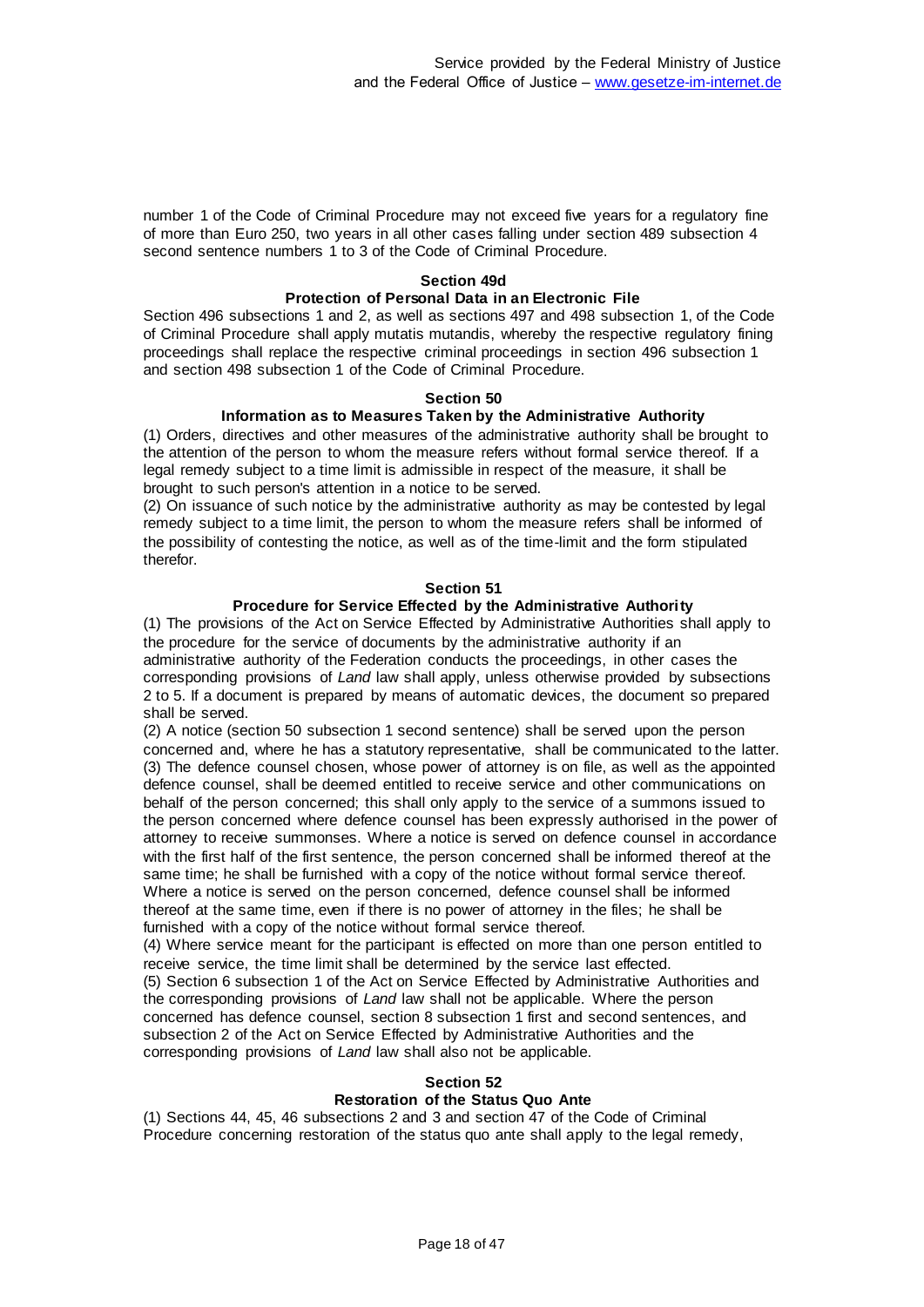subject to a time limit, in respect of the notice issued by the administrative authority, unless otherwise provided for in subsection 2.

(2) The administrative authority shall decide in respect of restoration of the status quo ante and of postponement of execution. If the court that would have had jurisdiction to give a decision on the merits in the case of a legal remedy sought in time deals with the legal remedy, it shall also give a decision on restoration of the status quo ante and on postponement of execution. If the administrative authority rejects the application for restoration of the status quo ante, the application for a court decision in accordance with section 62 shall be admissible in respect of the notice within two weeks of service.

#### **CHAPTER THREE PRELIMINARY PROCEEDINGS GENERAL PROVISIONS**

# **Section 53 Responsibilities of the Police**

(1) The police force authorities and officials shall, according to their duty-bound discretion, investigate regulatory offences, and shall make all such orders as should not be postponed for the prevention of concealment of facts. When investigating a regulatory offence, they shall have the same rights and duties as apply to the prosecution of criminal offences unless otherwise provided by this Act. They shall forward their files to the administrative authority without delay, in cases of connected offences (section 42) to the public prosecution office. (2) Officials of the police force appointed as investigative personnel of the public prosecution office (section 152 of the Courts Constitution Act) may order seizures, searches, investigations and other measures in accordance with the provisions of the Code of Criminal Procedure applying to them.

# **Section 54 Deleted**

# **Section 55**

# **Hearing of the Person Concerned**

(1) Section 163a subsection 1 of the Code of Criminal Procedure shall apply subject to the restriction that it shall be sufficient for the person concerned to be given an opportunity to make a statement in response to the accusation.

(2) The person concerned need not be informed that he may consult defence counsel of his own choice even prior to his examination. Section 136 subsection 1 third to fifth sentences of the Code of Criminal Procedure, shall not apply.

# **II. CAUTIONING PROCEDURE**

# **Section 56**

# **Cautioning by the Administrative Authority**

(1) In cases of negligible regulatory offences the administrative authority may caution the person concerned and impose a cautionary fine from five to fifty-five Euros. It may administer a caution without imposing a cautionary fine.

(2) The caution in accordance with subsection 1 first sentence shall only be effective if the person concerned, having been informed of his right of refusal, agrees to being cautioned and pays the cautionary fine as required by the administrative authority either immediately or within a period which should be set at one week, at the agency indicated therefor or at the post office by remittance to such agency. The above time limit should be set if the person concerned is unable to pay the cautionary fine immediately or if it amounts to more than ten Euros.

(3) A certificate shall be issued in respect of the caution in accordance with subsection 1 first sentence of the amount of the cautionary fine, of payment or, where applicable, of the time limit set for payment. Costs (fees and expenses) shall not be charged.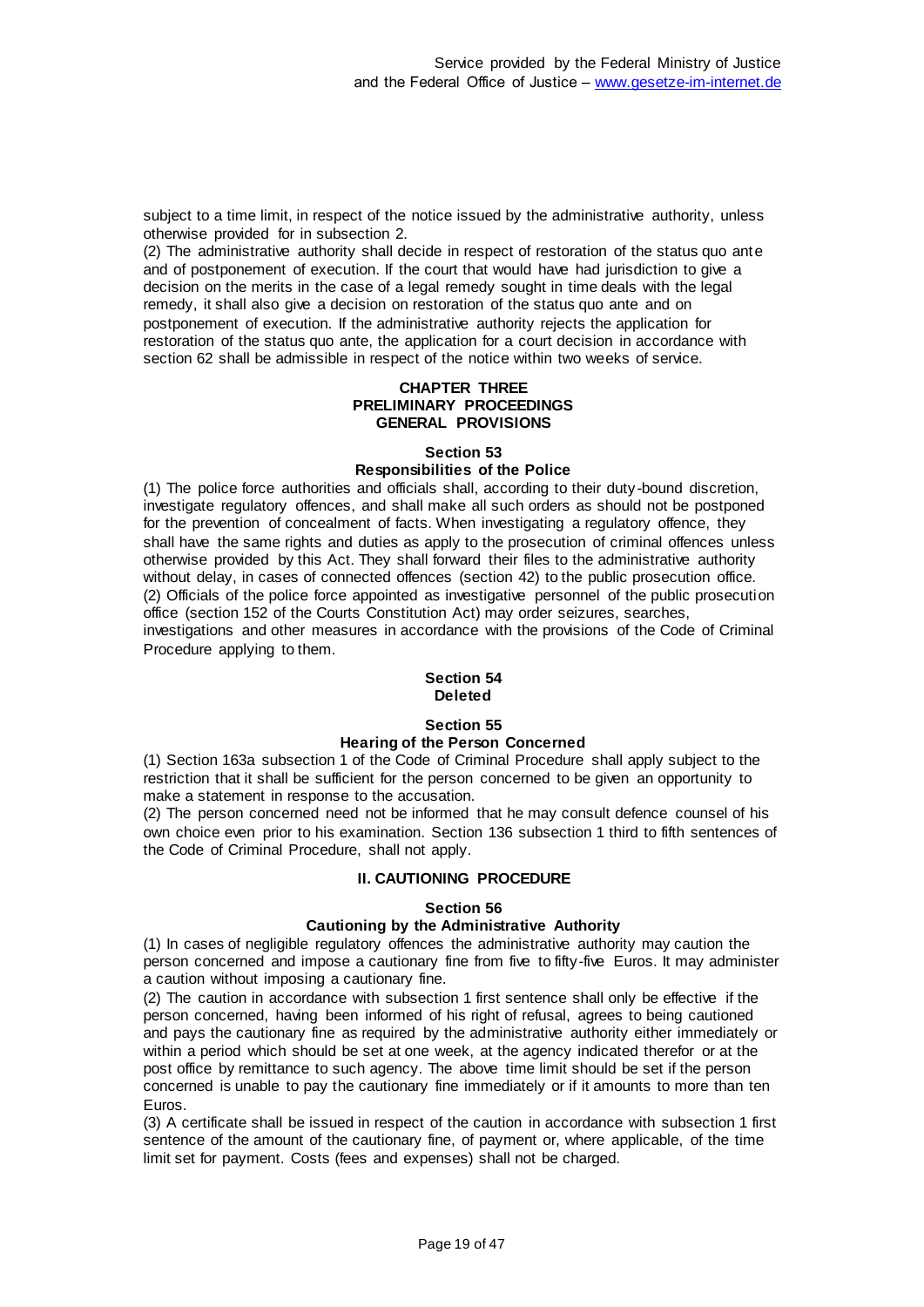(4) If the caution in accordance with subsection 1 first sentence has become effective, the offence may no longer be prosecuted in respect of the factual and legal aspects giving rise to the caution.

### **Section 57**

### **Cautioning by Officials on External Duty and by Police Force Officers**

(1) Persons authorised to exercise, on external duty, the power in accordance with section 56 on behalf of the administrative authority shall furnish proof of such authorisation. (2) The power in accordance with section 56 shall also be exercised by duly authorised police force officers who discover or prosecute in flagrante delicto a regulatory offence and prove their authorisation by virtue of their uniform or in some other way.

#### **Section 58**

# **Authorisation of Cautioning**

(1) The authorisation in accordance with section 57 subsection 2 shall be issued by the official's highest superior authority or the office designated by such authority. The highest superior authority shall contact the competent authority in respect of the question as to the regulatory offences where authorisations are to be issued. The relevant competent Federal Ministry shall have jurisdiction over regulatory offences the prosecution and sanc tioning of which falls within the jurisdiction of an administrative authority of the Federation, in other cases jurisdiction shall lie with the relevant competent highest *Land* authority. (2) In so far as uniform treatment is appropriate in relation to certain regulatory offences having regard to their frequency and similarity, general authorisations issued to administrative staff and police force officials for the purpose of cautioning shall contain detailed provisions regarding the cases and the conditions under which cautioning is to take place, and regarding the amount of the cautionary fine to be imposed.

#### **III. PROCEEDINGS OF THE ADMINISTRATIVE AUTHORITY**

#### **Section 59**

#### **Remuneration of Experts, Interpreters and Translators, Compensation of Witnesses and Third Parties**

The Justice Remuneration and Compensation Act shall apply mutatis mutandis to the remuneration of experts, interpreters and translators, as well as to the compensation of witnesses and third parties (section 23 of the Justice Remuneration and Compensation Act).

# **Section 60**

### **Defence**

If participation of defence counsel is imperative in the proceedings of the administrative authority (section 140 subsection 2 first sentence of the Code of Criminal Procedure) the administrative authority shall be competent to appoint such counsel. The administrative authority shall also give a decision on admission of other persons as defence counsel and on rejection of defence counsel (section 138 subsection 2 section 146a subsection 1 first and second sentences of the Code of Criminal Procedure).

# **Section 61**

### **Conclusion of Investigations**

As soon as the administrative authority has concluded its investigations, it shall make a note of this in the files it if is considering further prosecution of the regulatory offence concerned.

#### **Section 62**

### **Legal Remedy Against Measures of the Administrative Authority**

(1) The person concerned and other persons against whom the measure is directed may file a request for a court decision in respect of orders, directives and other measures taken by the administrative authority in the regulatory fining proceedings. This shall not apply to measures which are taken only for the preparation of the decision as to whether a regulatory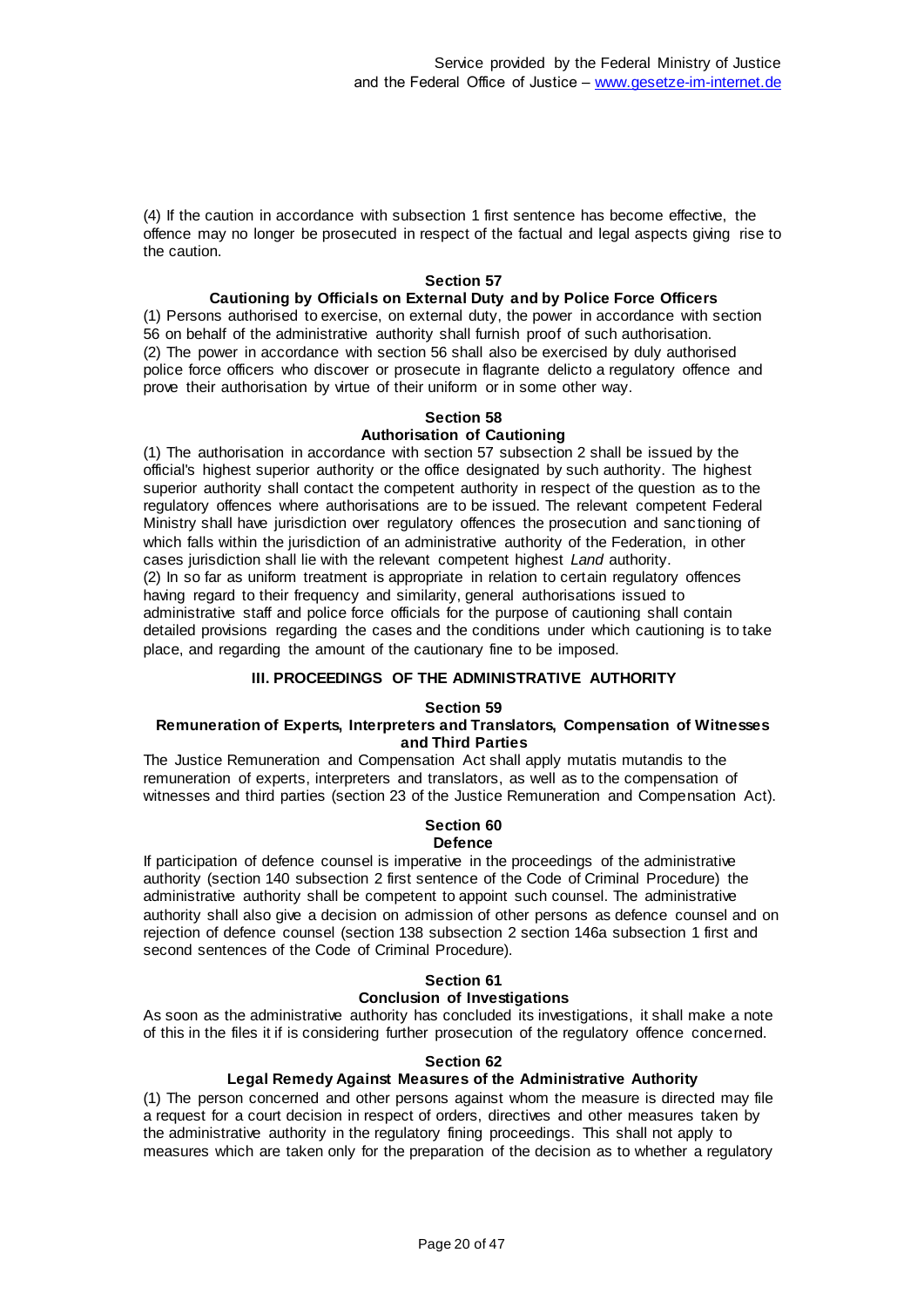fining notice will be issued or whether the proceedings will be terminated and where such measures themselves lack relevance in their own right.

(2) The court competent in accordance with section 68 shall decide on the request. Sections 297 to 300, 302, 306 to 309 and 311a of the Code of Criminal Procedure, as well as the provisions of the Code of Criminal Procedure regarding imposition of the costs of proceedings upon a complaint shall apply mutatis mutandis. The court's decision shall not be contestable unless otherwise provided by statute.

## **IV. PROCEEDINGS OF THE PUBLIC PROSECUTION OFFICE**

### **Section 63**

## **Participation of the Administrative Authority**

(1) If the public prosecution office has taken over prosecution of the regulatory offence (section 42), the staff of such administrative authority as would otherwise be competent, being entrusted with the investigation of regulatory offences, shall have the same rights and duties as police force officials in regulatory fining proceedings. Such administrative authority may order confiscations, emergency sales, searches and investigations in accordance with the provisions of the Code of Criminal Procedure applicable to investigative personnel of the public prosecution office.

(2) Such administrative authority shall be informed of the indictment and of the request for issuance of a penal order to the extent that they relate to a regulatory offence.

(3) If the public prosecution office considers discontinuing the proceedings in respect of a regulatory offence in cases falling under section 40 or 42, it shall hear the administrative authority that would otherwise have jurisdiction. The public prosecution office may dispense with this if the administrative authority's particular expertise may be dispensed with for the decision.

#### **Section 64**

### **Public Charges Extended to the Regulatory offence**

If in cases falling under section 42 the public prosecution office prefers charges on account of a criminal offence, those charges shall extend to the regulatory offence where a sufficient reason exists according to the investigations.

### **CHAPTER FOUR REGULATORY FINING NOTICE**

#### **Section 65 General**

Unless otherwise determined by this Act, regulatory offences shall be sanctioned by a regulatory fining notice.

### **Section 66**

# **Contents of the Regulatory Fining Notice**

(1) The regulatory fining notice shall contain:

1. information concerning the identity of the person concerned and of any other persons involved;

2. defence counsel's name and address;

3. the designation of the offence the person concerned is charged with, time and place of commission and the statutory elements of the regulatory offence and the regulatory fining provisions applied;

- 4. the evidence;
- 5. the regulatory fine and the incidental consequences.
- (2) The regulatory fining notice shall further contain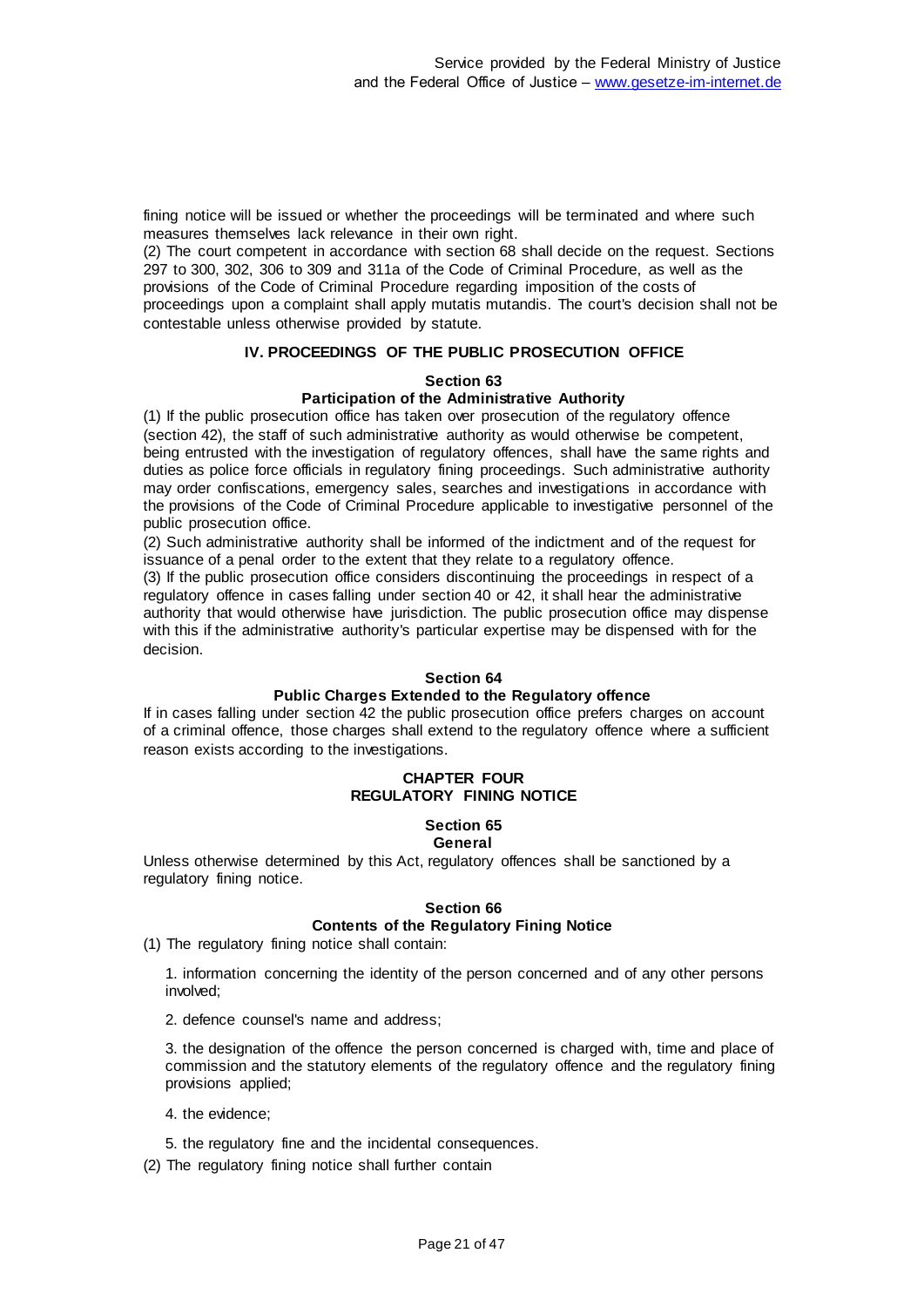1. an indication to the effect that

a) the regulatory fining notice shall become final and binding and enforceable if no objection is filed in accordance with section 67,

b) in the event of objection a decision may be given that is more disadvantageous to the person concerned,

2. a request addressed to the person concerned that

a) the regulatory fine or specified instalments be paid to the relevant public treasury, or

b) in the event of inability to pay a declaration be made, in writing or for the record, to the enforcement authority (section 92) stating why he cannot reasonably be expected, in the light of his financial circumstances, to pay on time,

no later than two weeks after entry into force or at any later date specified (section 18)

and

3. the information that coercive detention (section 96) may be imposed if the person concerned does not comply with his obligation under number 2.

(3) The regulatory fining notice need not be substantiated by any information beyond that contained in subsection 1 numbers 3 and 4.

### **CHAPTER FIVE OBJECTION AND COURT PROCEEDINGS I. OBJECTION**

#### **Section 67 Form and Time Limit**

# (1) The person concerned may file an objection to the regulatory fining notice within two weeks after service either in writing or for the record with the administrative authority that issued such notice. Sections 297 to 300 and section 302 of the Code of Criminal Procedure regarding appellate remedies shall apply mutatis mutandis.

(2) The objection may be confined to specific points of complaint.

# **Section 68**

# **Court with Jurisdiction**

(1) The Local Court in whose district the administrative authority has its seat shall give a decision on an objection to the regulatory fining notice. The Local Court judge shall give a decision sitting alone.

(2) The Youth Court judge shall have jurisdiction in proceedings in respect of juveniles and adolescents.

(3) If there is more than one Local Court district or more than one part of such district within the district of the administrative authority of a *Land*, the *Land* government may, by ordinance and in derogation from subsection 1 determine the jurisdiction of the Local Court according to where

1. the regulatory offence or one of the regulatory offences was committed (place of commission), or

2. the person concerned has his domicile (place of residence)

if, given the large number of cases or the long distance between the place of commission or the place of residence and the seat of the Local Court having jurisdiction in accordance with subsection 1 it appears appropriate to assign the sets of proceedings to more than one Local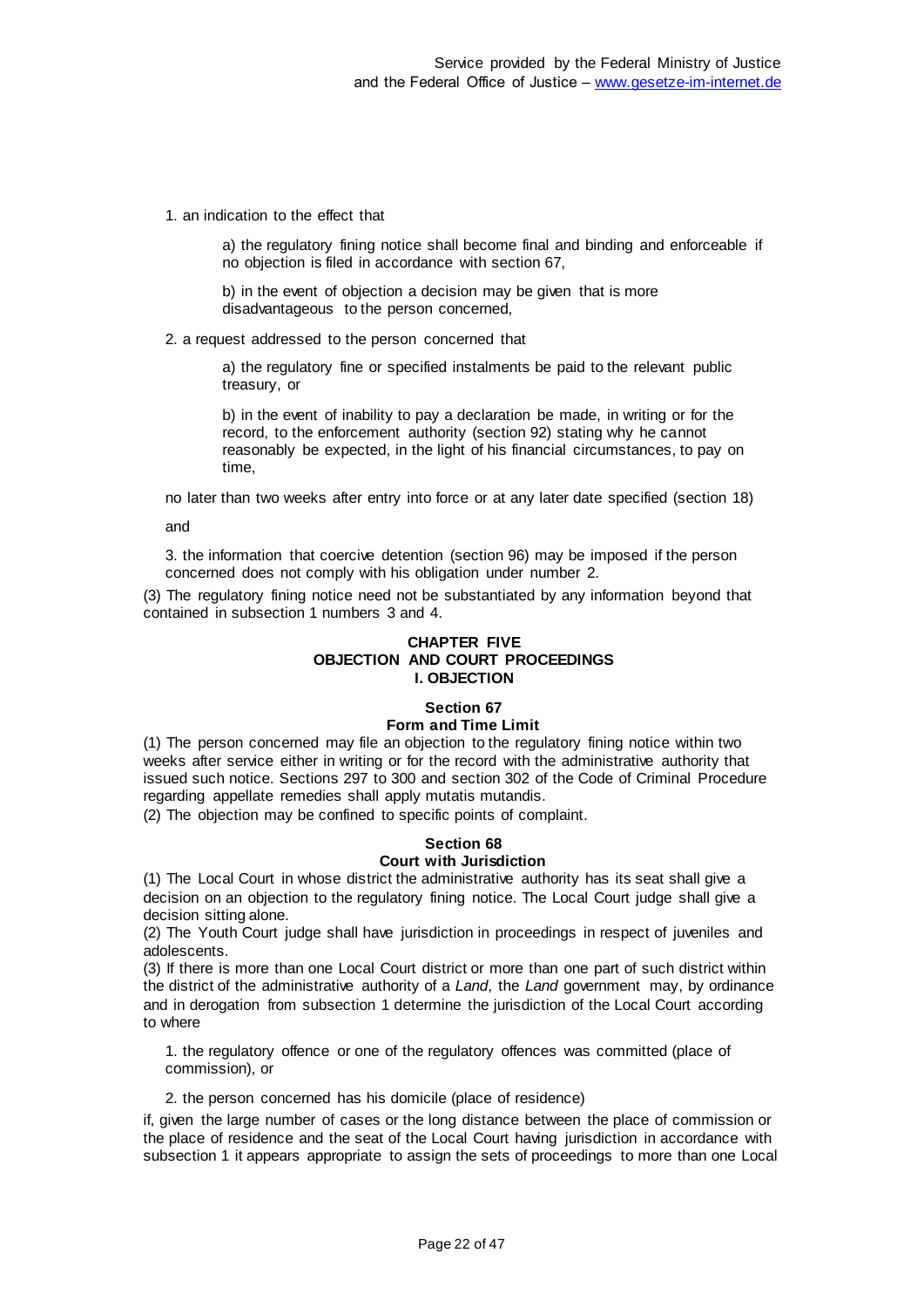Court; section 37 subsection 3 shall apply mutatis mutandis. The district determining the jurisdiction of the Local Court in accordance with the first sentence may comprise the districts of more than one Local Court. The *Land* government may transfer the authorisation to the *Land* department of justice.

# **Section 69 Intermediate Proceedings**

(1) If the objection has not been filed in due time, not in the prescribed form, or otherwise not validly filed, the administrative authority shall reject it as being inadmissible. Within two weeks of service, an application can be made, in accordance with section 62, for a court decision in respect of the notice.

(2) If the objection is admissible, the administrative authority shall examine whether to uphold or withdraw the regulatory fining notice. For this purpose it may

1. order or itself undertake further investigations;

2. request statements concerning official observations, examinations and knowledge (section 77a subsection 2) from authorities and other agencies.

The administrative authority may also give the person concerned the opportunity to make statements, within a time limit to be determined, on whether he wants to adduce facts and evidence in his defence in the further proceedings, and if so, what facts and evidence; in this connection he shall be informed that, by statute, he is free to respond to the accusation or not to make a statement on the matter.

(3) The administrative authority shall forward the files via the public prosecution office to the Local Court if it does not withdraw the regulatory fining notice and does not proceed in accordance with subsection 1 first sentence; it shall state the reasons therefor in the files as far as the factual situation so requires. The decision on an application for inspection of the files and on granting of same shall be taken prior to transmission of the files (section 49 subsection 1 of this Act, section 147 subsection 1 of the Code of Criminal Procedure). (4) On receipt of the files by the public prosecution office, the functions of the prosecuting authority shall be assumed by the public prosecution office. The public prosecution office shall submit the files to the Local Court judge if it neither discontinues the proceedings nor conducts further investigations.

(5) If the facts of the case have evidently not been sufficiently clarified, the Local Court judge may refer the matter back to the administrative authority, indicating the reasons and with the consent of the public prosecution office; upon receipt of the files, the administrative authority shall again have jurisdiction over prosecution and sanctioning. If the Local Court judge does not, on renewed transmission, see a sufficient suspicion of commission of a regulatory offence he may, in a final order, refer the case back to the administrative authority. Such ruling shall be incontestable.

# **Section 70**

# **Court Decision on the Admissibility of an Objection**

(1) If the provisions concerning the filing of an objection have been disregarded, the court shall reject the objection as being inadmissible.

(2) An immediate complaint shall be admissible in respect of the ruling.

### **II. MAIN PROCEEDINGS**

### **Section 71 Main Hearing**

(1) The procedure following an admissible objection shall be governed, unless otherwise provided by this Act, by the provisions of the Code of Criminal Procedure applicable following an admissible objection to a penal order.

(2) For enhanced clarification of the matter, the court may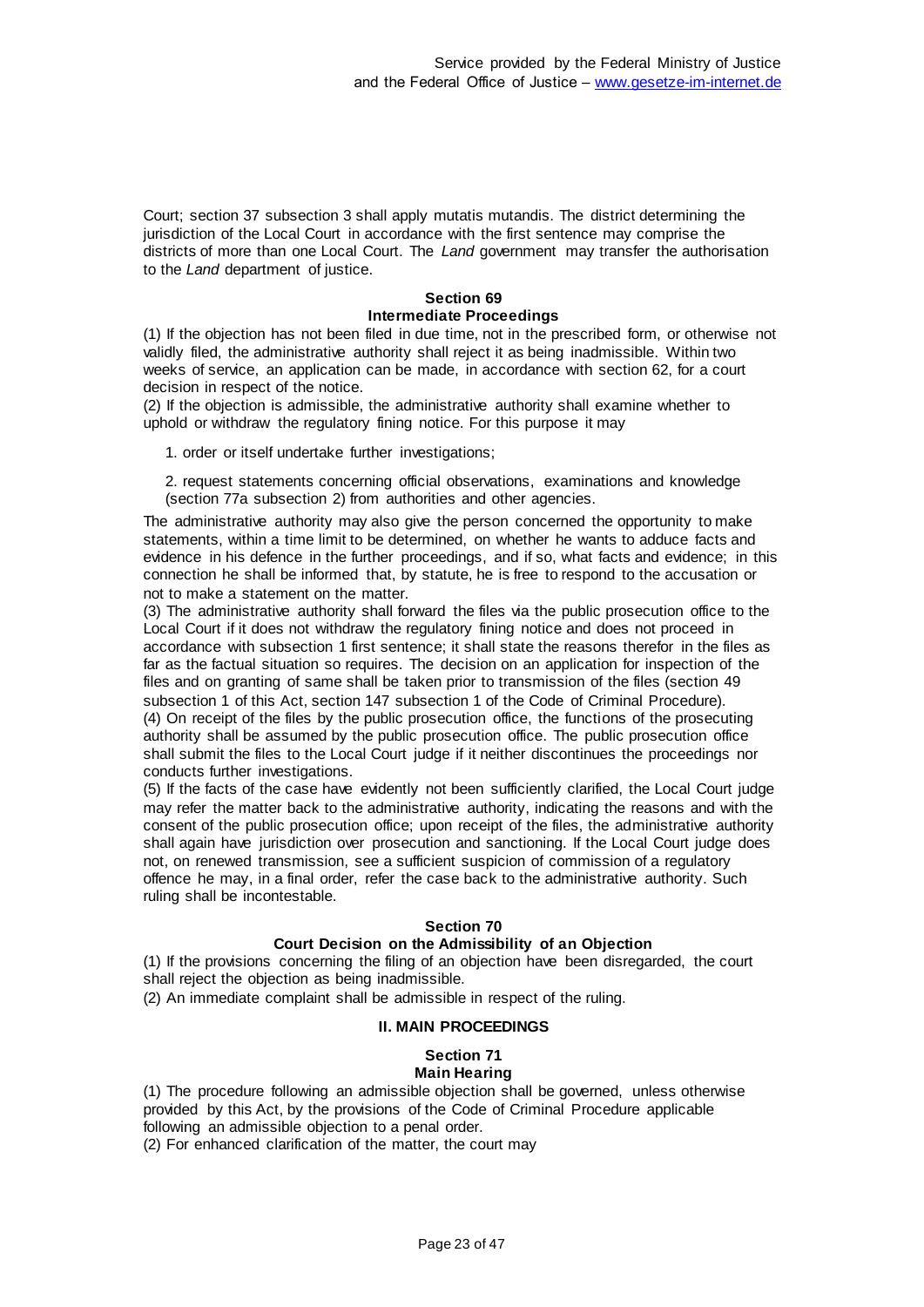1. order specific evidence to be taken,

2. request submission of statements about official observations, examinations and knowledge (section 77a subsection 2) from authorities and other agencies.

In preparation for the main hearing, the court may also give the person concerned the opportunity to state within a time limit to be determined whether he wants to adduce facts and evidence in his defence, and if so, what facts and evidence; section 69 subsection 2 second half of the third sentence shall apply.

# **Section 72 Decision in a Ruling**

(1) If the court determines that a main hearing is not required, it may give its decision in a ruling if the person concerned and the public prosecution office do not object to such procedure. Prior to that, the court shall notify them of the provision made for such a procedure and such objection and shall give them the opportunity to make a statement within two weeks upon service of such notification; section 145a subsections 1 and 3 of the Code of Criminal Procedure shall apply mutatis mutandis. The court may dispense with notification to the person concerned and may, even against his objection, give its decision in a ruling if it acquits the person concerned.

(2) An objection received only after expiry of the time limit shall be disregarded. In this case, however, restoration of the status quo ante may be requested against the decision within one week of service under the same conditions as against failure to observe a time limit; on service of the ruling the person concerned shall be informed accordingly.

(3) The court shall determine whether the person concerned is to be acquitted, whether a regulatory fine is to be imposed on him, whether any incidental consequence is to be ordered or whether the proceedings are to be discontinued. The court may not deviate from the decision in the regulatory fining notice to the detriment of the person concerned.

(4) Where a regulatory fine is imposed, the regulatory offence shall be indicated in the ruling; if the factual elements of the offence for which a regulatory fine is imposed have a statutory title, such title should be used to designate the regulatory offence. Section 260 subsection 5 first sentence of the Code of Criminal Procedure shall apply mutatis mutandis. The reasons given for the ruling shall contain the facts deemed to have been proven and which, in the court's opinion, constitute the factual elements of the regulatory offence. As far as evidence can be inferred from other facts, reference should also be made to those facts. The circumstances governing the assessment of the regulatory fine and the order imposing an incidental consequence shall also be indicated.

(5) If the person concerned is acquitted, the reasoning shall disclose whether the person concerned has been deemed not guilty or whether and for which reasons the offence assumed to be proven has not been deemed to be a regulatory offence. If the ruling cannot be contested by a complaint on a point of law, it need only be stated whether it was for factual or for legal reasons that the regulatory offence with which the person concerned was charged has not been determined.

(6) Provision of reasoning may be dispensed with if the participants in the proceedings so agree. In such case, reference to the content of the regulatory fining notice shall suffice; at its discretion the court may, having regard to the circumstances of the individual case, make additional statements. The full reasons shall be placed on file within five weeks if a complaint on a point of law is filed in respect of the ruling.

### **Section 73**

### **Presence of the Person Concerned at the Main Hearing**

(1) The person concerned shall be bound to appear at the main hearing.

(2) Upon his application, the court may relieve him of this obligation if he has made a statement on the matter, or if he has declared that he will not make a statement on the matter in the main hearing and if his presence is not required for clarifying important aspects of the facts.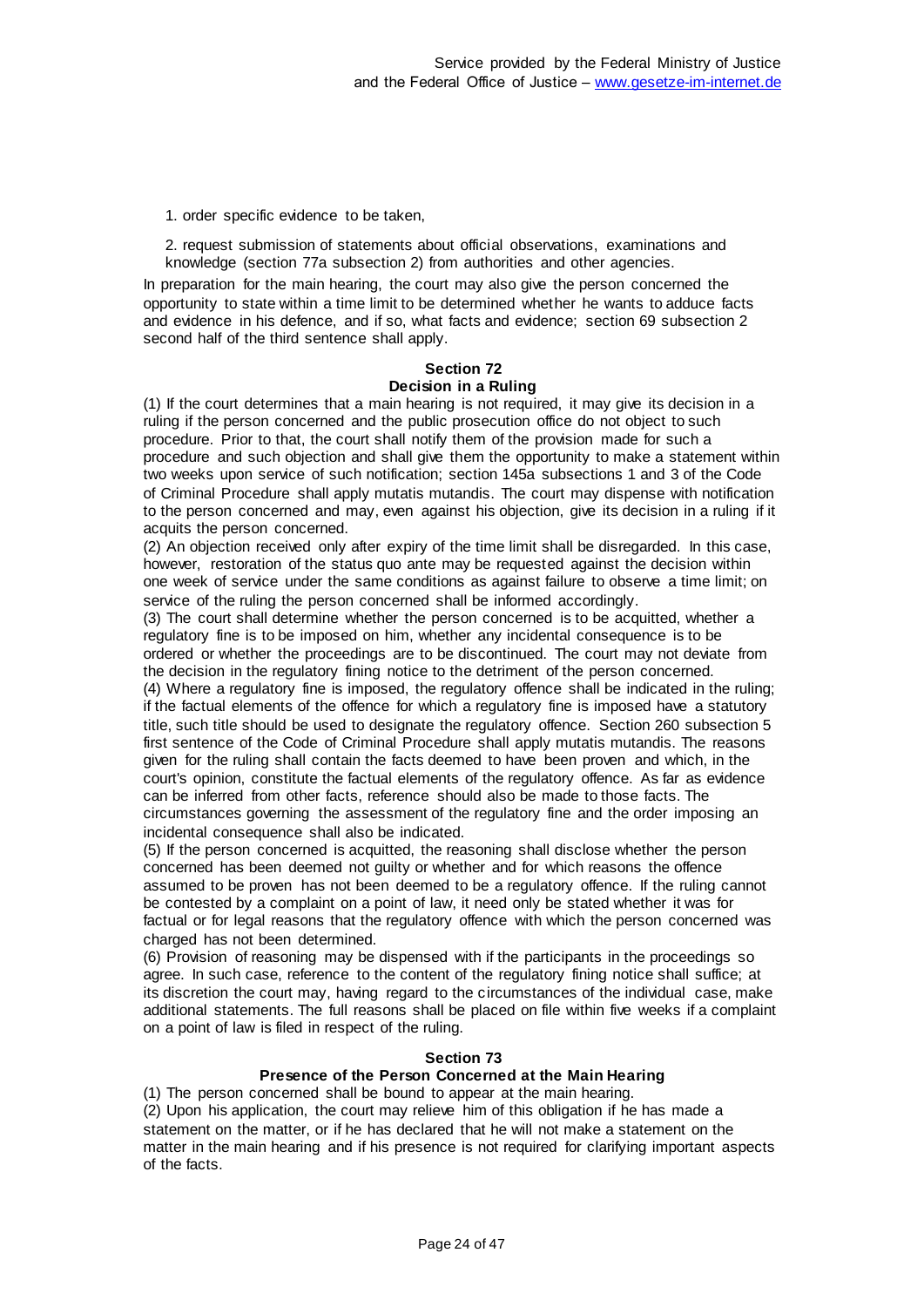(3) If the court has relieved the person concerned of the obligation of personal appearance, he may be represented by defence counsel with documented power of attorney.

### **Section 74 Proceedings in Absentia**

(1) The main hearing shall be conducted in the absence of the person concerned if he has not appeared and was relieved of the obligation of personal appearance. Previous examinations of the person concerned and his statements put on record and other statements shall be introduced at the main hearing by communication of their essential content or by reading them out. It shall suffice to give defence counsel the indications required in accordance with section 265 subsections 1 and 2 of the Code of Criminal Procedure.

(2) If the person concerned fails to appear without sufficient excuse although he was not relieved of the obligation to appear, the court shall reject the objection in a judgment without a hearing on the merits.

(3) In the summons the person concerned shall be informed of subsections 1 and 2 and section 73 and section 77b subsection 1 first and third sentences.

(4) If the main hearing has been held without the person concerned in accordance with subsection 1 or 2 he may, in respect of the judgment, request within one week of service restoration of the status quo ante on the same conditions as apply in respect of failure to observe a time limit. He shall be informed thereof upon service of the judgment.

### **Section 75**

## **Attendance of the Public Prosecution Office at the Main Hearing**

(1) The public prosecution office shall not be obliged to attend the main hearing. The court shall inform the public prosecution office if it deems its attendance to be appropriate. (2) If the public prosecution office does not attend the main hearing, its approval shall not be required to discontinue the proceedings (section 47 subsection 2) or to withdraw the objection at the main hearing.

# **Section 76**

# **Participation of the Administrative Authority**

(1) The court shall give the administrative authority an opportunity to state those aspects which, in its opinion, are important for the decision. This shall also apply when the court is considering discontinuation of the proceedings in accordance with section 47 subsection 2. The date set down for the main hearing shall be communicated to the administrative authority. Its representative shall be heard upon request.

(2) The court may dispense with involving the administrative authority in accordance with subsection 1 if its particular expertise is not needed for the decision.

(3) If the public prosecution office considers withdrawing the case, section 63 subsection 3 shall apply mutatis mutandis.

(4) The administrative authority shall be informed of the judgment and other decisions concluding the proceedings.

# **Section 77 Scope of the Taking of Evidence**

(1) The court shall determine the scope of the evidence to be taken, notwithstanding the duty to establish the truth ex officio. Here the court shall also refer to the importance of the matter. (2) If the court considers that the facts of the case have been cleared up in the light of the evidence taken so far, it may also reject an application for the taking of evidence, apart from the cases falling under section 244 subsection 3 of the Code of Criminal Procedure, where

1. upon exercise of its duty-bound discretion the taking of evidence is not required to establish the truth, or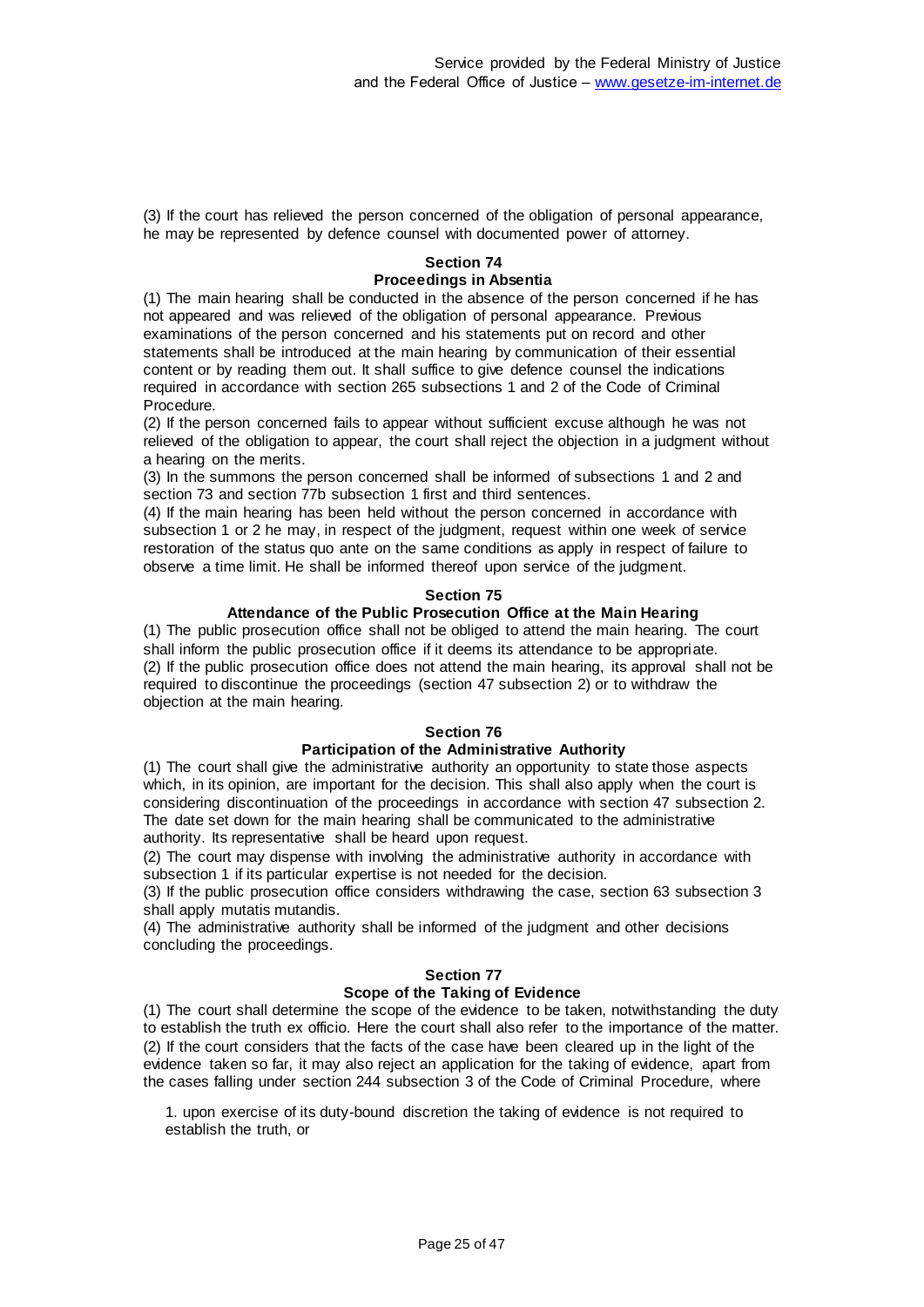2. upon its unfettered assessment the evidence or the fact to be proved is adduced without reasonable cause at such a late stage that the taking of evidence would lead to suspension of the main hearing.

(3) The reasons given for the rejection of an application to take evidence in accordance with subsection 2 number 1 may, in the court decision (section 244 subsection 6 of the Code of Criminal Procedure) usually be confined to a statement to the effect that taking evidence is not needed for establishing the truth.

#### **Section 77a**

#### **Simplified Procedure for Taking Evidence**

(1) Examination of a witness, of an expert or of another person concerned may be replaced by a reading aloud of the records regarding a previous examination or of documents containing a statement made by them.

(2) Statements by authorities and other agencies regarding their official observations, investigations and knowledge, as well as regarding those of their staff, may be read out even if the preconditions contained in section 256 of the Code of Criminal Procedure do not apply. (3) The court may also obtain a statement from an authority (subsection 2) by telephone and state its substantial content at the main hearing. The content of such statement shall, upon application, be included in the record.

(4) The procedure in accordance with subsections 1 to 3 shall require the approval of the person concerned, of defence counsel and of the public prosecution office so far as they are present at the main hearing. Section 251 subsection 1 numbers 3 and 4, subsection 2 numbers 1 and 2, subsections 3 and 4 as well as sections 252 and 253 of the Code of Criminal Procedure shall remain unaffected.

#### **Section 77b**

### **Dispensing with Stating Reasoning for the Judgment**

(1) Written reasoning for the judgment may be dispensed with where all those entitled to contest it refrain from lodging a complaint on a point of law, or where no such complaint is lodged within the time-limit. If the public prosecution office has not attended the main hearing, it shall not be necessary for it to declare its waiver; however, written reasons for the judgment shall be necessary if so requested by the public prosecution office prior to the main hearing. A declaration of waiver by the person concerned shall be dispensable if he has been released from the obligation to appear at the main hearing, if he was represented by defence counsel at the main hearing, and if the regulatory fine assessed in the judgment was not more than two hundred and fifty Euros.

(2) The reasoning for the judgment shall be placed on file within the time-limit provided for in section 275 subsection 1 second sentence of the Code of Criminal Procedure if restoration of the status quo ante is granted in respect of failure to observe the time-limit set for the complaint on a point of law, or if a complaint on a point of law has been lodged by the public prosecution office in cases under subsection 1 first half of the second sentence, or by the person concerned in cases under subsection 1 third sentence.

#### **Section 78**

### **Other Measures Simplifying the Proceedings**

(1) In lieu of reading out a document, the court may state its substantial content; however, this shall not apply where the actual wording of the document is decisive. If the person concerned, defence counsel and the representative of the public prosecution office being present at the main hearing have taken cognisance of the wording of the document or had an opportunity to do so, it shall be sufficient to include a statement to that effect in the record. Where reading out documents is dependent on the consent of the persons participating in the proceedings, this shall also apply to the procedure in accordance with the first and second sentences.

(2) Section 273 subsection 2 of the Code of Criminal Procedure shall not be applied.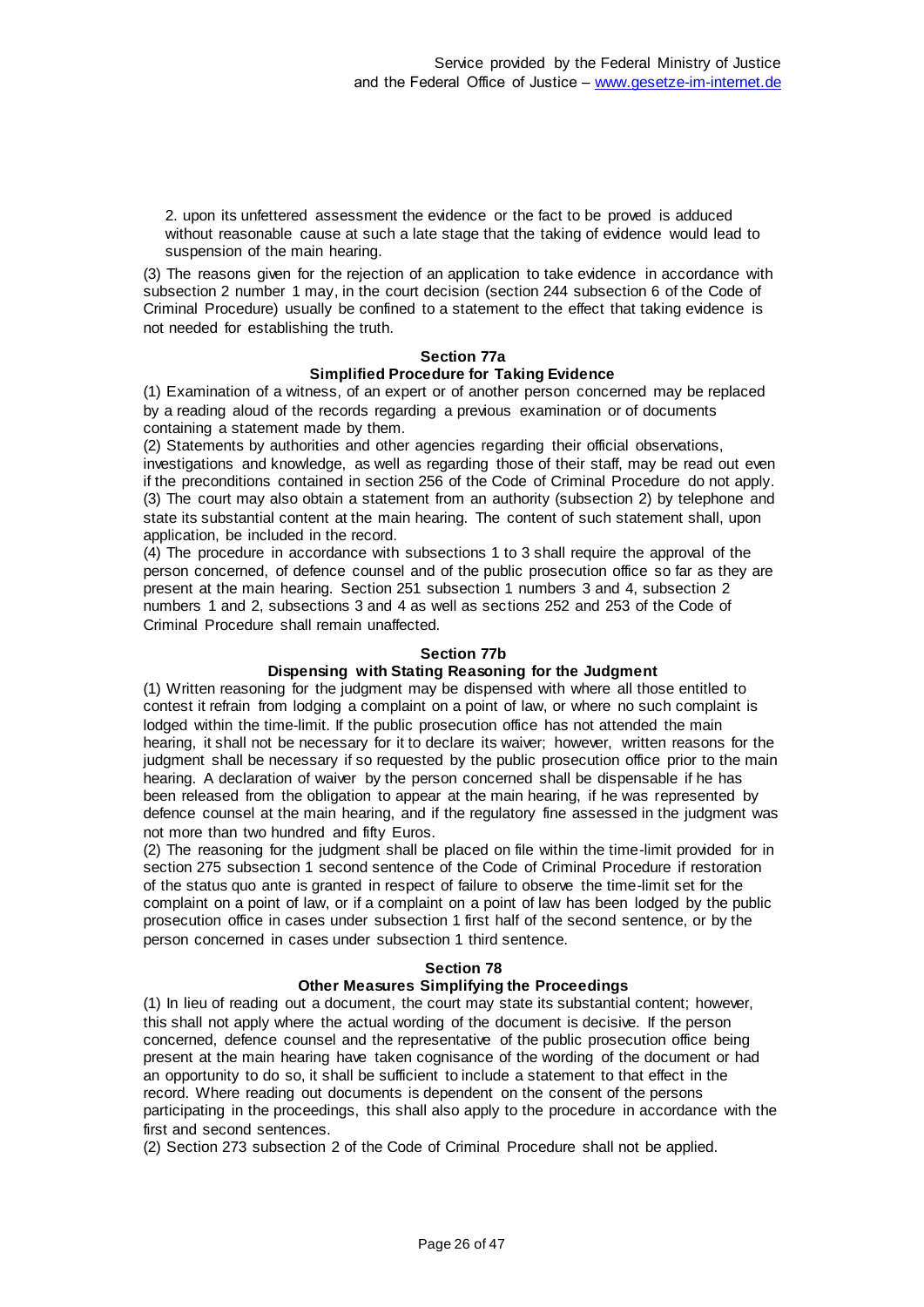(3) Section 78 subsection 3 of the Youth Court Act shall apply mutatis mutandis to proceedings in respect of juveniles.

(4) Where a regulatory fine is assessed in respect of a juvenile or an adolescent, the Youth Court judge may at the same time issue an enforcement order in accordance with section 98 subsection 1.

# **III. APPELLATE REMEDIES**

# **Section 79 Complaint on a Point of Law**

(1) A complaint on a point of law shall be admissible in respect of a judgment and a ruling in accordance with section 72 if

1. a regulatory fine of more than two hundred and fifty Euros has been assessed in respect of the person concerned,

2. an incidental consequence has been ordered unless such incidental consequence involves property the value of which has been assessed, in the judgment or in the ruling in accordance with section 72, as not exceeding two hundred and fifty Euros,

3. the person concerned has been acquitted of a regulatory offence or the proceedings have been discontinued, or imposition of deprivation of the right to drive has been dispensed with and, in respect of the offence, the regulatory fine assessed in the regulatory fining notice or in the penal order amounted to more than six hundred Euros, deprivation of the right to drive was imposed or the public prosecution office applied for imposition of such regulatory fine or deprivation of the right to drive,

4. the objection has been rejected by judgment as being inadmissible, or

5. a decision has been given in a ruling in accordance with section 72 although the complainant had objected to this procedure in good time or a hearing in accordance with the law has been otherwise denied to him/her.

A complaint on a point of law shall also be admissible where it is admitted (section 80). (2) If the judgment or the ruling in accordance with section 72 concerns more than one offence, and if the preconditions of the first sentence of subsection 1 numbers 1 to 3, or of the second sentence, apply only with regard to individual offences, a complaint on a point of law shall be admissible to that extent only.

(3) In respect of a complaint on a point of law and the further proceedings, the provisions of the Code of Criminal Procedure and of the Courts Constitution Act concerning an appeal on a point of law only shall apply mutatis mutandis, unless otherwise provided by this Act. Section 342 of the Code of Criminal Procedure shall also apply mutatis mutandis to an application for restoration of the status quo ante in accordance with section 72 subsection 2 first half of the second sentence.

(4) The time-limit allowed for lodging a complaint on a point of law shall commence upon service of the ruling in accordance with section 72 or of the judgment where it has been pronounced in the complainant's absence and the latter has also not been represented by defence counsel with documented power of attorney in accordance with section 73 subsection 3.

(5) The court hearing the complaint shall give its decision in a ruling. Where the complaint on a point of law is directed against a judgment, the court hearing the complaint may give its decision in a judgment following a main hearing.

(6) Where the court hearing the complaint quashes the contested decision, it may itself, in derogation from section 354 of the Code of Criminal Procedure, give a decision on the merits, or may refer it to the Local Court whose decision is quashed or to another Local Court of the same *Land*.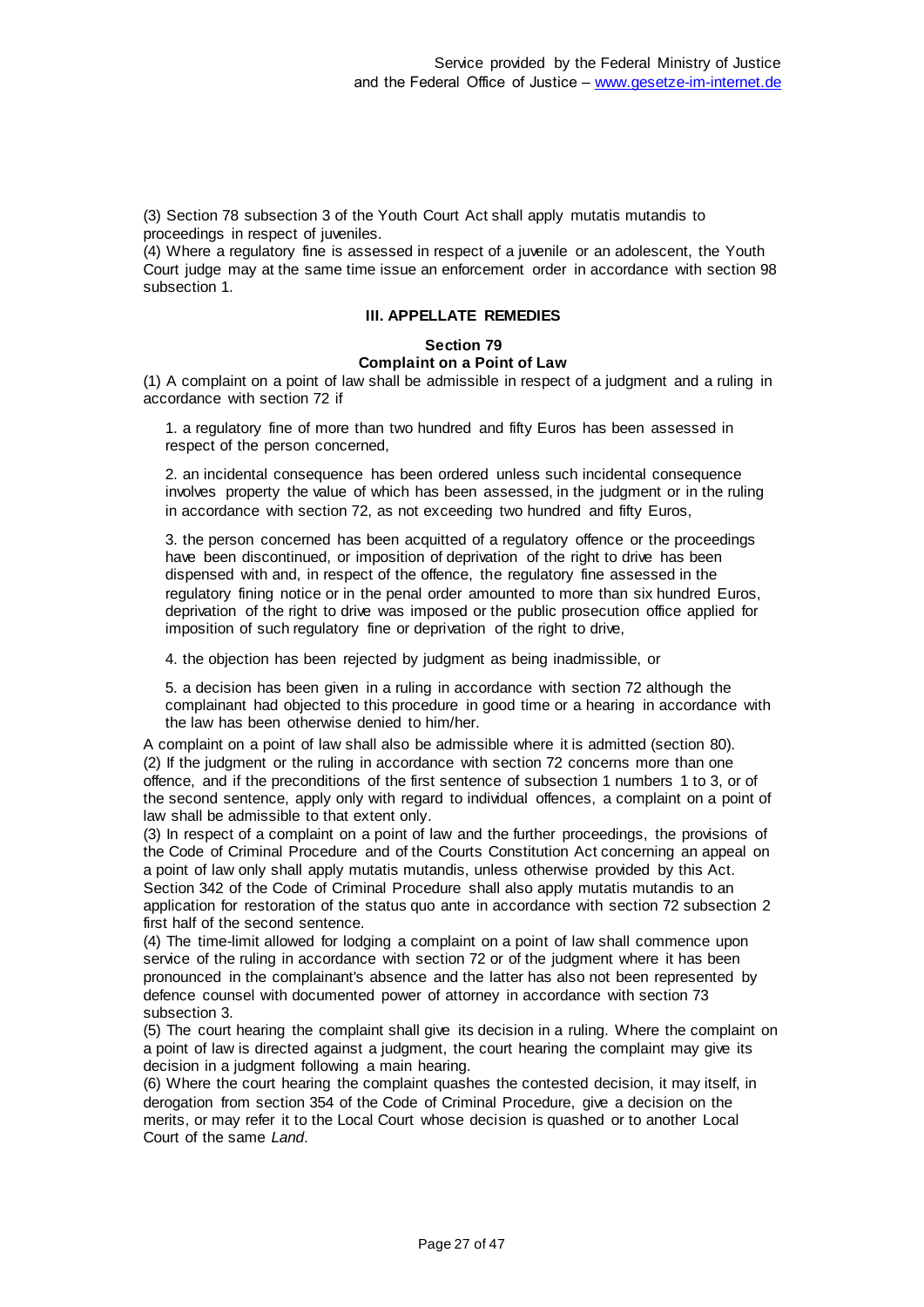#### **Section 80 Leave to Lodge a Complaint on a Point of Law**

(1) The court hearing the complaint shall, upon application, grant leave to lodge a complaint on a point of law in accordance with section 79 subsection 1 second sentence where this is necessary

1. to enable the judgment to be reviewed for the purpose of developing the law or of ensuring uniformity of court decisions, unless otherwise provided in subsection 2, or

2. to quash the judgment for want of a hearing in accordance with the law.

(2) Leave to lodge a complaint on a point of law shall not be granted in respect of the application of legal rules concerning procedure, and shall be granted in respect of the application of other legal rules only for the purpose of developing the law where

1. a regulatory fine not exceeding one hundred Euros has been assessed in respect of the person concerned, or an incidental consequence involving property has been imposed the value of which has been assessed in the judgment at a sum not exceeding one hundred Euros, or

2. the person concerned has been acquitted of a regulatory offence, or the proceedings have been discontinued and, in respect of the offence, the regulatory fine assessed in the regulatory fining notice or in the penal order did not amount to more than one hundred and fifty Euros, or the public prosecution office applied for imposition of such regulatory fine.

(3) The provisions on the lodging of a complaint on a point of law shall apply mutatis mutandis to the application for leave to lodge a complaint on a point of law. The application shall be deemed to be a complaint on a point of law lodged by way of precaution. The provisions concerning submission of the notices of complaint on a point of law and the reasoning therefor (sections 344 and 345 of the Code of Criminal Procedure) shall be complied with. The reasoning stated in the notices of complaint shall also include the reasons why the preconditions referred to in subsection 1 apply. Section 35a of the Code of Criminal Procedure shall apply mutatis mutandis.

(4) The court hearing the complaint shall give a decision on the application in a ruling. Sections 346 to 348 of the Code of Criminal Procedure shall apply mutatis mutandis. Reasoning need not be given for the ruling rejecting the application. If the application is rejected, the complaint on a point of law shall be deemed to have been withdrawn. (5) If it emerges prior to the decision on the application for leave to lodge a complaint on a point of law that an impediment to the proceedings exists, the court hearing the complaint shall discontinue the proceedings only if the impediment to the proceedings occurred after delivery of the judgment.

### **Section 80a**

# **Composition of the Regulatory Fining Divisions of the Higher Regional Courts**

(1) The regulatory fining divisions of the Higher Regional Courts shall be composed of one judge, unless other provision has been made.

(2) The regulatory fining divisions of the Higher Regional Courts shall be composed of three judges, including the presiding judge in proceedings on complaints on a point of law in the cases referred to under section 79 subsection 1 sentence 1 where a regulatory fine exceeding five thousand Euros, or an incidental consequence the value of which exceeds five thousand Euros involving property has been assessed or applied for. The value of a regulatory fine and the value of an incidental consequence involving property shall be calculated together where appropriate.

(3) In cases referred to under subsection 1, the judge shall transfer the case to the regulatory fining division composed of three judges, if it is necessary to review the judgment or ruling in accordance with section 72 for the purpose of developing the law or for the purpose of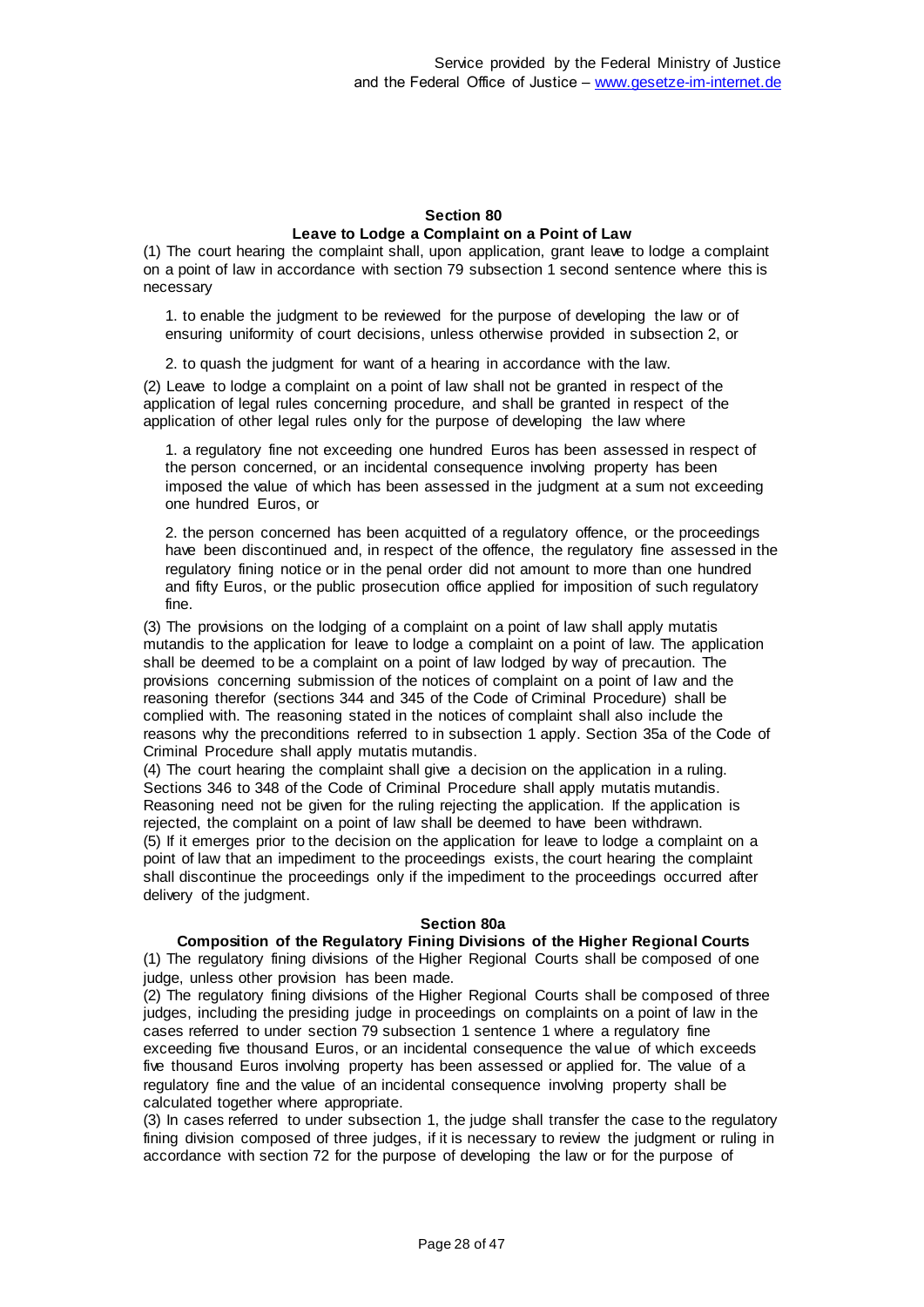ensuring consistency of decisions. This shall also apply in proceedings on an complaint on a point of law which has been admitted, but not in proceedings on its admission.

### **CHAPTER SIX**

# **REGULATORY FINING PROCEEDINGS AND CRIMINAL PROCEEDINGS**

#### **Section 81**

#### **Transition from Regulatory Fining Proceedings to Criminal Proceedings**

(1) In regulatory fining proceedings, the court shall not be bound by the evaluation of the offence as a regulatory offence. It may, however, give a decision based on a penal provision only if the person concerned has previously been informed of the change in the legal assessment of the case and has been given the opportunity to defend himself. (2) The person concerned shall be informed of the change in the legal assessment at the request of the public prosecution office or ex officio. Upon this information, he shall have the legal status of a defendant. The hearing shall be interrupted if the court considers this to be

necessary or if the defendant so applies. The defendant shall be informed of his right to apply for such interruption.

(3) The special provisions of this Act shall no longer apply in the further proceedings. However, the evidence taken up to that point in the presence of the person concerned may also be used if it has been taken in accordance with these provisions; however, this shall not apply to the taking of evidence in accordance with section 77a and section 78 subsection 1.

#### **Section 82**

#### **Imposition of a Regulatory Fine in Criminal Proceedings**

(1) In criminal proceedings, the court shall evaluate the offence referred to in the indictment also from the legal point of view of a regulatory offence.

(2) Where the court admits the indictment for a main hearing only from the legal point of view of a regulatory offence, the special provisions of this Act shall apply in the further proceedings.

#### **Section 83**

#### **Proceedings Relating to Regulatory Offences and Criminal Offences**

(1) Where regulatory offences and criminal offences are the subject of the proceedings, and where specific offences are prosecuted only as regulatory offences, section 46 subsections 3, 4, 5 sentence 2 and subsection 7, sections 47, 49, 55, 76 to 78, 79 subsections 1 to 3 as well as section 80 shall also apply to the proceedings relating to such offences.

(2) Where in the cases under subsection 1 a complaint on a point of law is lodged against the judgment where the latter relates only to regulatory offences, and an appeal on points of fact and law in respect of all other cases, a complaint, if lodged in time and in the prescribed form, shall be treated as an appeal on points of fact and law as long as the appeal on points of fact and law is not withdrawn or dismissed as inadmissible. Notices of complaint including the reasoning therefor shall nevertheless be submitted in the prescribed form and be served on the opponent (sections 344 to 347 of the Code of Criminal Procedure); there shall, however, be no need to grant leave in accordance with section 79 subsection 1 second sentence. A complaint on a point of law, in accordance with section 79 subsections 1 and 2 as well as section 80, shall be admissible against a judgment given in an appeal on points of

fact and law. (3) If the court hearing the complaint quashes a judgment where the latter relates to regulatory offences only, it may give its own decision on the merits.

### **CHAPTER SEVEN LEGAL FORCE AND RE-OPENING OF THE PROCEEDINGS**

#### **Section 84 Effect of the Legal Force**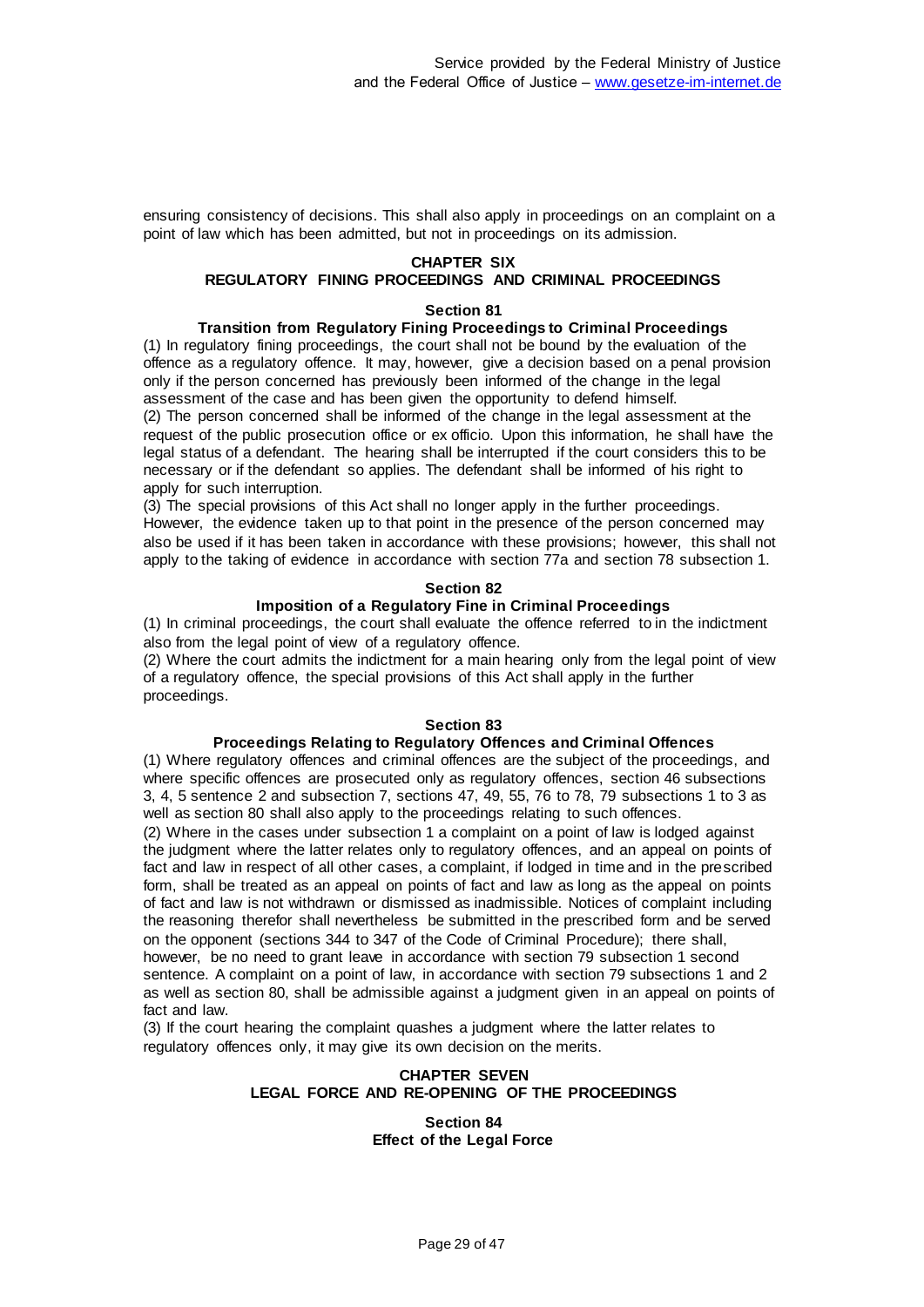(1) If the regulatory fining notice has become legally effective, or if the court has rendered a final decision on the offence as a regulatory offence or as a criminal offence, the same offence can no longer be prosecuted as a regulatory offence.

(2) The final judgment on the offence as a regulatory offence shall also preclude its prosecution as a criminal offence. The ruling in accordance with section 72 and the ruling of the court hearing the complaint on the offence as a regulatory offence shall be deemed equivalent to the final judgment.

### **Section 85 Re-opening of the Proceedings**

(1) Sections 359 to 373a of the Code of Criminal Procedure shall apply mutatis mutandis to the re-opening of proceedings that have been concluded by a final regulatory fining decision , unless otherwise determined by the provisions below.

(2) The re-opening of the proceedings in favour of the person concerned supported by new facts or evidence (section 359, number 5 of the Code of Criminal Procedure) shall not be permissible if

1. only a regulatory fine of up to two hundred and fifty Euros has been assessed against the person concerned, or

2. three years have passed since the regulatory fining decision has become legally effective.

The first sentence number 1 shall apply mutatis mutandis if an incidental consequence involving property has been ordered the value of which does not exceed two hundred and fifty Euros.

(3) The re-opening of the proceedings to the disadvantage of the person concerned shall be permissible under the prerequisites of section 362 of the Code of Criminal Procedure only for the purpose of creating a conviction in accordance with criminal law. For this purpose, it shall also be permissible if new facts or items of evidence have been submitted which separately or in conjunction with former evidence taken are apt to substantiate the person concerned's conviction for a major crime.

(4) In the re-opened proceedings against the regulatory fining notice, the court competent in accordance with section 68 shall render a decision. If such a re-opening of the proceedings is requested by the person concerned, or if circumstances become known to the administrative authority which permit a re-opening of the proceedings, it shall send the records to the public prosecution office. Section 69 subsection 4 first sentence shall apply mutatis mutandis.

### **Section 86**

# **Rescission of the Regulatory Fining Notice in Criminal Proceedings**

(1) If a regulatory fine has been issued against the person concerned, and if he is subsequently sentenced in criminal proceedings for the same act, the regulatory fining notice shall be rescinded to this extent. The same shall apply if a sentence is not imposed in the criminal proceedings, but the findings of the court as delivered in the final decision oppose the regulatory fining notice.

(2) Amounts of money which have been paid or collected on the basis of the rescinded regulatory fining notice shall be first deducted from an assessed criminal fine, then from the incidental consequences ordered which obligate the offender to effect payment, and lastly from the costs of the criminal proceedings.

(3) The decisions in accordance with subsections 1 and 2 shall be rendered in the judgment or in another final decision.

### **CHAPTER EIGHT**

### **PROCEDURE IF INCIDENTAL CONSEQUENCES OR A REGULATORY FINE ARE ORDERED AGAINST A LEGAL PERSON OR ASSOCIATION OF PERSONS**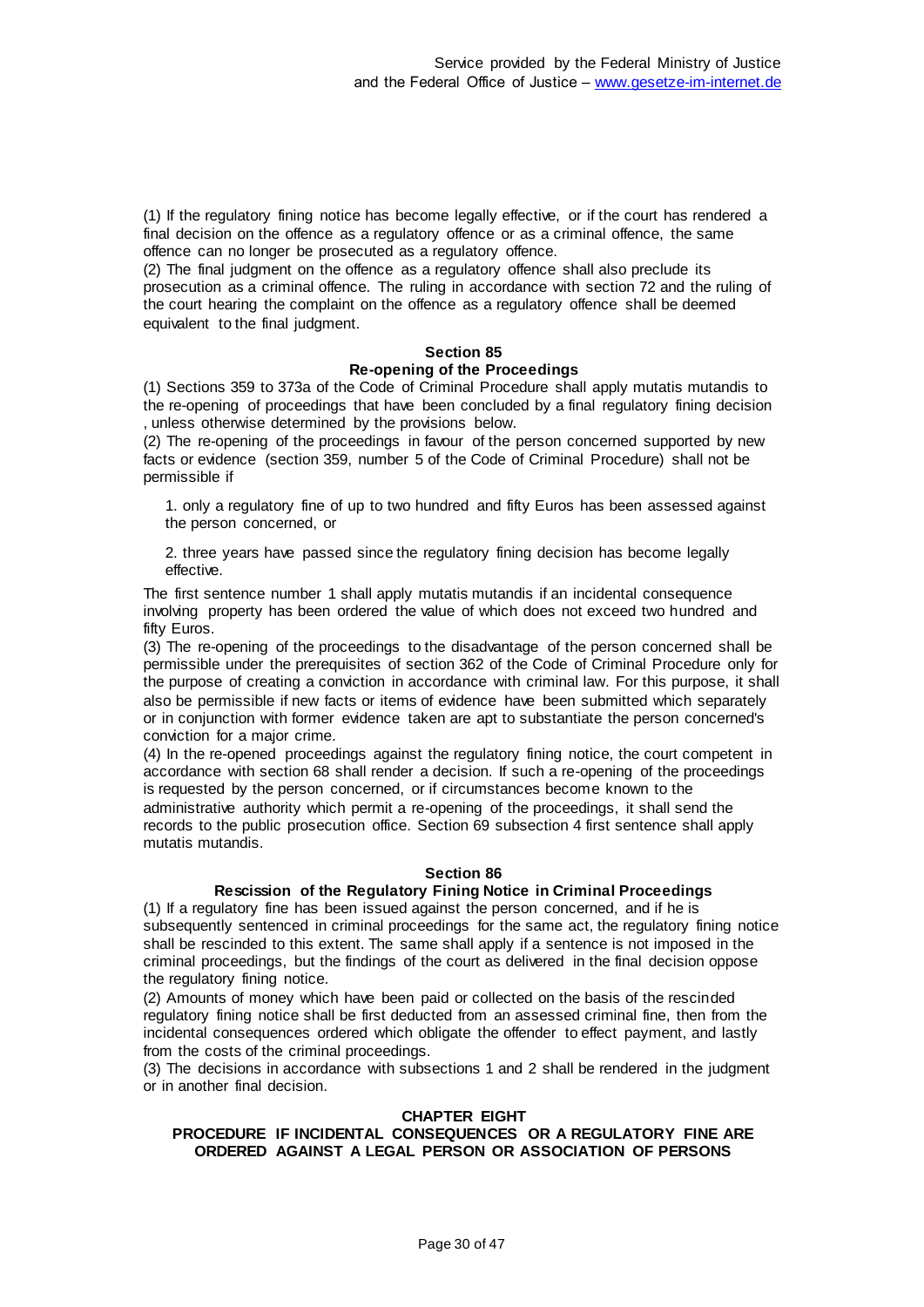### **Section 87 Order for Confiscation**

(1) If the administrative authority in the regulatory fining proceedings must decide on the confiscation of an object, it shall also be responsible for ordering participation in the proceedings, the appointment of an attorney or another person who may be appointed as defence counsel, as well as for decision on compensation (sections 424, 425, 428 subsection 2, section 430 subsection 3 and section 438 subsections 1 and 2 of the Code of Criminal Procedure); section 60 second sentence shall apply mutatis mutandis. (2) Upon issuance of the regulatory fining decision, the person involved in the confiscation procedure, unless otherwise provided by law, shall have the powers to which a person concerned is entitled. The regulatory fining notice by which confiscation is ordered shall be served on him. At the same time, he shall be advised that a decision concerning him in respect of the confiscation has also been delivered.

(3) Confiscation shall be ordered in separate proceedings by means of a separate confiscation notice; section 66 subsection 1 subsection 2 number 1a and subsection 3 shall apply mutatis mutandis. The confiscation notice shall be deemed equivalent to a regulatory fining notice. The administrative authority which would be competent in case of prosecution of a particular person shall be responsible; local competence shall also be had by the administrative authority in the district of which the object has been secured.

(4) A request for subsequent proceedings (section 433 of the Code of Criminal Procedure) against a regulatory fining notice shall be submitted to the administrative authority which has ordered confiscation. The court with jurisdiction in accordance with section 68 shall render the decision. The administrative authority shall send the records to the public prosecution office, which shall submit them to the court; section 69 subsection 4 first sentence shall apply mutatis mutandis.

(5) The decision of the court on the confiscation of an object the value of which does not exceed two hundred and fifty Euros shall be incontestable.

(6) Subsection 2 third sentence, subsection 3 second half of the third sentence and subsection 5 shall not apply in proceedings involving the confiscation order in accordance with section 29a.

### **Section 88**

### **Assessment of the Regulatory Fine Against Legal Persons and Associations of Persons**

(1) If in the regulatory fining proceedings the administrative authority must decide on the assessment of a regulatory fine against a legal person or an association of persons (section 30), that authority shall also be competent to order participation in the proceedings and the appointment of an attorney, or of any other person who may be appointed as defence counsel (section 444 subsection 1 and section 428 subsection 2 of the Code of Criminal Procedure); section 60 second sentence shall apply mutatis mutandis.

(2) In separate proceedings, the administrative authority shall assess the regulatory fine in a separate regulatory fining decision. The administrative authority which would be competent in case of prosecution of a specific person shall be competent; local competence shall also lie with the administrative authority in the district of which the legal person or association of persons has its seat or branch.

(3) Section 87 subsection 2 first and second sentences and subsection 5 shall apply mutatis mutandis.

# **CHAPTER NINE ENFORCEMENT OF DECISIONS CONCERNING REGULATORY FINES**

### **Section 89**

# **Enforceability of Decisions Concerning Regulatory Fines**

Decisions concerning regulatory fines shall be enforceable if they have become legally valid.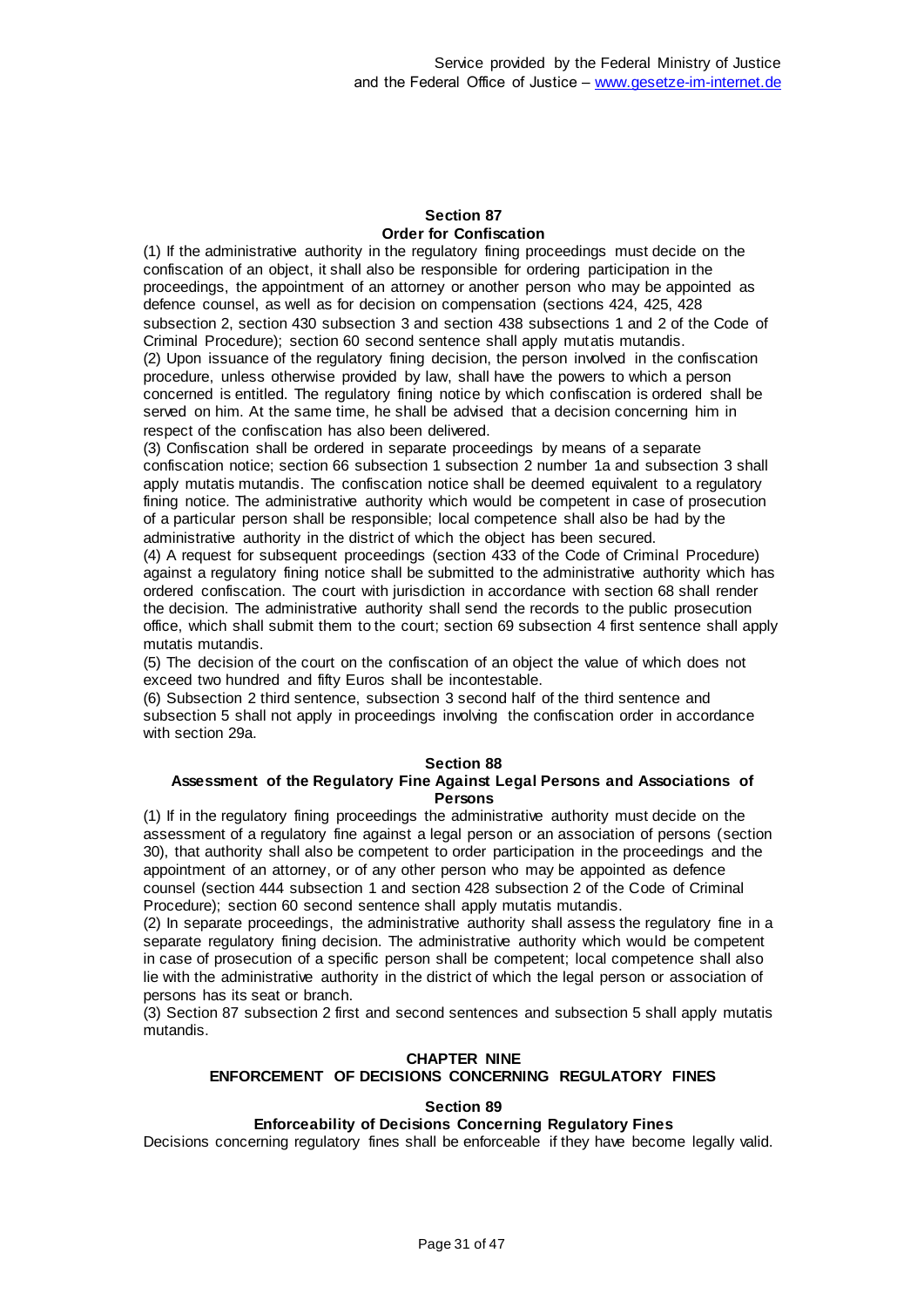#### **Section 90 Enforcement of Regulatory Fining Notices**

(1) Unless otherwise provided by law, the regulatory fining notice shall be enforced according to the provisions of the Administrative Enforcement Act dated 27 April 1953 (Federal Law Gazette I, page 157) in their current version, if an administrative authority of the Federation has issued the regulatory fining notice, in other cases in accordance with the pertinent *Land* provisions.

(2) Unless otherwise provided for by law, regulatory fines shall benefit the Federal Treasury if an administrative authority of the Federation has issued the regulatory fining notice, in other cases the *Land* Treasury. The first sentence shall apply to incidental consequences constituting an obligation to effect payment.

(3) If the confiscation or rendering unusable of an object has been ordered, the order shall be enforced by the object being taken away from the person concerned or from the party involved in the confiscation. If the object is not found in the possession of these persons they must, upon the request of the administrative authority, swear an affirmation in lieu of oath before the Local Court concerning the whereabouts of the object. Section 883 subsections 2 and 3 of the Code of Civil Procedure shall apply mutatis mutandis.

(4) Subsection 1 shall apply mutatis mutandis to the enforcement of a disciplinary regulatory fine assessed by the administrative authority.

### **Section 91**

### **Enforcement of the Decision Concerning Regulatory fines Issued by the Court**

Sections 451 subsections 1, 2, sections 459 and 459g subsection 1 as well as subsection 2 in conjunction with section 459 of the Code of Criminal Procedure shall apply to the enforcement of the court's decision concerning regulatory fines, in proceedings against juveniles and adolescents, section 82 subsection 1, section 83 subsection 2, sections 84 and 85 subsection (5) of the Youth Court Act shall apply mutatis mutandis.

# **Section 92**

# **Enforcement Authority**

In cases falling under section 90, within the meaning of the provisions of this Chapter below, the term "enforcement authority" shall mean the administrative authority which has issued the regulatory fining notice, and in other cases, the office which is responsible for enforcement in accordance with section 91.

### **Section 93 Easier Means of Payment**

(1) After the decision concerning a regulatory fine has become effective, the enforcement authority shall decide on easier means of payment (section 18).

(2) The enforcement authority may subsequently amend or rescind a decision on easier means of payment in accordance with subsection 1 or section 18. In doing so, it may derogate from a prior decision to the disadvantage of the person concerned only on the basis of new facts or evidence.

(3) Section 66 subsection 2 numbers 2 and 3 shall apply mutatis mutandis to decisions on easier means of payment. The decision shall also extend to the costs of the proceedings; it may also be separately rendered with regard to the costs.

(4) If the concession granted in accordance with section 18 second sentence is cancelled, this shall be noted in the files. The execution authority may again grant the person concerned easier means of payment.

#### **Section 94 Offsetting of Instalments**

If the person concerned does not make an arrangement when paying, instalments shall be set off firstly against the regulatory fine, then against any incidental consequences that have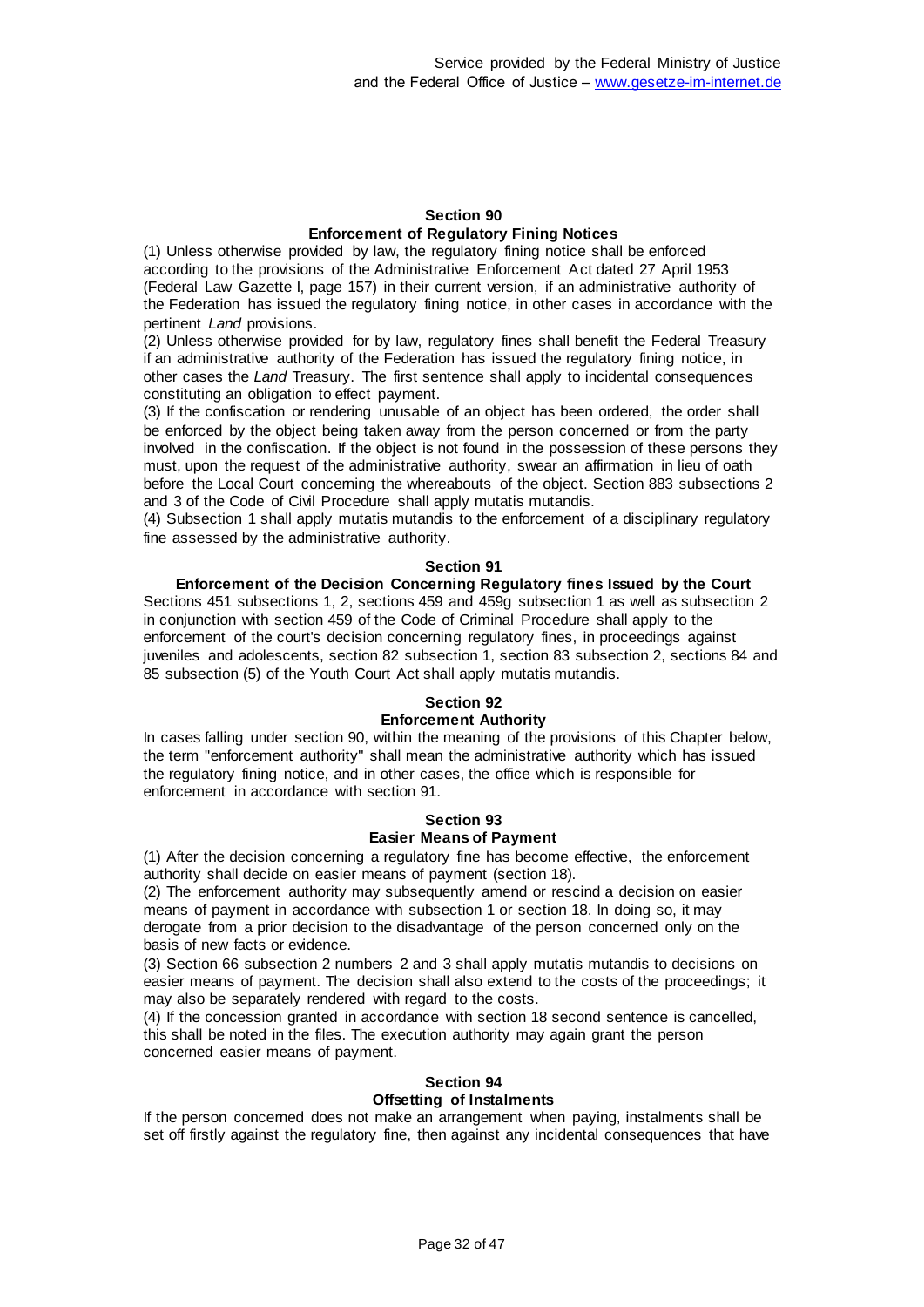been ordered constituting an obligation to effect payment, and lastly against the costs of the proceedings.

#### **Section 95 Collection of the Regulatory Fine**

(1) The regulatory fine or instalments towards a regulatory fine shall be collected prior to the expiration of two weeks from the date the amount has become due only if specific facts reveal that the person concerned wishes to evade payment.

(2) Should it emerge in accordance with his economic circumstances that the person concerned is unable to effect payment in the foreseeable future, the enforcement authority may order enforcement not to be carried out.

# **Section 96**

# **Ordering of Coercive Detention**

(1) After expiration of the period set in accordance with section 95 subsection 1, the court may, upon request of the execution authority, or if it is responsible for enforcement itself, order coercive detention ex officio if

1. the regulatory fine or the assessed instalment thereof has not been paid,

2. the person concerned has not made known his insolvency (section 66 subsection 2 number 2b),

3. he has been instructed in accordance with section 66 subsection 2 number 3, and

4. no circumstances are known on which his/her insolvency can be based.

(2) If it is revealed in accordance with his economic circumstances that the person concerned cannot be expected to pay the amount of the regulatory fine immediately, the court shall grant an easier means of payment or shall leave the decision on this to the enforcement authority. An order already given for coercive detention shall be rescinded. (3) The period of coercive detention involving a regulatory fine may not exceed six weeks, for several regulatory fines assessed in one regulatory fining decision it may not exceed three months. The period shall be fixed by days in consideration of the amount of the regulatory fine to be paid, and may not be extended subsequently, but may be reduced. Coercive detention may not be repeated on account of the same amount.

### **Section 97**

### **Enforcement of Coercive Detention**

(1) Section 451 subsections 1 and 2 of the Code of Criminal Procedure shall apply to the enforcement of coercive detention, in proceedings against juveniles and adolescents section 82 subsection 1, section 83 subsection 2, as well as sections 84 and 85 subsection 5 of the Youth Court Act shall also apply mutatis mutandis.

(2) The person concerned may avert enforcement of coercive detention at any time by paying the due amount of the regulatory fine.

(3) If the person concerned, after coercive detention has been ordered, asserts that he cannot be expected to pay the amount of the regulatory fine immediately in view of his economic circumstances, enforcement of the order shall not be delayed thereby. However, the court may suspend enforcement.

### **Section 98**

# **Enforcement Against Juveniles and Adolescents**

(1) If the regulatory fine assessed against a juvenile is not paid after the expiration of the period fixed in accordance with section 95 subsection 1, the Youth Court judge may, upon request of the execution authority, or if he himself is responsible for enforcement, adjudge ex officio that in lieu of a regulatory fine the juvenile

1. complies with an order to work,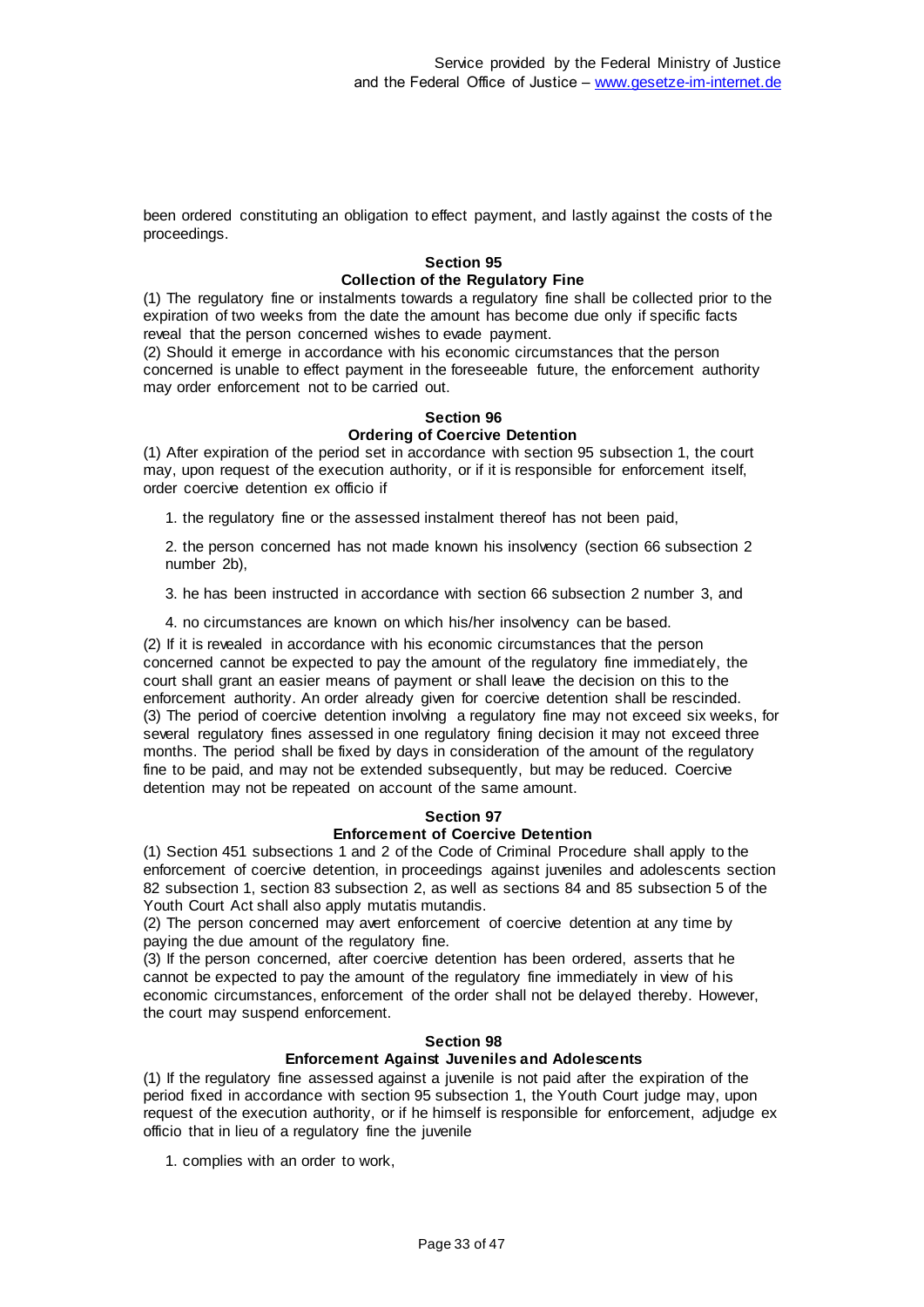- 2. makes restitution to the best of his ability for damage caused by the act,
- 3. attends traffic classes if a violation of traffic regulations is involved,
- 4. performs other specified services,

if granting easier means of payment, collection of the regulatory fine or the ordering of coercive detention is not deemed possible or appropriate. The Youth Court judge may give the orders in accordance with the first sentence in combination with each other and subsequently change them.

(2) If the juvenile fails to comply with an order in accordance with subsection 1 through his own fault, and also fails to pay the regulatory fine, youth detention (section 16 of the Youth Court Act) may be imposed on him if he has been instructed accordingly. Youth detention imposed in accordance with this may not exceed one week if a regulatory fining decision has been delivered. Prior to the imposition of youth detention, the juvenile shall be afforded the opportunity to make an oral statement before the judge.

(3) Youth detention may not be repeatedly imposed in respect of the same amount. The judge shall refrain from enforcing youth detention if the juvenile on imposition complies with the instruction or pays the regulatory fine. If youth detention has been enforced, the Youth Court judge may declare entire or partial dismissal of the regulatory fine.

(4) Subsections 1 and 3 shall also apply to the enforcement of the regulatory fine assessed against an adolescent.

#### **Section 99**

### **Enforcement of Incidental Consequences Constituting an Obligation to Effect Payment**

(1) Sections 93 and 95 shall apply mutatis mutandis to the enforcement of obligations to make payment directed as incidental consequences, sections 94, 96 and 97 shall also apply to the enforcement of the regulatory fine against a legal person or association of persons. (2) If confiscation of a sum of money (section 29a) has been ordered with legal effect, and if the person concerned or the party involved in confiscation submits a final decision by which a claim of the injured person has been established against him for the act which may be sanctioned by a regulatory fine, the enforcement authority shall order that the order for confiscation be no longer enforced to this extent. If the sum of money declared to be confiscated has already been paid or collected and proof of payment to the injured person is furnished on the basis of the final decision, the execution authority shall order reimbursement in this respect to the person concerned or to the party involved in confiscation.

# **Section 100**

# **Subsequent Decisions on Confiscation**

(1) A decision on the cancellation of the reservation concerning confiscation and the subsequent order to confiscate an object or a substitute value (section 24 subsection 2 third sentence, section 25 subsection 4 shall be rendered by

1. the administrative authority which has issued the regulatory fining notice,

2. the court if the regulatory fining decision has been issued by the court.

(2) Within two weeks after service of the notification, the request for a decision by the court in accordance with section 62 shall be admissible against the subsequent order for confiscation, in cases falling under subsection 1 number 1. An immediate complaint against the decision of the court shall be admissible if the value of the object in controversy exceeds two hundred and fifty Euros.

#### **Section 101 Enforcement Against the Estate**

A regulatory fine must not be enforced against the estate of the person concerned.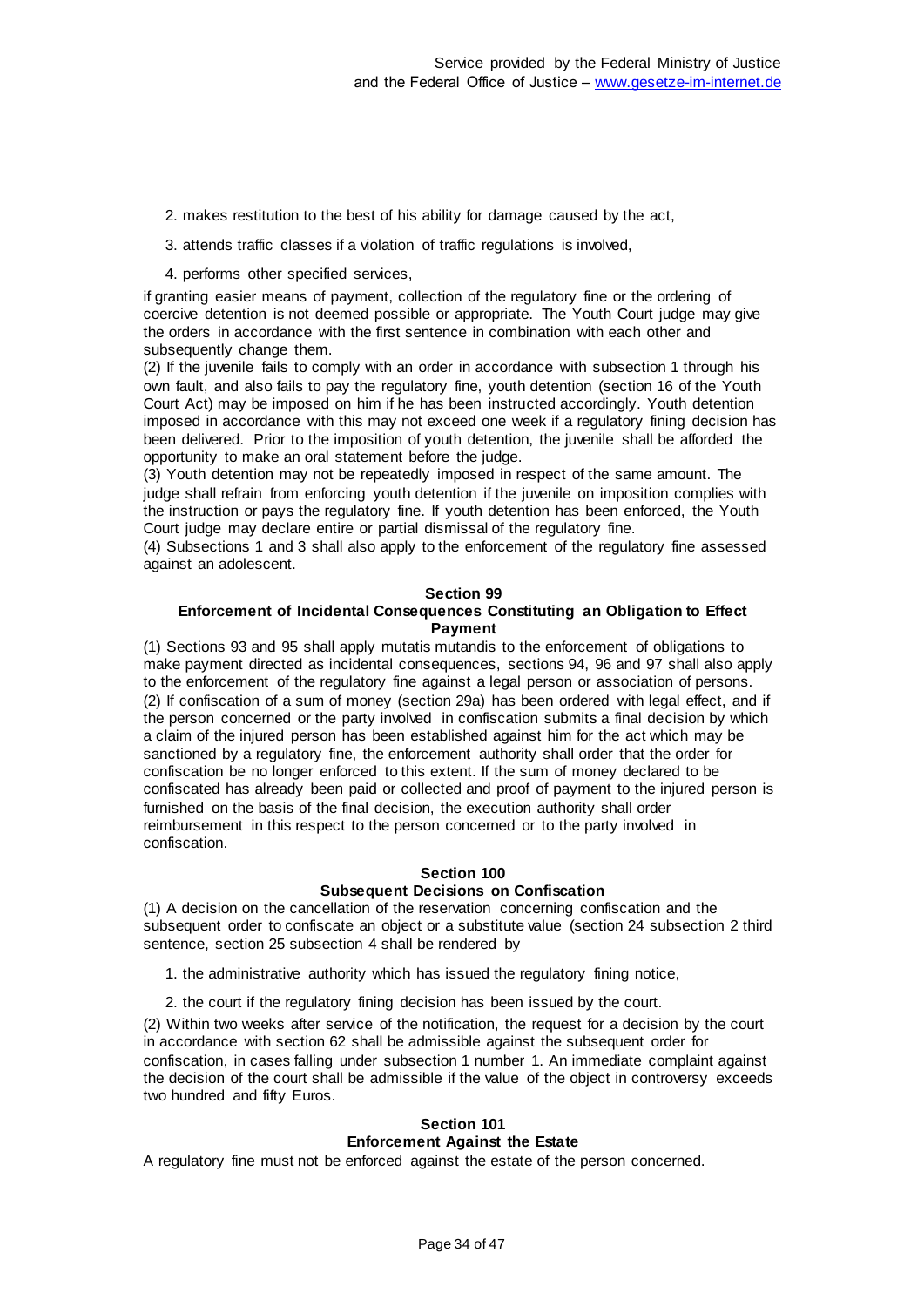### **Section 102 Subsequent Criminal Proceedings**

(1) If charges are preferred for the same act after the regulatory fining notice has become legally valid, the enforcement authority shall suspend enforcement of the regulatory fining notice in this respect.

(2) If no decisions in accordance with section 86 subsection 1 and 2 have been made in the criminal proceedings, they must be rendered subsequently by the court.

# **Section 103 Decision of the Court**

(1) The court shall decide on objections against

1. the admissibility of enforcement,

2. orders given by the enforcement authority in accordance with sections 93, 99 subsection 2 and section 102 subsection 1,

3. other measures taken for enforcement based on a regulatory fining notice.

(2) Execution shall not be delayed by objections filed in accordance with subsection 1. However, the court may suspend enforcement.

### **Section 104 Procedure in Case of Court Decisions**

(1) The decisions of the court which become necessary in connection with enforcement shall be issued

1. by the court which has jurisdiction in accordance with section 68 if a regulatory fining notice has to be enforced,

2. by the court of first instance if a regulatory fining decision rendered by the court is to be enforced,

3. by the Youth Court judge responsible for the execution of a regulatory fining decision rendered by a court, unless a decision in accordance with section 100 subsection 1 number 2 is to be made,

4. by the court of first instance in criminal proceedings if a decision in accordance with section 102 subsection 2 is to be rendered.

(2) The decision shall be rendered without an oral hearing. Prior to the decision, the persons concerned shall be given the opportunity to submit requests and to substantiate them. (3) Immediate appeal shall be admissible against

1. the ordering of coercive detention and the imposition of youth detention;

2. the subsequent decision on confiscation (section 100 subsection 1 number 2);

3. the court decision in cases falling under section 103 subsection 1 number 2 in conjunction with section 99 subsection 2;

this shall apply in cases falling under numbers 2 and 3, however, only if the value of the object in controversy exceeds two hundred and fifty Euros. In other cases the decision shall be incontestable.

# **CHAPTER TEN COSTS**

# **I. PROCEEDINGS OF THE ADMINISTRATIVE AUTHORITY**

**Section 105 Decision on Costs**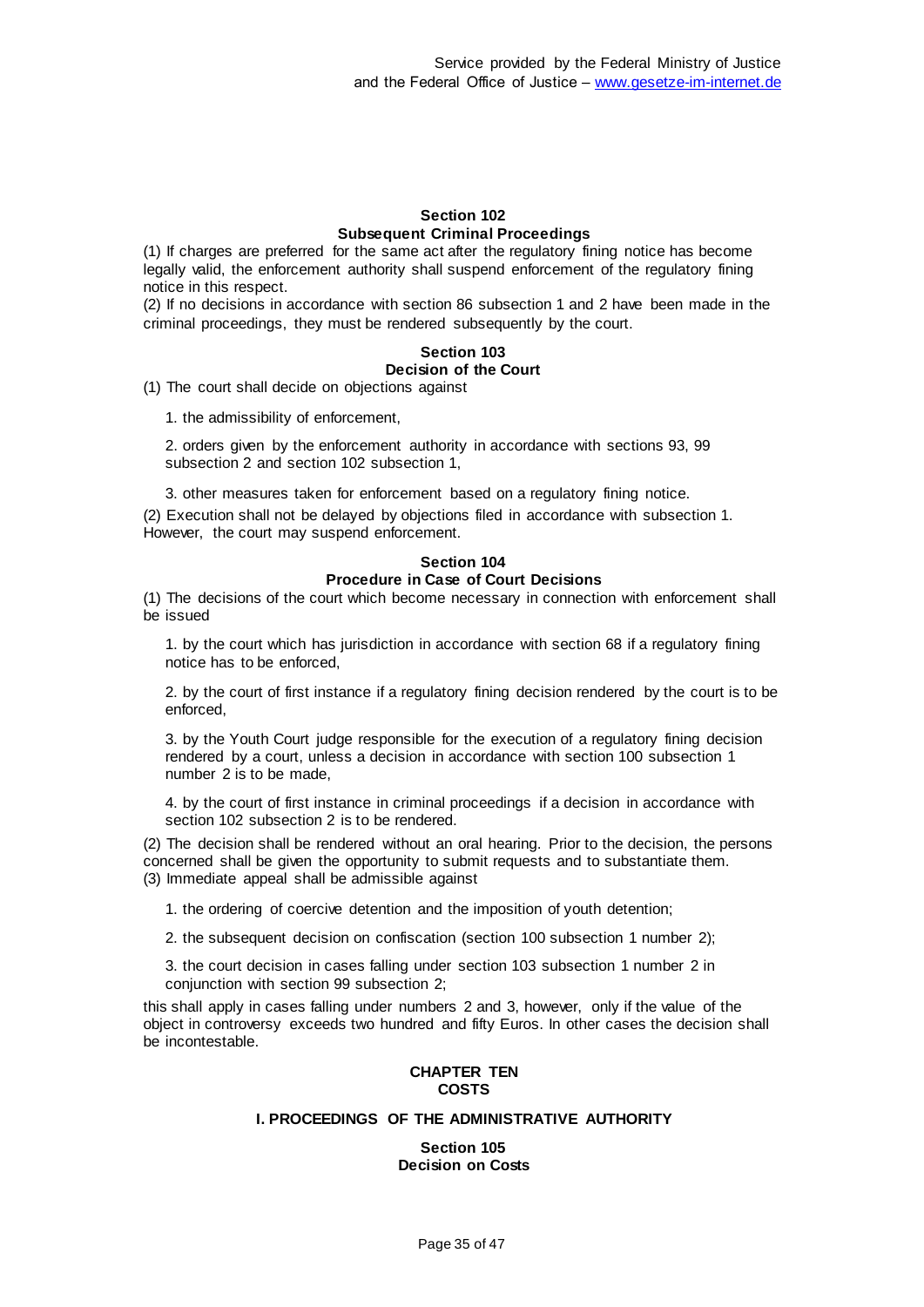(1) In the proceedings of the administrative authority, section 464 subsections 1 and 2, sections 464a and 464c as far as the costs of sign language interpreters are concerned, sections 464d, 465, 466, 467a subsections 1 and 2, section 469 subsections 1 and 2, sections 470, 472b and 473 subsection 7 of the Code of Criminal Procedure shall apply mutatis mutandis, in the proceedings against juveniles and adolescents also section 74 of the Youth Court Act shall apply.

(2) The necessary expenses which the Treasury shall bear in accordance with subsection 1 in connection with section 465 subsection 2, section 467a subsections 1 and 2 as well as sections 470 and 472b of the Code of Criminal Procedure shall be imposed on the Federal Treasury if an administrative authority of the Federation conducts the proceedings, otherwise the Treasury of the *Land* shall bear the costs, unless otherwise provided by the law.

#### **Section 106 Assessment of Costs**

(1) The amount of the costs and expenses which a person involved must reimburse to another person shall be assessed by the administrative authority upon request. Upon request it shall be stated that from the date the request for assessment is submitted, interest shall be payable in accordance with section 104 subsection 1 second sentence of the Code of Civil Procedure on the assessed costs and expenses. Added to the request for assessment shall be a calculation of costs which were incurred by the applicant, one information duplicate to the other person concerned and the receipts to verify the individually assessed amounts. For taking into consideration an assessed amount it shall be sufficient that it has been made credible. With regard to the expenses incurred by an attorney, such as postal and telecommunications services, the statement of the attorney that the expenses have been incurred shall be sufficient.

(2) The provisions of the Code of Civil Procedure concerning the coercive enforcement of costs decisions shall apply mutatis mutandis to the enforcement of an administrative costs decision. Coercive enforcement shall be permitted only if the administrative costs decision has become incontestable. The executable copy shall be issued by the record officer of the office of the court competent in accordance with section 68.

# **Section 107**

# **Fees and Expenses**

(1) In the proceedings of the administrative authority, the fee shall be set according to the regulatory fine which has been assessed against the person concerned in the regulatory fining notice. If a regulatory fine is assessed against a legal person or an association of persons in accordance with section 30, a fee shall be levied on the legal person or the association of persons which is measured in line with the regulatory fine imposed on them. In assessing a regulatory fine, 5 % of the amount of the assessed regulatory fine shall be levied as a fee, however, at least Euro 25 and no more than Euro 7,500.

(2) If the administrative authority has rendered a final decision in the case of section 25a of the Road Traffic Act, the fee shall be Euro 20.

(3) The following fees shall be levied as expenses:

1. fees for telegrams;

2. for each service with notice of delivery, registered item with advice of delivery or by personnel of the administrative authority a flat amount of Euro 3.50;

3. Deleted

4. Expenditures for publication; expenditures shall not be collected for the announcement in an electronic information and communication system if the fee is not calculated for the individual case, or not for an individual set of proceedings;

5. the amounts to be paid in accordance with the Justice Remuneration and Compensation Act, even if for reasons of reciprocity, to simplify administrative matters, or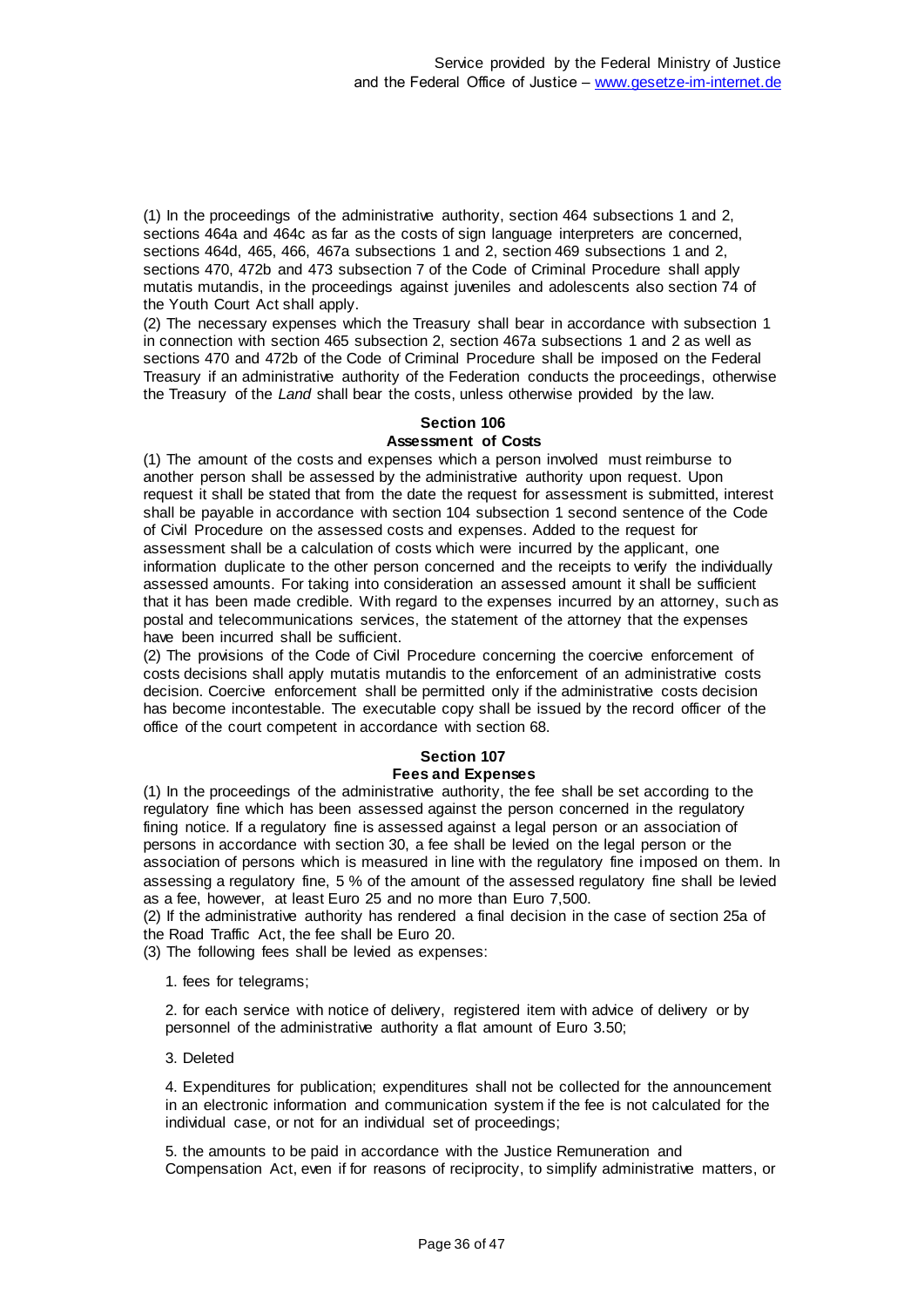for comparable reasons, no payments are to be made; if no fee is to be levied because of section 1 subsection 2 sentence 2 of the Justice Remuneration and Compensation Act, the amount shall be levied which would have been payable without this provision; if the expenditures are caused by various legal matters, they shall be adequately apportioned to the individual legal matters; expenses for translators, consulted to implement the rights of blind persons or those with impaired vision (section 191a subsection 1 of the Court Constitution Act) shall not be levied, expenses for sign language interpreters shall only be levied in accordance with sections 464c, 467a subsection 1 second sentence in conjunction with section 467 subsection 2 first sentence of the Code of Criminal Procedure;

6. with regard to out-of-office business transactions

a) the compensation (travel costs, reimbursement of expenses) granted to personnel of the administrative authority on the basis of legal provisions,

b) and the expenditures for making premises available,

c) for the use of official vehicles for each kilometre driven Euro 0.30;

expenditures caused by various legal matters shall be adequately apportioned to the individual legal matters;

7. amounts to be paid to attorneys;

8. the expenditures for the transportation of persons;

9. amounts granted to destitute persons for travelling to the place of a hearing, an examination or investigation and back, up to the amounts to be paid in accordance with the Justice Remuneration and Compensation Act;

10. amounts payable to third parties for

a) the transportation of animals and items with the exception of postal fees accruing therefrom, the safekeeping of animals and items, as well as the feeding of animals;

b) the search or examination of premises and items, including measures in preparation of the search or examination;

c) surveillance of ships and aircraft;

11. the costs for coercive detention;

12. amounts payable in accordance with the Act on Fees and Expenses Charged Abroad in the context of administrative assistance;

13. fees payable to German authorities for the performance of their own tasks, and the amounts due to these authorities, public facilities or their personnel replacing expenditures of the nature designated in numbers 1 to 11, even if for reasons of reciprocity, to simplify administrative matters, or for comparable reasons, no payments are to be made; the amount of these expenditures shall be limited by the minimum amounts for the designated expenditures;

14. the amounts due to foreign agencies, institutions or persons abroad, as well as costs of international mutual legal and administrative assistance, even if no payments are to be made for reasons of reciprocity, to simplify administrative matters, or for comparable reasons.

(4) If an administrative authority of the Federation has issued the regulatory fining notice, section 14 subsection 2 as well as sections 19 to 21 of the Administrative Costs Act dated 23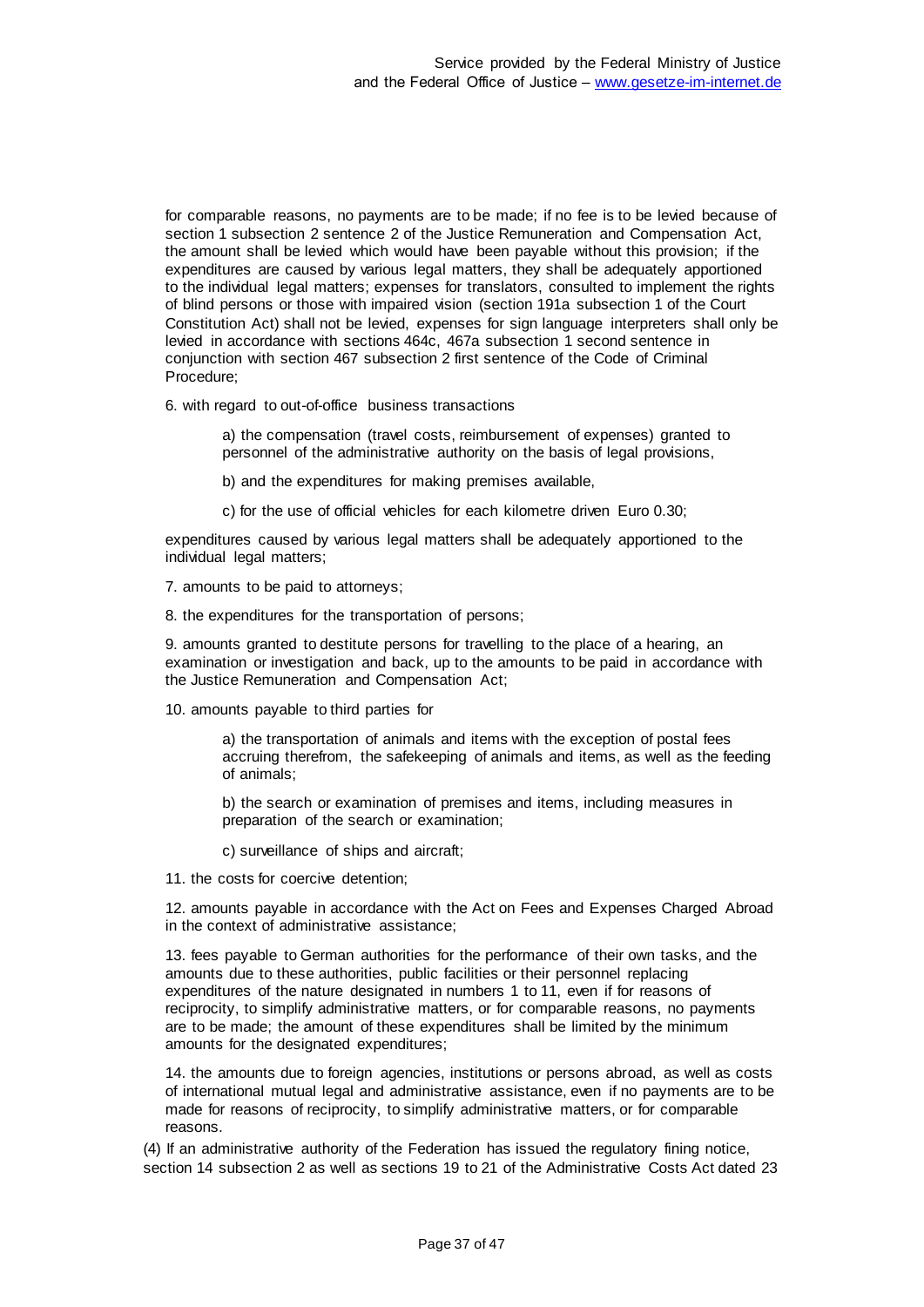June 1970 (Federal Law Gazette I, page 821) in the version applicable until 14 August 2013 shall apply to the cancellation of costs in case of improper treatment of subject matter, as well as to the cancellation, remission, lapse and reimbursement of costs, or costs falling under the statute of limitation, otherwise the pertinent legal provisions of the *Land* shall apply.

(5) Persons requesting transmittal of files shall be charged a flat-rate of 12 Euros as expenses per item transmitted, including return by the authorities. If the file is kept in electronic form, and if it is transmitted by electronic means, no flat rate shall be charged.

# **Section 108**

# **Legal Remedy and Enforcement**

(1) In the proceedings of the administrative authority, the request for a court decision in accordance with section 62 against

- 1. the separate administrative cost notice,
- 2. the notice assessing administrative costs (section 106), and
- 3. the assessed amount of fees and expenses

shall be admissible. In cases falling under numbers 1 and 2, the request must be submitted within two weeks after service of the notice; immediate recourse against the decision of the court in cases falling under number 2 shall be admissible if the value of the matter in controversy exceeds two hundred Euros.

(2) Sections 89 and 90 subsection 1 shall apply mutatis mutandis to the enforcement of the costs of the regulatory fining proceedings.

### **II. PROCEEDINGS OF THE PUBLIC PROSECUTION OFFICE**

### **Section 108a**

(1) If, upon the objection against the regulatory fining notice, the public prosecution office discontinues the proceedings before submitting the files to the court, it shall render the decision in accordance with section 467a subsections 1 and 2 of the Code of Criminal Procedure.

(2) Within two weeks after service, a decision by the court may be requested against the decision of the public prosecution office; section 50 subsection 2, sections 52 and 62 subsection 2 first and second sentences and section 108 subsection 1 second half of the second sentence shall apply mutatis mutandis.

(3) The decision on the request for assessment (section 464b first sentence of the Code of Criminal Procedure) shall be rendered by the record officer of the public prosecution office. The court competent in accordance with section 68 shall decide on the reminder against the assessment order of the record officer of the office.

### **III. PROCEEDINGS CONCERNING ADMISSIBILITY OF THE OBJECTION**

#### **Section 109**

### **Costs in Case of Withdrawal and Rejection of Objection**

(1) If the notice of the administrative authority concerning the dismissal of

1. the objection (section 69 subsection 1), or

2. the request for restitution of the status quo ante because of failure to observe the period for filing an objection

is rescinded in the proceedings in accordance with section 62, the final decision in accordance with section 464 subsections 1 and 2 of the Code of Criminal Procedure shall also apply to the costs and expenses of these proceedings.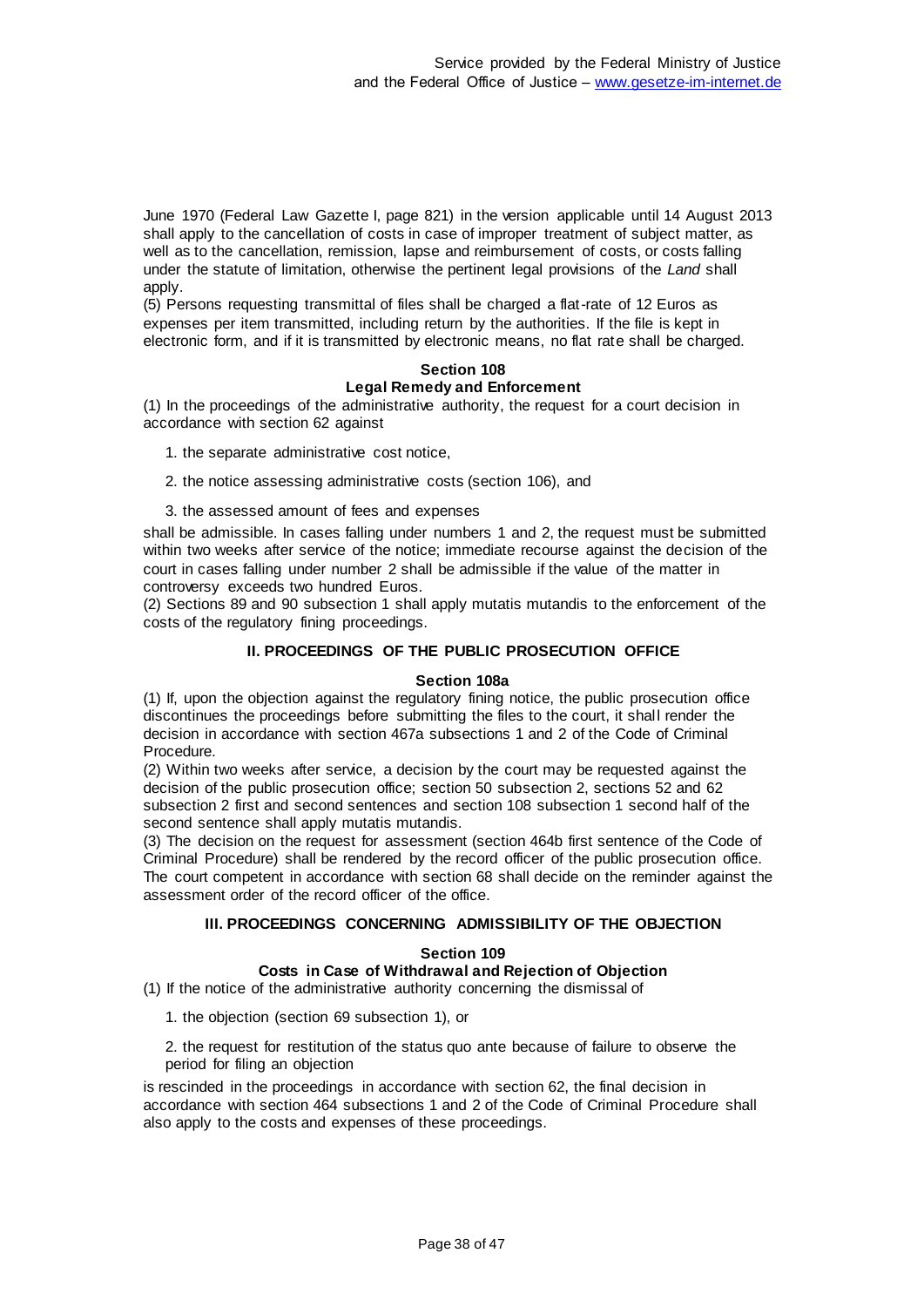(2) If the objection of the person concerned to the regulatory fining notice is dismissed (sections 70 and 74 subsection 2 first sentence), he shall also bear the costs of the court proceedings.

# **IV. EXPENSES OF THE PERSON CONCERNED**

#### **Section 109a**

(1) If in a regulatory fining notice because of the offence only a regulatory fine of up to ten Euros has been assessed against the person concerned, attorney's fees and expenses shall only be considered as necessary expenses (section 464a subsection 2 number 2 of the Code of Criminal Procedure) if due to the difficult factual and legal situation, or the importance of the matter, it was necessary to appoint an attorney.

(2) As far as the person concerned has incurred expenses which could have been avoided if he had submitted mitigating circumstances in time, it shall be possible to dispense with charging the Treasury with such costs.

# **CHAPTER ELEVEN COMPENSATION FOR PROSECUTION MEASURES**

#### **Section 110**

(1) The decision on the obligation to pay compensation for a loss of property which has been caused by a prosecution measure in regulatory fining proceedings (section 8 of the Act on Compensation for Criminal Prosecution Measures) shall be rendered by the administrative authority by a separate notice once it has concluded such proceedings.

(2) A request for a court decision on notice in accordance with section 62 shall be admissible within two weeks of service. Immediate appeal shall be admissible against the court decision.

(3) In cases falling under subsection 1, the administrative authority shall decide on the claim for compensation (section 10 of the Act on Compensation for Criminal Prosecution Measures).

(4) The Federation shall be liable to pay compensation (section 15 of the Act on Compensation for Criminal Prosecution Measures) in cases falling under subsection 1, unless otherwise provided by the law, if an administrative authority of the Federation conducts the proceedings, otherwise the *Land* shall be liable.

# **CHAPTER TWELVE FILING AND COMMUNICATION DURING THE PROCEEDINGS**

### **Section 110a**

# **Electronic Filing; Power to Issue Statutory instruments**

(1) The files may be kept in electronic form. The Federal Government and the *Land* Governments shall determine for their fields by statutory instrument the point in time from which the files are to be kept in electronic form. In doing so, they may restrict the introduction of electronic files to individual courts or authorities or to generally determined proceedings, and may provide that files which were established in paper form may be continued in paper form, even after the introduction of electronic files; if the possibility to restrict is taken up, the statutory instrument may provide that an administrative provision, which shall be published, shall regulate the proceedings in which the files are to be kept in electronic form. The empowerment may be transferred to the competent Federal or *Land* Ministries by statutory instrument.

(2) The Federal Government and the *Land* Governments shall determine for their fields by statutory instrument the organisational and technical framework corresponding to the stateof-the-art which is to be adhered to for electronic filing, including the requirements of data protection and accessibility. They may transfer the power to the competent Federal or *Land* Ministries by means of a statutory instrument.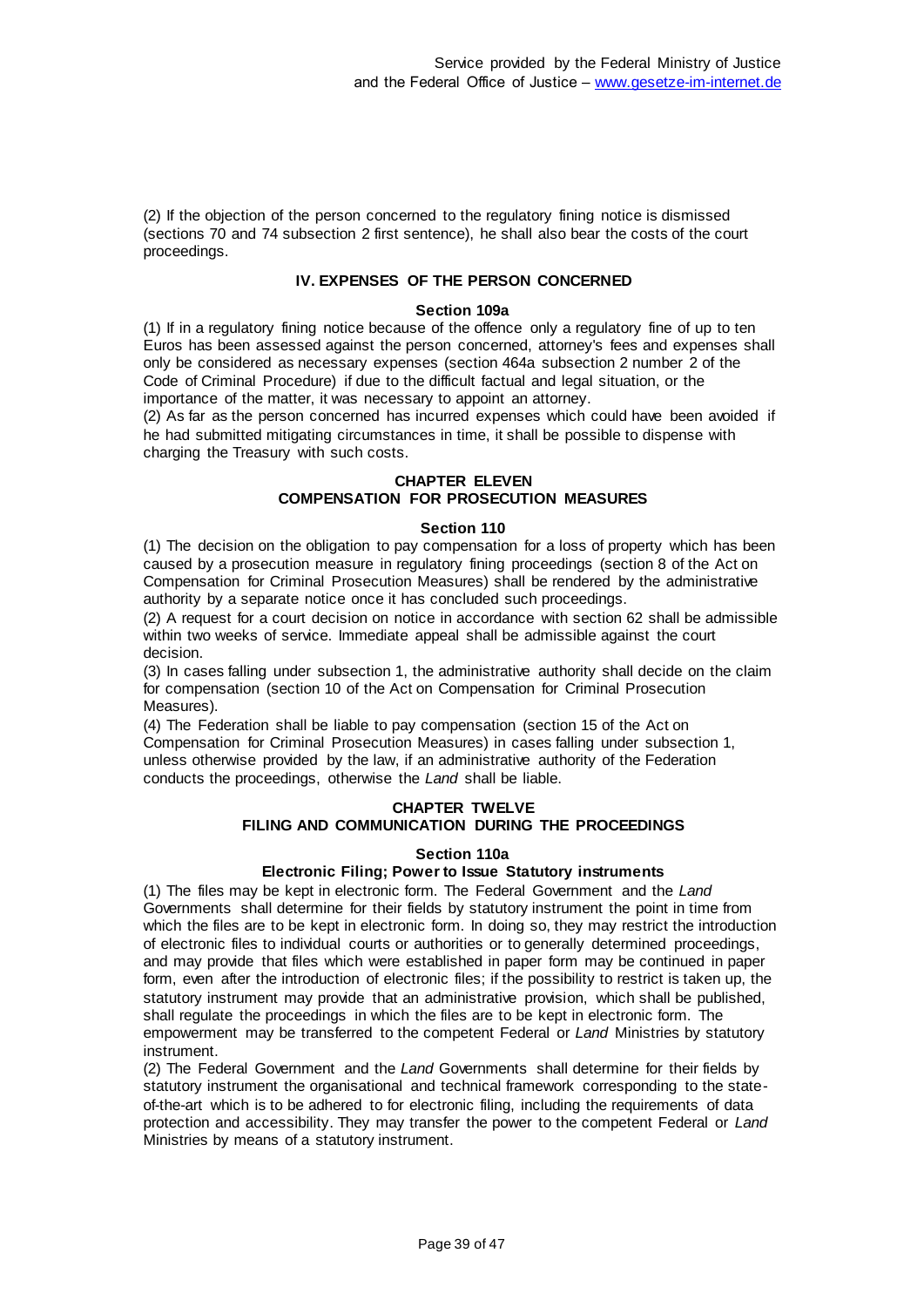(3) The Federal Government shall determine by statutory instrument with the consent of the Bundesrat the standards applicable to the transmission of electronic files between authorities and courts, as well as those applicable to the inspection of electronic files. It may transfer the empowerment to the competent Federal Ministries by statutory instrument without the consent of the Bundesrat.

(4) Authorities within the meaning of this chapter shall be deemed to be the public prosecution offices and administrative authorities, including the enforcement authorities, as well as the authorities of the police service insofar as the latter perform tasks in regulatory fine proceedings.

#### **Section 110b**

#### **Electronic Forms; Empowerment to Issue Statutory instruments**

The Federal Government may introduce electronic forms by statutory instrument with the consent of the Bundesrat. The statutory instrument may provide that the information contained in the forms is to be transmitted, completely or partly, in a structured machinereadable form. The forms shall be made available on the Internet for use on a communication platform to be determined in the statutory instrument. The statutory instrument may provide that the form user may be identified by using the electronic proof of identity in accordance with section 18 of the Act on Identity Cards (*Personalausweisgesetz*), with section 12 of the Act on the Electronic Identity Card (*eID-Karte-Gesetz*), or with section 78 subsection 5 of the Residence Act (*Aufenthaltsgesetz*), in derogation from section 32a subsection 3 of the Code of Criminal Procedure. The Federal Government may transfer the power to the competent Federal or *Land* Ministries by means of a statutory instrument.

#### **Section 110c**

### **Corresponding application of the Code of Criminal Procedure to filing and communication in proceedings**

Sections 32a, 32b and 32d to 32f of the Code of Criminal Procedure, as well as the statutory instruments issued on the basis of section 32a subsection 2 second sentence and subsection 4 number 4, of section 32b subsection 5, and of section 32f subsection 6, of the Code of Criminal Procedure, shall apply mutatis mutandis in other respects. In derogation from section 32b subsection 1 second sentence of the Code of Criminal Procedure, in case of an electronic document that requires to be signed being prepared in an automated process, the accompanying order shall be signed in its place. In derogation from section 32e subsection 4 first sentence of the Code of Criminal Procedure, source documents need not be stored or kept if the transmitted documents additionally contain a note affixed with a qualified electronic signature to the end that the content and image of the document to be placed on file corresponds to the source document.

### **PART III SPECIFIC REGULATORY OFFENCES**

### **CHAPTER ONE VIOLATION OF GOVERNMENTAL ORDERS**

# **Section 111**

### **Stating False Names**

(1) Whoever makes a false statement to a competent authority, to a competent office-holder or to a competent soldier of the Federal Armed Forces or refuses to make a statement concerning his first name, family name or name at birth, place or date of birth, marital status, profession, place of residence, address or nationality, shall be deemed to have committed a regulatory offence.

(2) A perpetrator who through negligence fails to recognise the competence of the authority, of the office-holder or of the soldier, shall also be deemed to have committed a regulatory offence.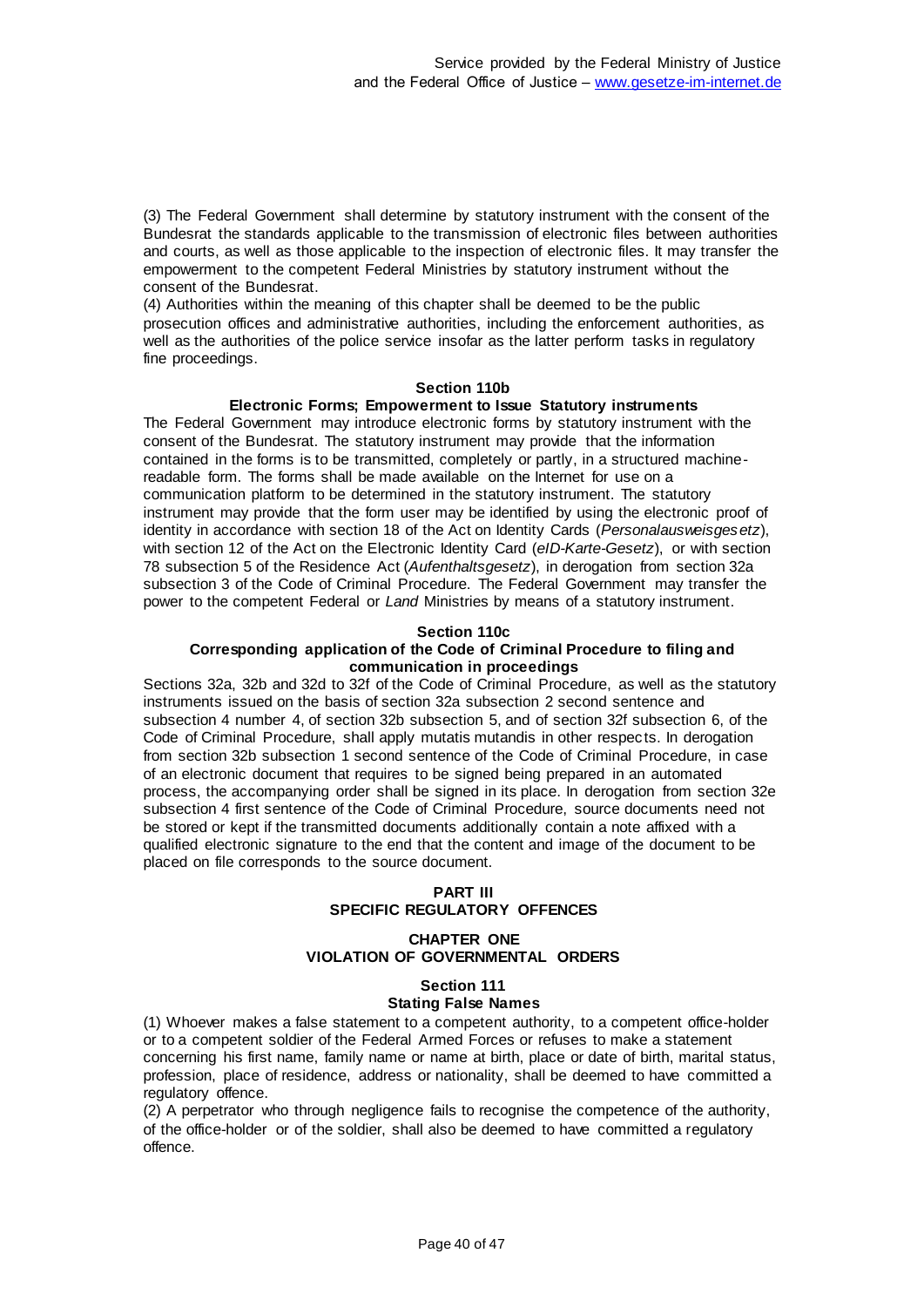(3) The regulatory offence in cases falling under subsection 1 may be sanctioned by a regulatory fine not exceeding one thousand Euros, in cases falling under subsection 2 by a regulatory fine of up to five hundred Euros unless the act may be sanctioned according to other provisions.

# **Section 112**

# **Violation of the House Rules of a Legislative Organ**

(1) Whoever acts contrary to orders issued by a legislative organ of the Federation or of a *Land* or by its President concerning entry to the building of the legislative organ or the land belonging to it, or concerning length of stay, or security and order in the building or on the land in general, or in a specific case, shall be deemed to have committed a regulatory offence.

(2) The regulatory offence may be sanctioned by a regulatory fine of up to five thousand Euros.

(3) In case of orders issued by a legislative organ of the Federation or by its President subsections 1 and 2 shall apply neither to members of the Bundestag nor to members of the Bundesrat and the Federal Government and their representatives, in case of orders by a legislative organ of a *Land* or by its President, neither to members of the legislative organs of this *Land*, nor to members of the *Land* Government and its commissioners.

# **Section 113 Unauthorised Gatherings**

(1) Whoever joins a public gathering or fails to leave it in cases where a holder of sovereign power has lawfully requested the crowd to disperse three times shall be deemed to have committed a regulatory offence.

(2) The perpetrator who negligently fails to recognise that the request is lawful shall also be deemed to have committed a regulatory offence.

(3) In cases falling under subsection 1, a regulatory fine not exceeding one thousand Euros, and in cases under subsection 2, a regulatory fine of up to five hundred Euros may be imposed in respect of the regulatory offence.

### **Section 114 Entering Military Installations**

(1) Whoever intentionally or negligently, contrary to a prohibition of the competent unit, enters a military facility or installation or a locality which, in compliance with the fulfilment of official tasks of the Federal Armed Forces, is off limits for security reasons shall be deemed to have committed a regulatory offence.

(2) The regulatory offence may be sanctioned by a regulatory fine.

### **Section 115 Contact with Prisoners**

(1) Whoever, without authorisation

1. transmits objects or messages to a prisoner or receives objects or messages from him, or

2. establishes contact with a prisoner who is inside a penal institution, by words or signs from outside

shall be deemed to have committed a regulatory offence.

(2) Whoever on the basis of a decision rendered by the criminal court, or as a temporarily arrested person, is in the custody of an authority shall be deemed to be a prisoner. (3) The regulatory offence and the attempt to commit a regulatory offence may be sanctioned by a regulatory fine.

### **CHAPTER TWO VIOLATION OF PUBLIC ORDER**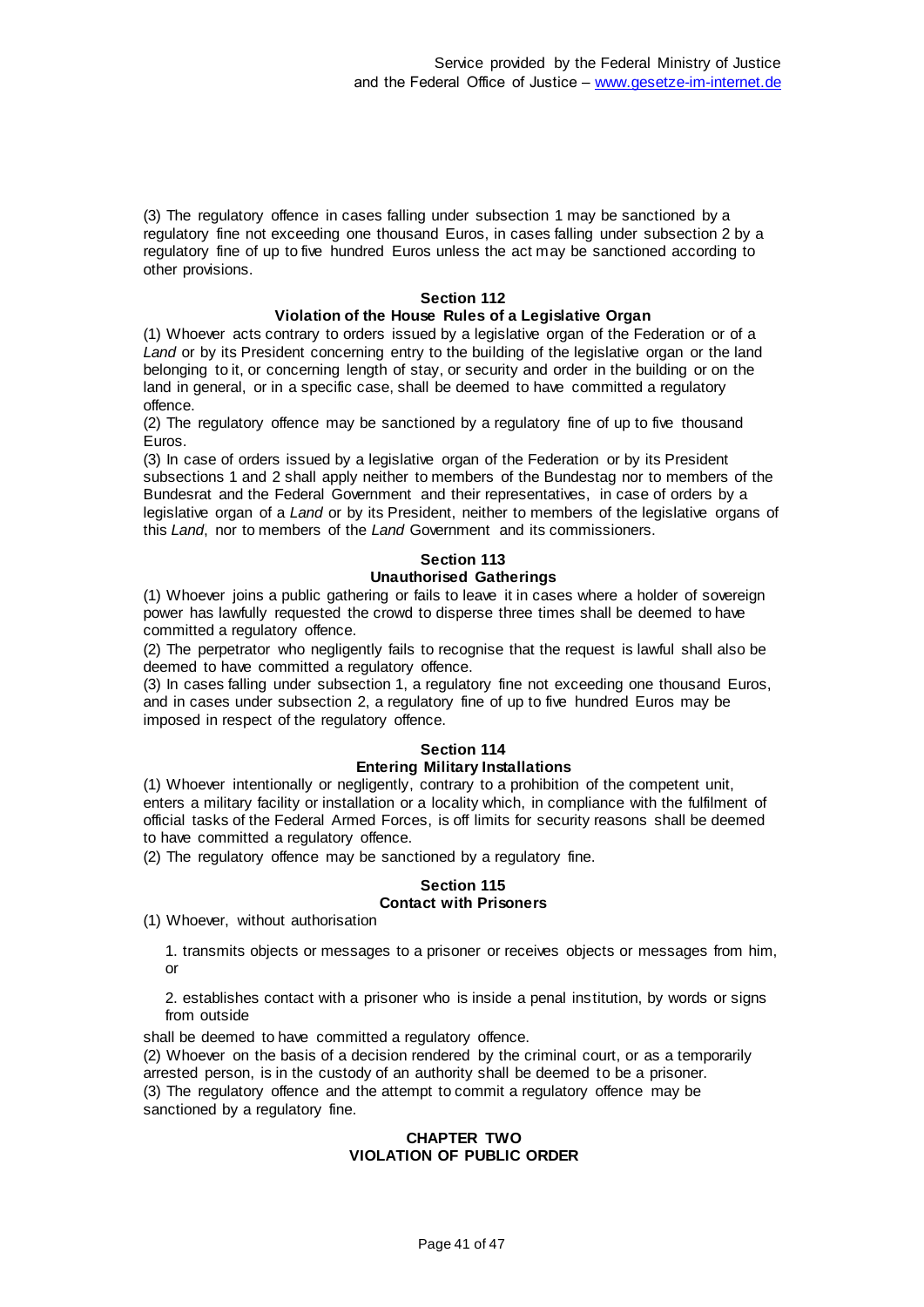#### **Section 116 Public Instigation to Regulatory Offences**

(1) Whoever in public, at a meeting or by dissemination of writings, sound carriers or video recordings, data storage devices, pictures or representations instigates an act which may be sanctioned by a regulatory fine, shall be deemed to have committed a regulatory offence. (2) The regulatory offence may be sanctioned by a regulatory fine. The maximum amount of the regulatory fine shall be assessed according to the maximum amount of the regulatory fine provided for the act to which the perpetrator has instigated.

#### **Section 117 Inadmissible Noise**

(1) Whoever, without a justified reason, or to an inadmissible extent, or to an extent avoidable under the circumstances, causes noise which is suitable to create considerable disturbance to the general public or to the neighbourhood, or to inflict harm upon the health of another, shall be deemed to have committed a regulatory offence.

(2) The regulatory offence may be sanctioned with a regulatory fine of up to five thousand Euros unless the act may be sanctioned according to other provisions.

# **Section 118**

# **Public Nuisance**

(1) Whoever commits a grossly offensive act which is apt to disturb or endanger the public and to prejudice public order shall be deemed to have committed a regulatory offence. (2) The regulatory offence may be sanctioned by a regulatory fine unless the act may be sanctioned in accordance with other provisions.

### **Section 119 Grossly Offensive and Disturbing Acts**

(1) Whoever

1. in public, in a manner which is apt to disturb others, or

2. in a grossly offensive manner by dissemination of writings, sound carriers or video recordings, pictures or representations or by making data storage devices publicly accessible

offers, announces or recommends a possibility for the performance of sexual acts or publishes statements of such contents, shall be deemed to have committed a regulatory offence.

(2) Whoever offers, announces, recommends or publishes in the manner designated in subsection 1, means or objects serving the sexual use or publishes statements of such contents shall also be deemed to have committed a regulatory offence.

(3) Whoever in public exhibits, posts, demonstrates or makes accessible in any other manner writings, sound carriers or video recordings, data storage devices, pictures or representations of sexual contents at places where this is grossly offensive shall also be deemed to have committed a regulatory offence.

(4) The regulatory offence may, in cases falling under subsection 1 number 1 be sanctioned by a regulatory fine of no more than one thousand Euros, in other cases by a regulatory fine not exceeding ten thousand Euros.

#### **Section 120 Prohibition to Engage in Prostitution**

(1) Whoever acts contrary to a prohibition issued by statutory instrument to engage in prostitution at certain places or at certain times during the day.

(2) The regulatory offence may be sanctioned by a regulatory fine.

### **Section 121 Keeping Dangerous Animals**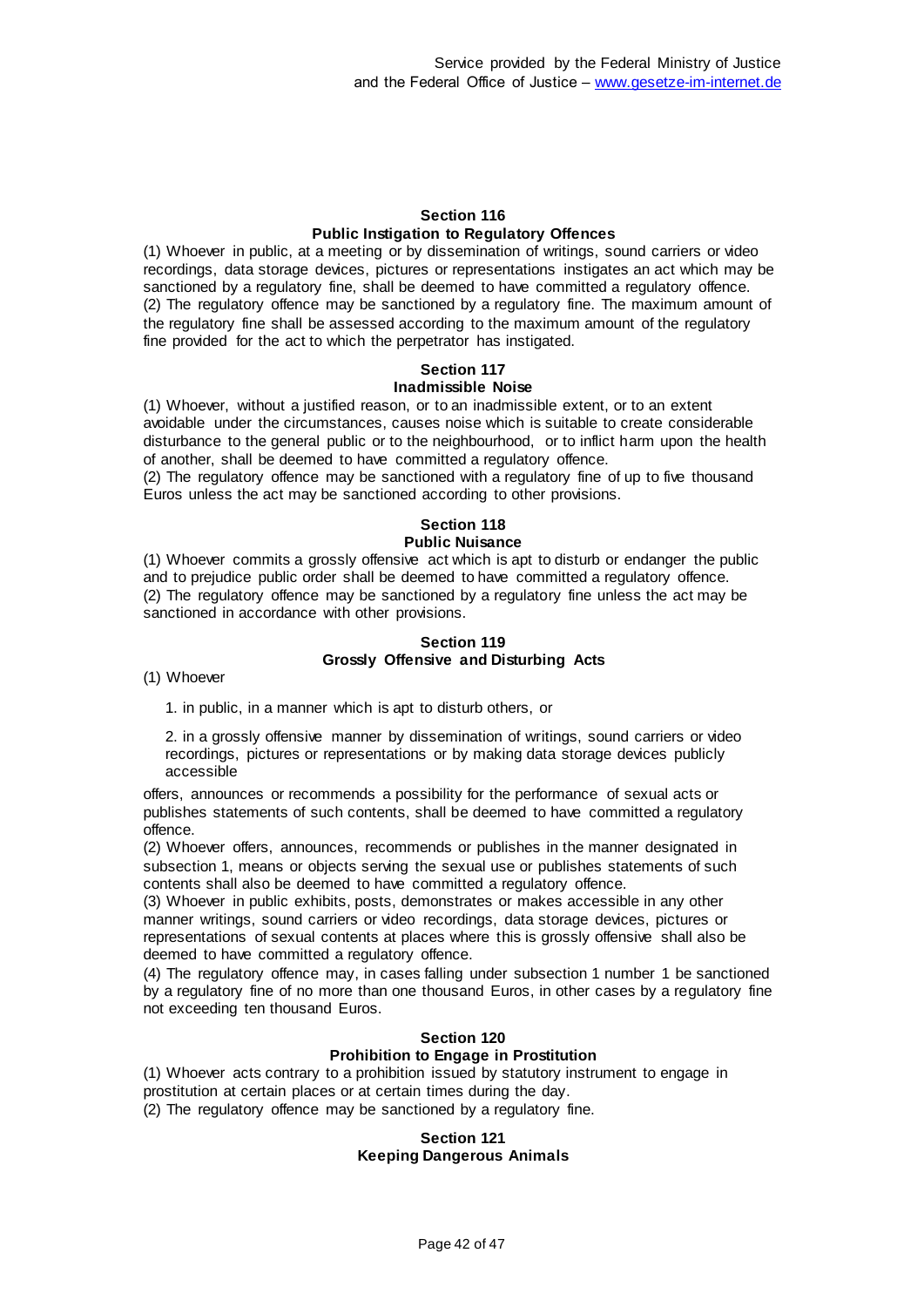(1) Whoever intentionally or negligently

1. allows free movement to a dangerous animal of a species living in the wild or to a vicious animal, or

2. has responsibility for the supervision of such animal and fails to take the necessary precautionary measures to avoid damage which may be caused by the animal

shall be deemed to have committed a regulatory offence.

(2) The regulatory offence may be sanctioned by a regulatory fine.

#### **Section 122 Total Intoxication**

(1) Whoever intentionally or negligently, due to the consumption of alcoholic beverages or other intoxicants, places himself in a state of intoxication, shall be deemed to have committed a regulatory offence if he commits in such a state an act which may be sanctioned by a regulatory fine, and a regulatory fine cannot be assessed against him for such an act because, due to intoxication, he has not acted reprehensibly or because it cannot be precluded that he has not acted reprehensibly.

(2) The regulatory offence may be sanctioned by a regulatory fine. The regulatory fine may not exceed the amount of the regulatory fine which is provided for the act committed while being in a state of intoxication.

#### **Section 123 Confiscation, Rendering Unusable**

(1) Objects used in connection with a regulatory offence in accordance with section 119 may be confiscated.

(2) When confiscating writings, sound carriers and video recordings, data storage devices, representations and illustrations, it may be ordered in the cases of section 119 subsections 1 and 2 that

1. confiscation be extended to all objects, and

2. devices, such as plates, moulds, printing devices, printing blocks, negatives or stencils used or designed for production be made unusable

where the objects and the items designated in number 2 are in the possession of the perpetrator or of another person for whom the perpetrator has acted, or are designed for dissemination by these persons. Such order, however, shall be given only as required to prevent acts which may be sanctioned by a regulatory fine in accordance with section 119 subsection 1 or 2. Section 27 subsection 2 shall apply to the confiscation, section 27 and 28 shall apply mutatis mutandis to rendering objects unusable.

(3) Subsections 1 and 2 shall apply in cases falling under section 119 subsection 2 only to advertising material and to the devices used or designed for its production.

# **CHAPTER THREE ABUSE OF STATE INSIGNIA OR INSIGNIA PROTECTED BY THE STATE**

### **Section 124**

# **Use of Coats of Arms or Official Flags**

(1) Whoever, without authorisation, uses

1. the coat of arms of the Federation or of a *Land* or the Federal Eagle or the pertinent part of a coat of arms of a *Land*, or

2. an official flag of the Federation or of a *Land* shall be deemed to have committed a regulatory offence.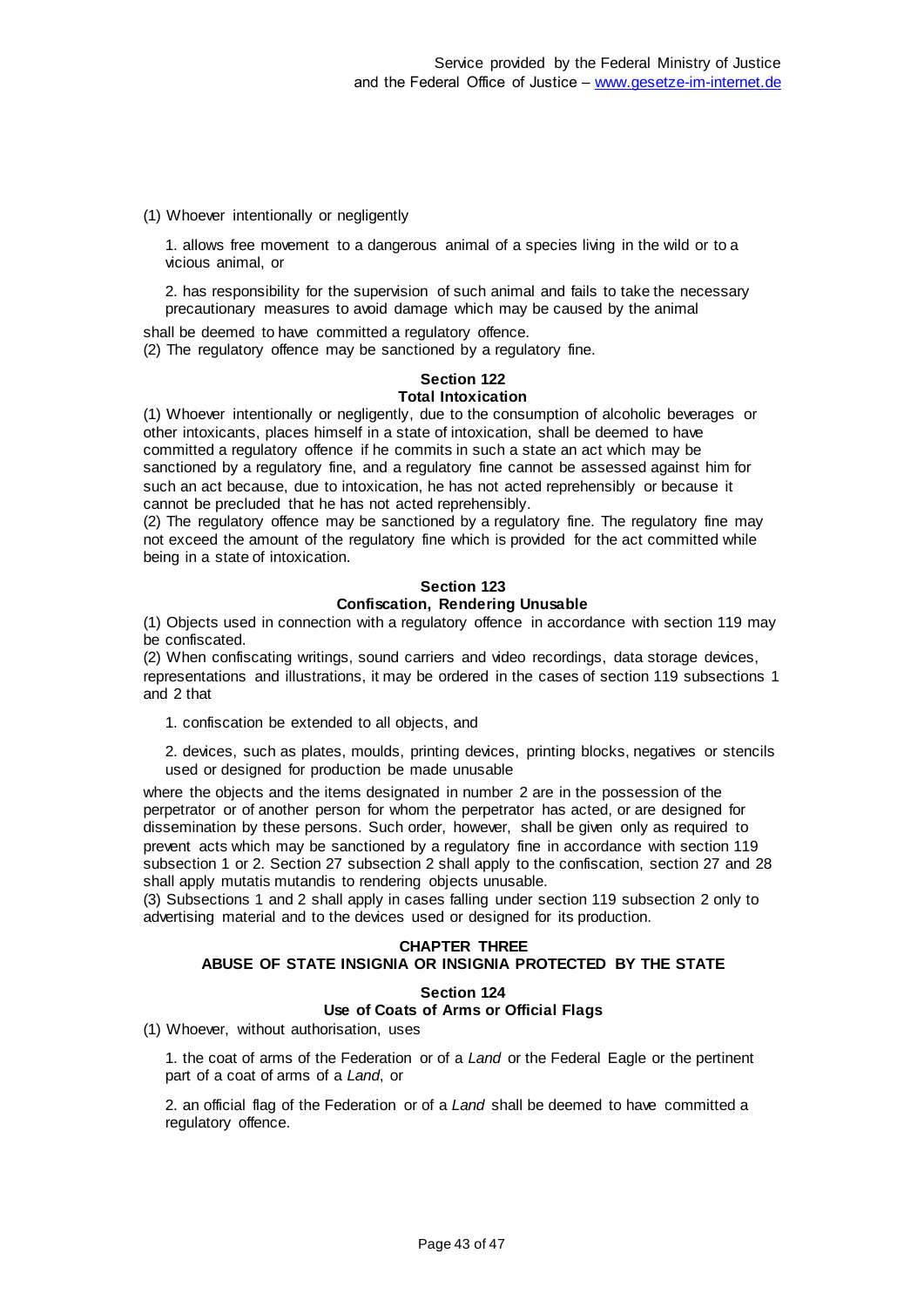(2) Coats of arms, parts of coats of arms and flags which so closely resemble those designated in subsection 1 that they may be mistaken for them, shall be deemed equal to those.

(3) The regulatory offence may be sanctioned by a regulatory fine.

#### **Section 125**

## **Use of the Red Cross or the Swiss Coat of Arms**

(1) Whoever, without authorisation, uses the insignia of the Red Cross against a white background or the designation "Red Cross" or "Geneva Cross", shall be deemed to have committed a regulatory offence.

(2) Whoever, without authorisation, uses the coat of arms of the Swiss Confederation shall also be deemed to have committed a regulatory offence.

(3) Insignia, designations and coats of arms which so closely resemble those designated in subsections 1 and 2 that they may be mistaken for them, shall be deemed equal to those. (4) Subsections 1 and 3 shall apply mutatis mutandis to such insignia or designations which according to international law are equivalent to the insignia of the red cross against a white background or to the designation "Red Cross".

(5) The regulatory offence may be sanctioned by a regulatory fine.

# **Section 126 Abuse of Vocational Clothing or Badges**

(1) Whoever, without authorisation, wears

1. vocational clothing or a badge which are state-recognised or approved in the Federal Republic being designed for persons engaged in nursing or welfare work, or

2. vocational clothing or a badge of a religious association

recognised by a church or another religious association under public law shall be deemed to have committed a regulatory offence.

(2) Working clothes and badges which so closely resemble those designated in subsection

(1) that they may be mistaken for them, shall be deemed equal to those.

(3) The regulatory offence may be sanctioned by a regulatory fine.

### **Section 127**

**Production or Utilisation of Items Which May be Used to Falsify Money or Documents** (1) Whoever, without the written permission of the competent office or of the persons authorised to give such permission, produces or procures for himself or for another person, offers, keeps, assigns to another or imports or exports

1. plates, moulds, printing devices, printing blocks, negatives, stencils, computer programs or similar devices which according to their type are suited for the production of

a) money, securities equivalent to money (section 151 of the Criminal Code), official stamps, payment cards within the meaning of section 152a subsection 4, of the Criminal Code, cheques, promissory notes, guaranteed payment cards within the meaning of section 152b subsection 4 of the Criminal Code or blanks for eurocheques; or

b) public documents or stamps for certification;

2. blank forms for official documents or stamps for certification,

3. paper which is similar to such type of paper, or which so closely resembles it as to be mistaken for it, being designed for the production of paper designated in numbers 1 or 2 especially prepared against counterfeiting,

4. holograms or other elements serving to ensure the items designated in number 1 (a) against counterfeiting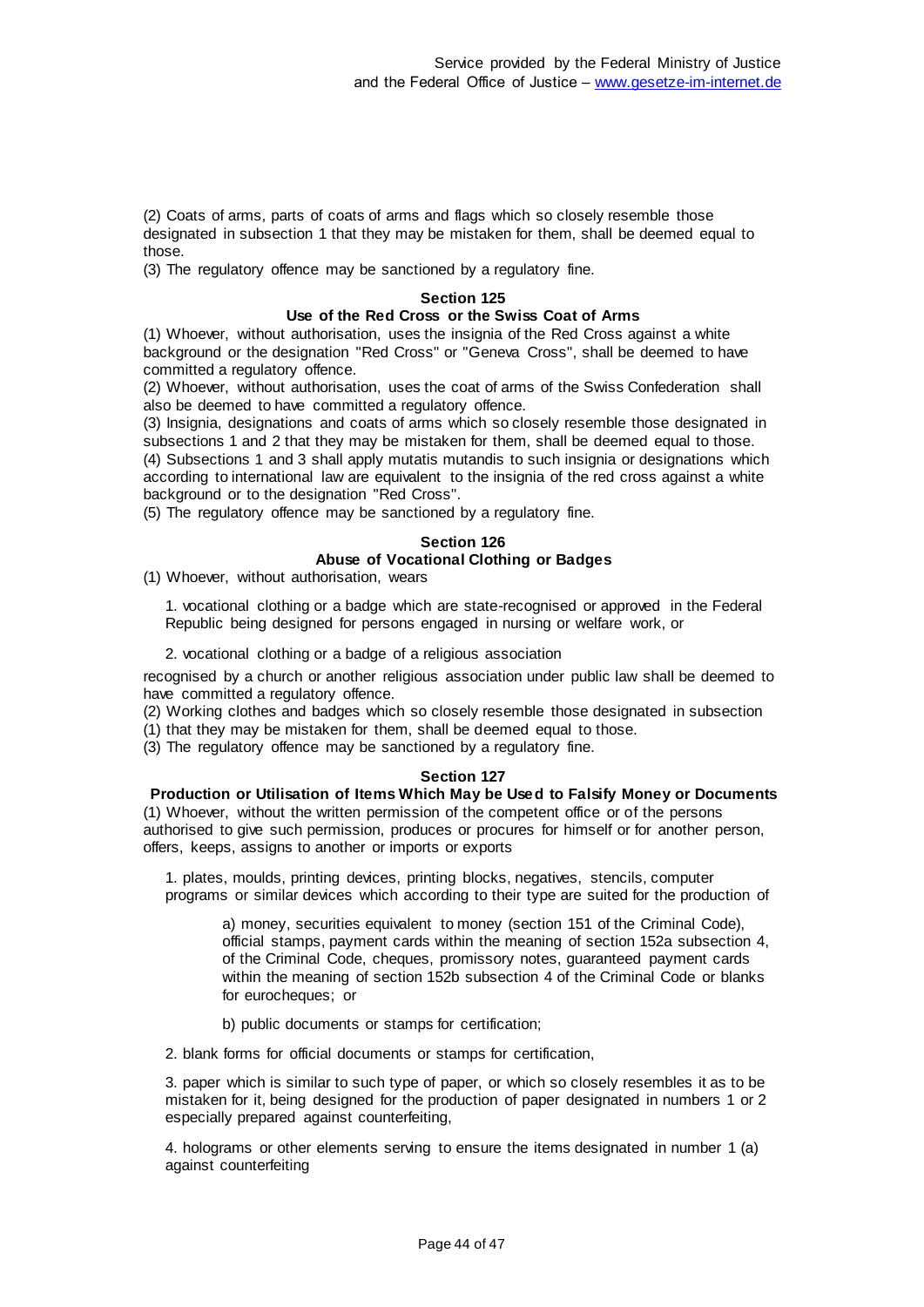shall be deemed to have committed a regulatory offence.

(2) The perpetrator who negligently fails to recognise that there is no written permission of the competent office or of the person authorised to give such permission shall also be deemed to have committed a regulatory offence.

(3) Subsection 1 shall also apply to money, securities, stamps, documents, stamps for certification, payment cards within the meaning of section 152a subsection 4, of the Criminal Code, cheques, promissory notes, guaranteed payment cards within the meaning of section 152b subsection 4 of the Criminal Code or blanks for eurocheques of a foreign currency area.

(4) The regulatory offence may, in cases falling under subsection 1, be sanctioned by a regulatory fine of up to ten thousand Euros, in cases falling under subsection 2 by a regulatory fine of up to five thousand Euros.

#### **Section 128**

**Production or Dissemination of Prints Similar to Paper Money or Illustrations** (1) Whoever produces or disseminates

1. printed papers or illustrations which according to their type are suited

a) to be confused with paper money or securities equivalent to paper money (section 151 of the Criminal Code) being in circulation, or

b) to be used to produce such papers, or which may be confused with others

2. produces, procures for himself or for another, offers, keeps, assigns to another, or imports or exports, plates, moulds, printing devices, printing blocks, negatives, stencils, computer programs or similar devices which according to their type are suited for the production of printed papers or illustrations designated in number 1,

shall be deemed to have committed a regulatory offence.

(2) The perpetrator who negligently fails to recognise the aptitude for confusion or production within the meaning of subsection 1 number 1 shall also be deemed to have committed a regulatory offence.

(3) Subsection 1 shall also apply to paper money and securities of a foreign currency area. (4) The regulatory offence may, in cases falling under subsection 1 be sanctioned by a regulatory fine of up to ten thousand Euros, in the case of subsection 2 by a regulatory fine of up to five thousand Euros.

#### **Section 129 Confiscation**

Objects used in connection with a regulatory offence in accordance with sections 124, 126 to 128 may be confiscated.

### **CHAPTER FOUR**

# **VIOLATION OF OBLIGATORY SUPERVISION IN OPERATIONS AND ENTERPRISES**

### **Section 130**

(1) Whoever, as the owner of an operation or undertaking, intentionally or negligently omits to take the supervisory measures required to prevent contraventions, within the operation or undertaking, of duties incumbent on the owner and the violation of which carries a criminal penalty or a regulatory fine, shall be deemed to have committed a regulatory offence in a case where such contravention has been committed as would have been prevented, or made much more difficult, if there had been proper supervision. The required supervisory measures shall also comprise appointment, careful selection and surveillance of supervisory personnel.

(2) An operation or undertaking within the meaning of subsection 1 shall include a public enterprise.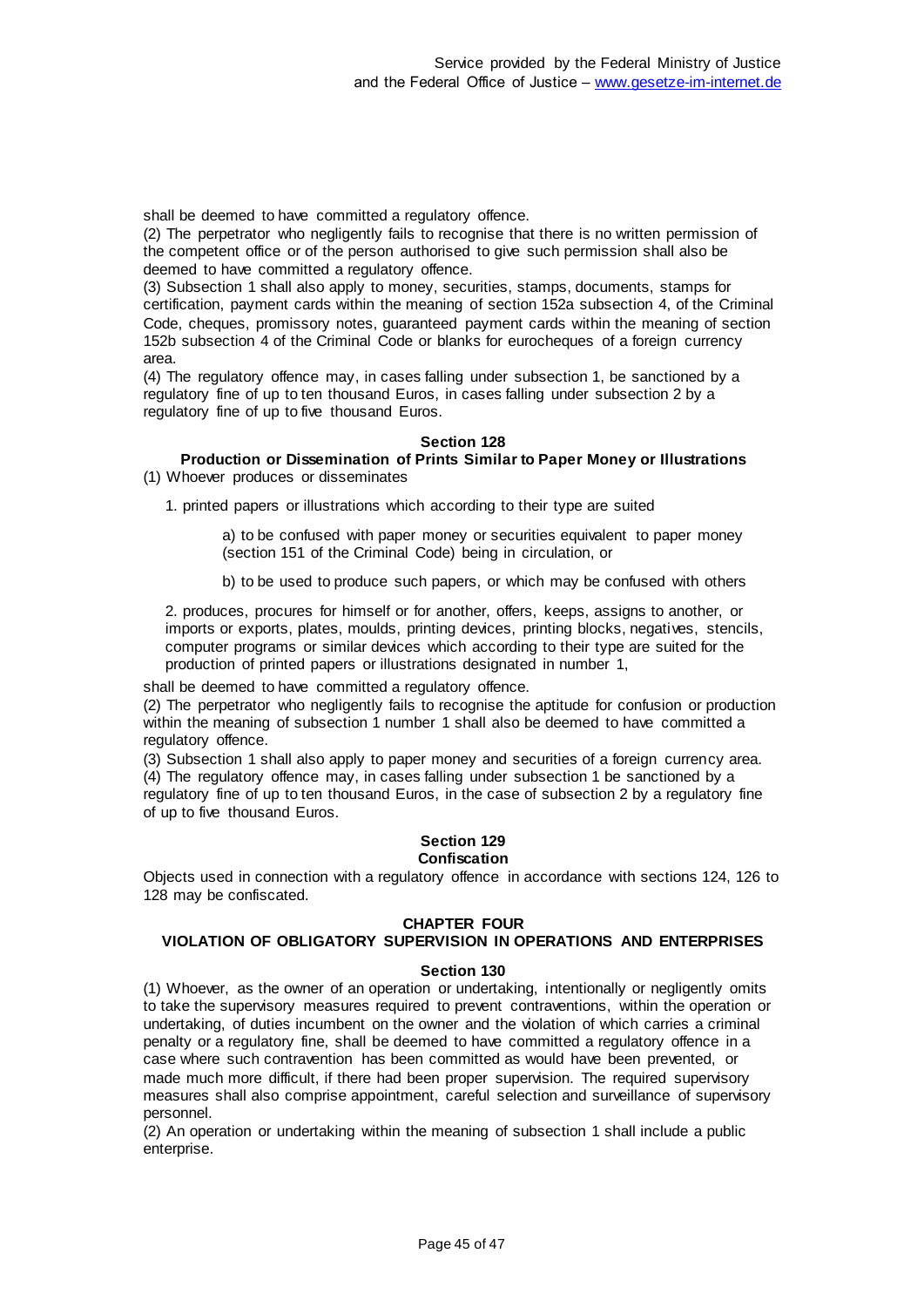(3) Where the breach of duty carries a criminal penalty, the regulatory offence may carry a regulatory fine not exceeding one million Euros. Section 30 subsection 2 third sentence shall be applicable. Where the breach of duty carries a regulatory fine, the maximum regulatory fine for breach of the duty of supervision shall be determined by the maximum regulatory fine imposable for the breach of duty. The third sentence shall also apply in the case of a breach of duty carrying simultaneously a criminal penalty and a regulatory fine, provided that the maximum regulatory fine imposable for the breach of duty exceeds the maximum in accordance with the first sentence.

### **CHAPTER FIVE JOINT PROVISIONS**

### **Section 131**

(1) Administrative authority within the meaning of section 36 subsection 1 number 1

1. in case of regulatory offences in accordance with section 112 involving contraventions of orders

a) issued by the Bundestag or its President, shall be the director at the German Bundestag;

b) issued by the Bundesrat or its President, shall be the director of the Bundesrat;

2. concerning regulatory offences in accordance with section 114, shall be the Federal Office of Infrastructure, Environmental Protection and Services of the Bundeswehr;

3. in case of regulatory offences in accordance with section 124, concerning a coat of arms or an official flag of the Federation, shall be the Federal Ministry of the Interior;

4. in case of regulatory offences in accordance with sections 127 and 128, concerning

a) securities of the Federation or its special funds, the Federal Financial Supervisory Authority;

b) money or paper for the production of money, shall be the Deutsche Bundesbank (German Federal Bank);

c) official stamps, shall be the Federal Ministry responsible for the area in which the stamps have been produced or issued.

The first sentence number 4a and c shall also apply to regulatory offences involving corresponding securities or stamps of a foreign currency area. Section 36 subsection 3 shall apply mutatis mutandis in cases falling under numbers 3 and 4c of the first sentence. (2) In cases falling under sections 122 and 130, the regulatory offence shall be prosecuted only upon request or authorisation if the act committed in a state of intoxication or the violation of duty could be prosecuted only upon request or by authorisation. (3) The procedural provisions shall also apply mutatis mutandis to prosecutions for regulatory offences in accordance with sections 116, 122 and 130, applicable to prosecution of acts committed upon instigation, acts committed in a state of intoxication or violations of duty which would be applicable in cases falling under sections 130 if the violation of duty subject to sanctioning would be subject to a regulatory fine only.

# **PART IV FINAL PROVISIONS**

#### **Section 132 Restriction of Basic Rights**

The basic rights of inviolability of the person (Article 2, para. 2, first sentence of the Basic Law), the freedom of the individual (Article 2, para. 2, second sentence of the Basic Law)